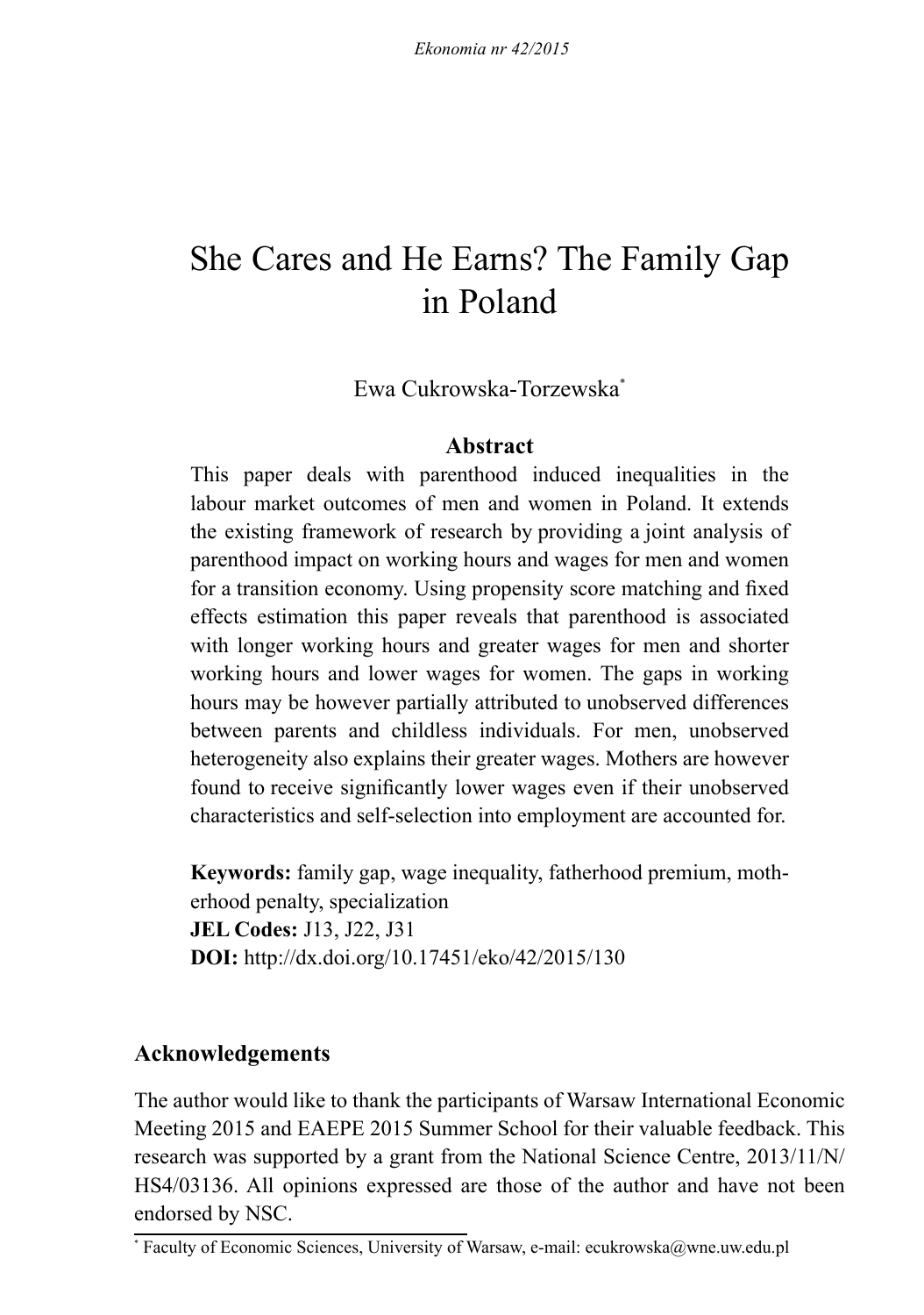### **1. Introduction**

Nowadays, most of the European countries are experiencing fertility rates that are below the population replacement level, which leads to the acceleration of the population aging and has severe implications for the functioning of health, care and retirement systems. In the post-transition Central and Eastern European (CEE) countries the situation is even worse, as these countries are now facing one of the lowest fertility rates among the European and the EU states. Based on Eurostat data for 2013 the lowest fertility rates were observed in Poland (1.29), Slovakia  $(1.34)$  and Hungary  $(1.35)^{1}$ 

The aim of this research is to document economic effects of fertility, which are understood as changes in male and female labour market outcomes that are due to child rearing. The analysis particularly focuses on the investigation of changes in men's and women's earnings as well as working hours adjustments caused by parenthood. The focus of this research is Poland, a country that over the last years has been struggling with a dramatic decline in women's fertility.

Existing literature concerning the impact of parenthood on earnings is already considerably well-developed, though concentrating mainly on Western European countries as well as the US. Numerous papers also deal with the impact of children on women's labour supply (for the review see Browning 1992). Great majority of these studies report that fertility negatively affects women's remuneration, working hours as well as labour market attachment. In the case of wages, these negative effects have been termed as 'motherhood penalty'; more generally labour market inequality due to parenthood is referred to as a 'family gap'. Existing research also reports that labour market outcomes of men and women, who do and do not have children, differ and fatherhood is associated with a premium in a form of wage increase. Some research also finds that fathers tend to work more than childless men (Lundberg and Rose 2000, 2002).

However, despite the recent evolution of the literature on the family gaps, there are three main research areas, which are not fully developed and that should be properly addressed. First, the research mainly focuses on Western economies, often ignoring CEE countries. Second, most of the empirical research focuses either on women (more often) or men but not on both groups simultaneously. Given the differences in the data, samples and time coverage, the results cannot be compared. Third, existing research lacks a thorough analysis of both effects  $-$  i.e. working hours and wages – and very often limits the analysis to the investigation of one of them. In the case of wage effects such approach will, however, not fully describe the underlying relation because the size of the effect is closely tied to the changes in employment and working hours that occur following the childbirth. The aim of

<sup>&</sup>lt;sup>1</sup> Comparably low fertility rates are reported for Portugal  $(1.21)$  and Cyprus  $(1.30)$ .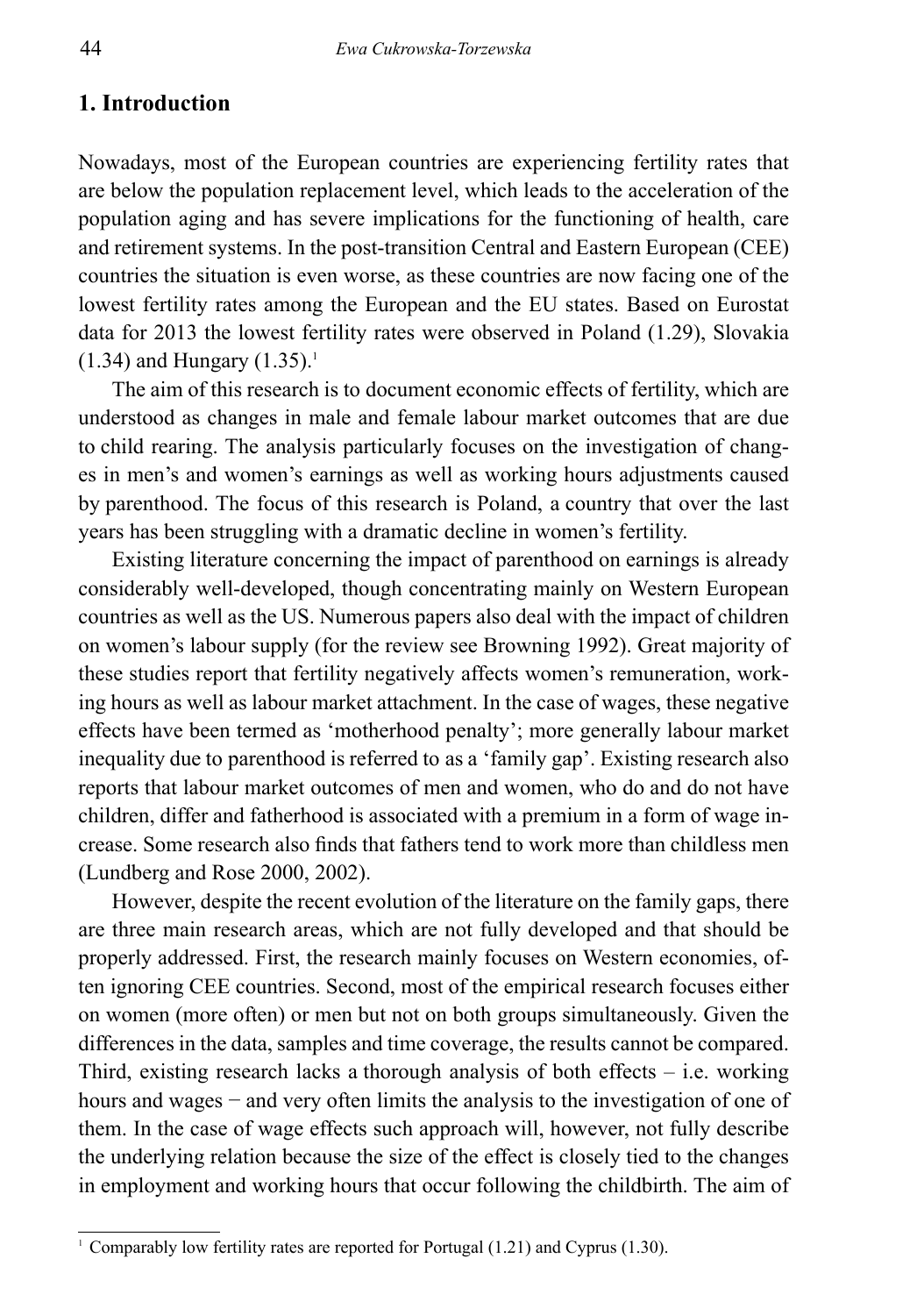this research is to address above limitations by providing a comprehensive analysis of parenthood impact on men's and women's working hours and wages for Poland.

This paper also adds to the existing state of knowledge in the analytical dimension. Previous literature on the family gap has proved that the estimation of the required effect is analytically a complex task as parenthood is likely to be endogenous with respect to wage and working time. For the wage models, in addition to endogeneity, the bias of the estimates may be caused by the non-randomness of the observed sample of working individuals, which limits the generalization of the results. To address the bias of the estimates that relates to children's endogeneity, I use a combination of propensity score matching with OLS estimation and fixed effects (FE) model. Moreover, to assess the role of sample selection for the estimated effects, I take advantage of the panel data structure to find out whether individuals that are working longer/shorter hours and receive greater/lower wages are also more likely to work following the childbirth. Such approach thus reveals whether the selection is of concern and  $-$  if so  $-$  what is the expected direction of the bias.

The data reveal that on average both mothers and fathers earn more in terms of monthly salary and hourly wage than childless female and male individuals. The analysis shows, however, that for women this positive gap stems from differences in their demographic characteristics, mostly age and related labour market experience. Once these individual characteristics are fixed, no motherhood wage gap is found. Mothers and childless women differ, however, not only in terms of these endowments, but also with respect to unobserved factors that determine wages. In consequence, when these factors are additionally accounted for, the analysis uncovers a negative motherhood gap in monthly earnings as well as hourly wages. Likewise, the results for men reveal that some of the positive 'raw' gap is driven by father's and non-father's differences in the work experience as well as demographic and job characteristics. Fathers and childless men are also found to substantially differ in unobserved fixed factors that also determine their wages. In consequence, if these characteristics are eliminated, no positive fatherhood wage premium can be found. The main findings related to working time further show that while women having children work slightly shorter hours than childless women, fathers tend to spend more of their time at work compared to childless men. When unobserved heterogeneity is eliminated, the negative relation among women becomes insignificant, but for men the findings partially confirm the positive impact.

The paper is structured as follows. The next section provides theoretical relevance for the existence of the family gap. It also reviews existing literature in this topic. Section three presents the data used in the empirical analysis together with the transformations performed in order to obtain relevant variables. Next, the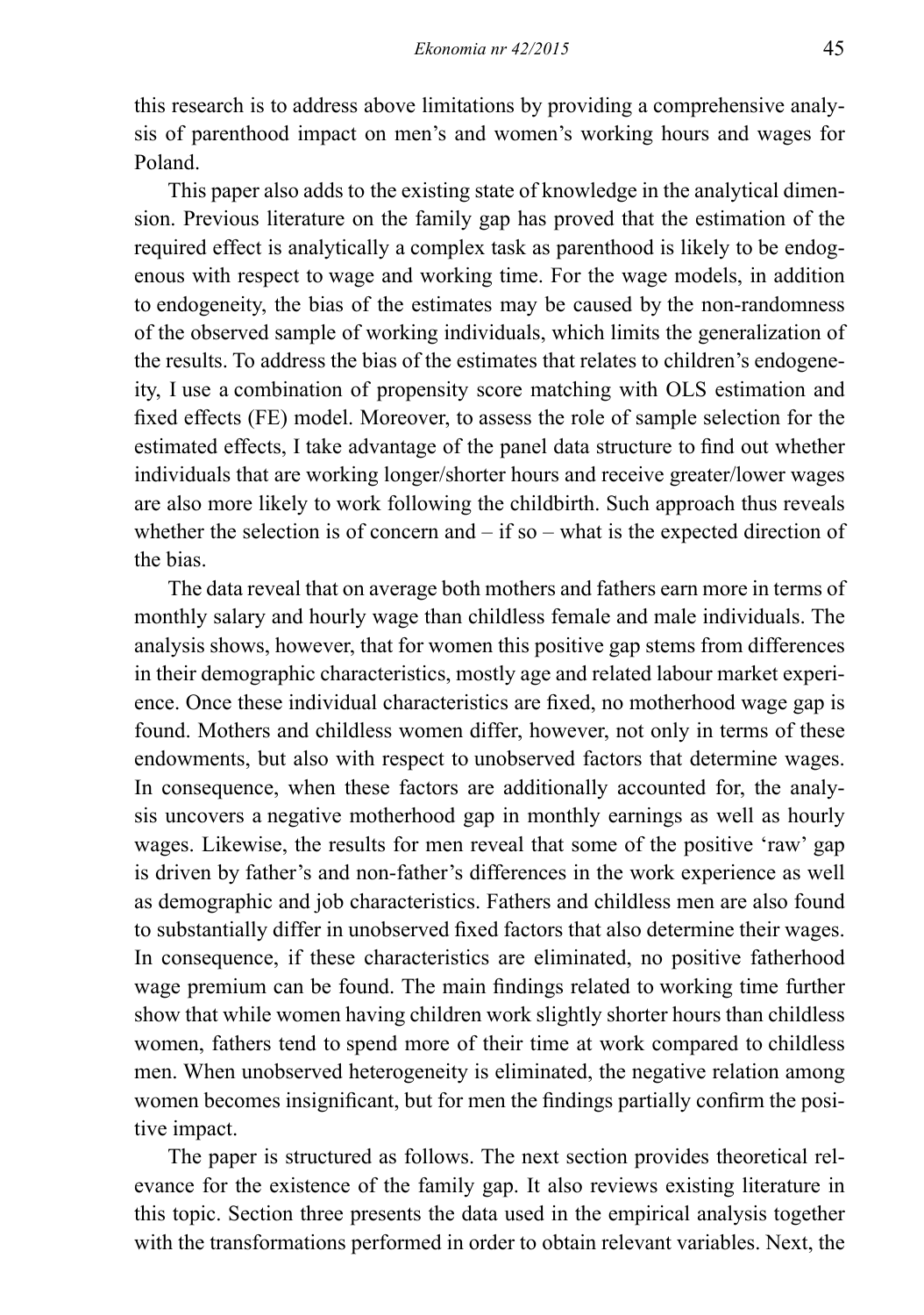estimation strategy is explained in detail. Section five describes the main findings, followed by the discussion presented in section six. Section seven gives concluding remarks.

#### **2. Literature review**

# **2.1. Children and men's and women's wages**

There exist several theories that aim to explain why children may affect parent's wages. In the case of women, lower wages of mothers are mainly explained by three processes that are taking place following the childbirth, namely: 1) the loss in the human capital; 2) the loss in the efforts exerted at work; 3) the choice of mother-friendly jobs. The first explanation refers to natural consequences of childbearing, as following the childbirth women for some time become absent from the paid work, which leads to lowering of their labour market experience and skills depreciation. The second explanation in turn refers to the fact that even after returning to work, women's efforts exerted in the workplace may be lower than those of childless women. In line with Becker (1985) lower productivity of mothers may be thus attributed to their lower efforts caused by home-related responsibilities. Finally, according to the third explanation, the drop in women's wages related to motherhood may be associated with the fact that mothers tend to stay in the jobs that are more 'mother-friendly' allowing for greater work flexibility and adjustments.

Lower wages of mothers may, however, also result from incorrect model specification, as women that are more likely to get higher pay may also be more likely to have children. This 'spurious relation' is usually accounted for by adequate estimation methods that eliminate the correlation between parenthood and other factors affecting wages such as ability, career and business orientation. Most commonly this research relies on fixed effects models applied to panel data (e.g. Waldfogel 1997, 1998; Budig and England 2001; Anderson et al. 2002; Lundberg and Rose 2002; Davies and Pierre 2005; Nielsen et al. 2004; Gangl and Ziefle 2009; Petersen, Penner and Høgsnes 2012). Other studies use instrumental variable estimation (e.g. Korenman and Neumark 1992; Angrist and Evans 1998). Recently, propensity score matching methods were also adopted (e.g. Simonsen and Skipper 2006). Most of the studies agree, however, that there is a significant drop in mothers' wages even after controlling for the underlying explanations described above. In consequence, the decline in wages caused by motherhood is also assigned to the possible labour market discrimination against mothers (Budig and England 2001).

In the case of men, the fatherhood premium in a form of greater earnings is mostly explained within Becker's (1985) specialization theory stating that in the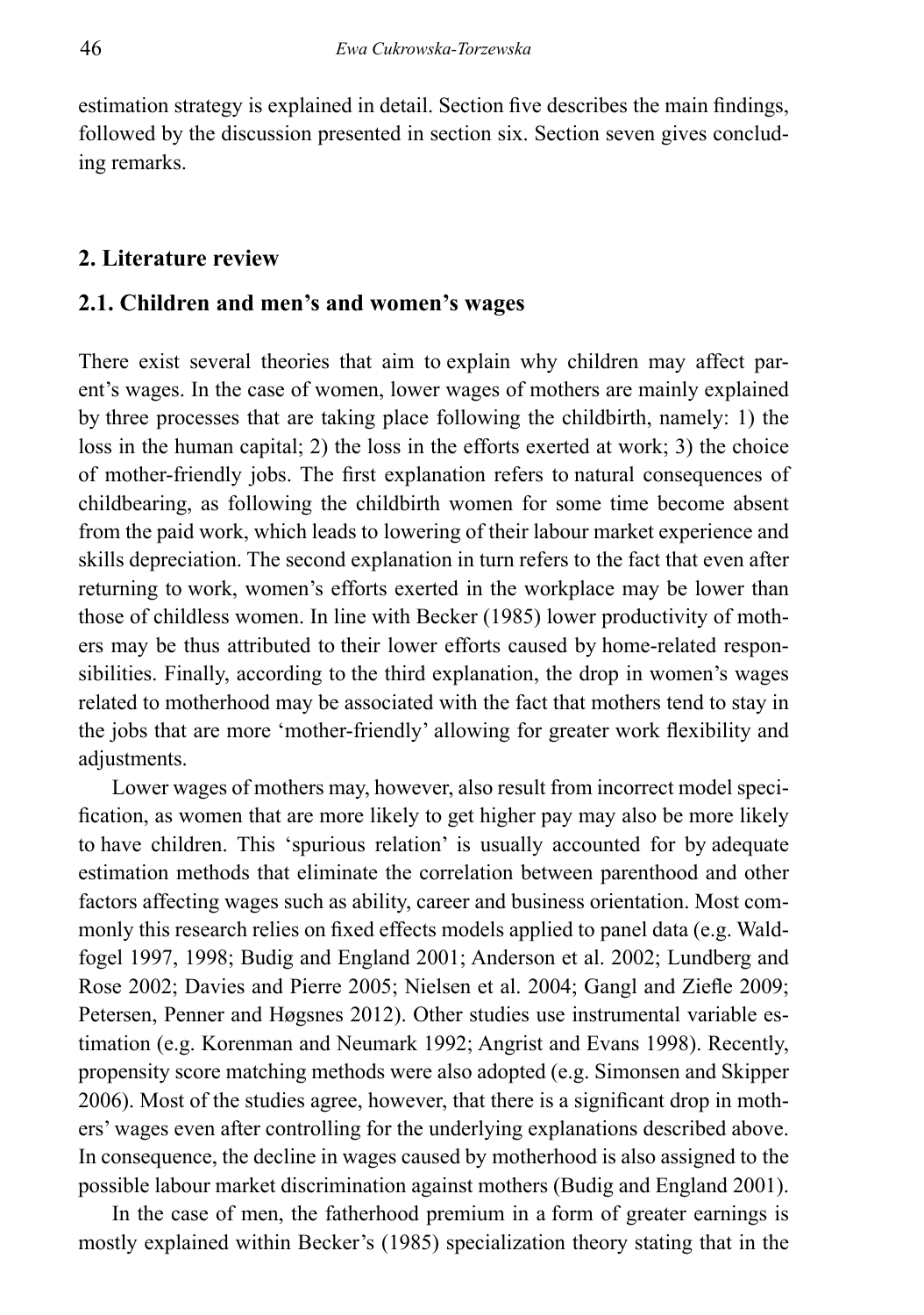household consisting of a wife, a husband and a child, woman tends to specialize in the production delivered at home, whereas man tends to specialize in the production delivered on the labour market (Lundberg and Rose 2000, 2002).<sup>2</sup> Following Lundberg and Rose (2002) it is important to recognize that the more likely it is that a father shares the parenting responsibilities with a woman, the more likely it is that there is no premium from parenthood found for him.<sup>3</sup> Besides that, similarly to women, whose unexplained motherhood penalty is associated with the productivity loss or employer's discrimination against mothers, father's premium may be assigned to their unobserved gains in the productivity induced by fatherhood or positive discrimination by the employers (Glauber 2008). Empirical evidence on fatherhood premium include Lundberg and Rose (2000, 2002), who using fixed effects estimation find that fatherhood in the US is associated with an increase in men's hourly wage. Similarly, Killewald and Gough (2013) using fixed effects models confirm the existence of this positive fatherhood premium. They also show that the premium is higher for married than not married men. At the European level Baranowska-Rataj and Matysiak (2014) analyse fatherhood premium from the international perspective linking it to a country specific context regarding welfare state and cultural norms.

While reviewing existing empirical research on family gaps, it is worth noting that most of the studies focus on the Western European economies. Some results are present for transition countries but they have certain limitations. For example, recently a policy-related analysis that also accounts for CEE countries has been provided by Budig et al. (2012). Their research is, however, based on the linear regression model and Heckman correction, whose results have been proved to be biased as they do not account for children's endogeneity. For Poland, Cukrowska-Torzewska (2015) provides motherhood penalty estimates using fixed effects model. Karbownik and Myck (2011) also analyse family gap for Poland and perform an analysis similar to that of Angrist and Evans (1998) using instrumental variable approach. Neverthless both papers focus on monthly earnings and ignore the number of hours worked, which significantly reduces the reliability and interpretation of the results, as the estimated gaps in earnings may stem from differences in hours of work between those who have children and those who do not.

<sup>&</sup>lt;sup>2</sup> For the rigorous mathematical framework of this model see Lundberg (2008).

<sup>&</sup>lt;sup>3</sup> Consistently with the collective labour supply model.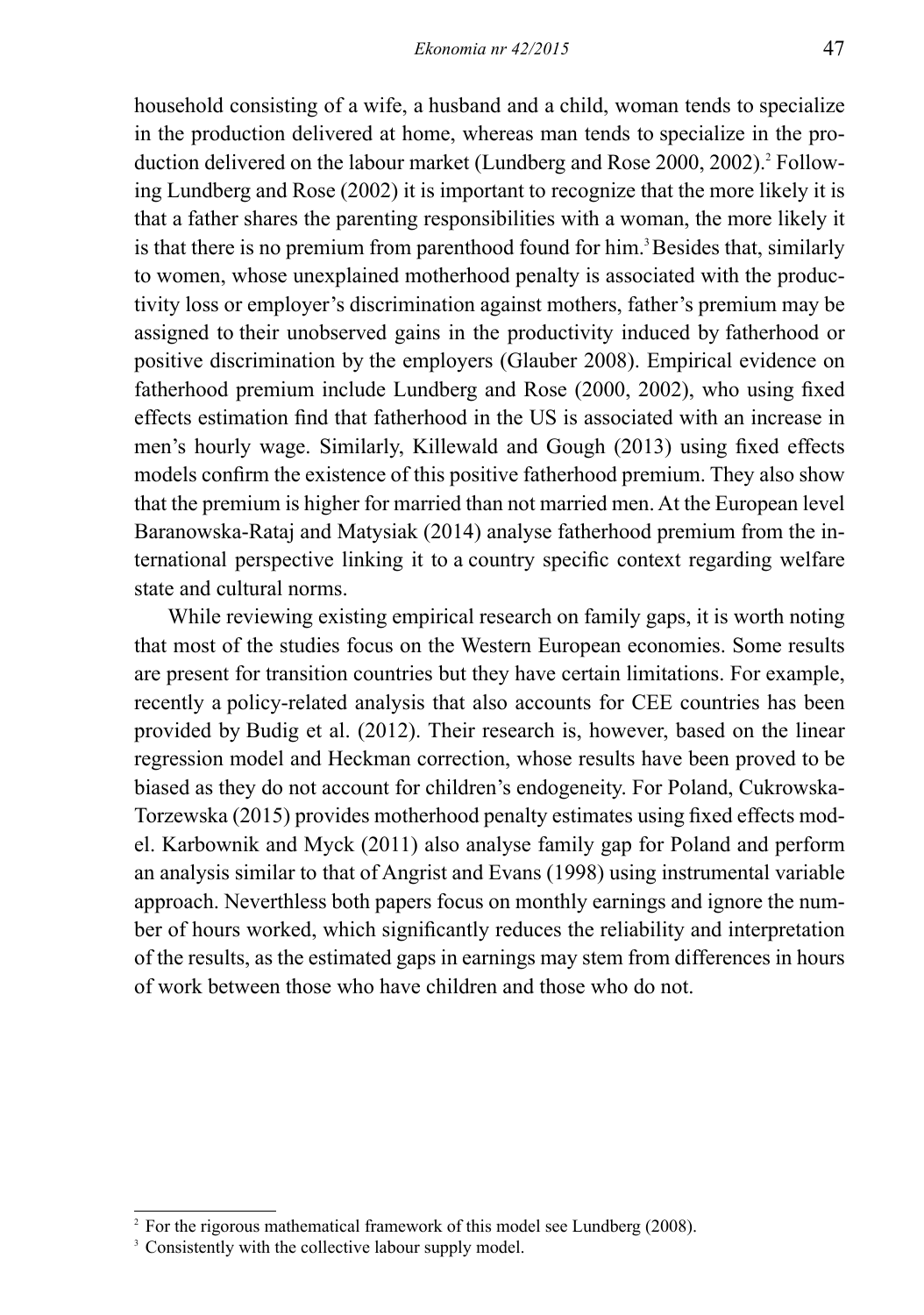# **2.2. Children and men's and women's working hours**

Statistical data reveal that working hours of parents and childless individuals as well as male and female parents significantly differ, as is the time spend on caring activities (OECD 2015). Economists have proposed several theoretical models aiming at modelling men's and women's labour supply including unitary and family labour supply models. Recently they also recognized that when there is a child present in the household, male and female need to additionally decide on how many resources should be devoted to it (Blundell, Chiappori and Meghir 2005). The findings from the estimation of this so-called collective labour supply model with caring parents recently provided by Cherchye, De Rock and Vermeulen (2012) imply rejection of the unitary framework and reveal that children's utility is driven by both parents' time spent with them, with mother's greater relative importance.

Theoretical explanations of such interdependence of within-couple preferences regarding paid work refer mostly to Becker's theory of specialization. Women are thus expected to work fewer hours as they spend more of their time at home, taking care of children, whereas men are expected to work longer hours, as they specialize in the production delivered on the labour market to ensure financial stability of the family. On the other hand, there also arises a 'home-intensity effect' (Lundberg and Rose 1999), which is reflected in an increased value of parent's time at home that takes place following the appearance of a child. In the case of women, it is apparent that both of the above described effects are likely to be negative, so that when a child appears, mother's labour supply declines. However, as noted by Lundberg and Rose (2002), in the case of men the first effect is positive, whereas the second one is negative, so that it may not be *a priori* recognized which effect dominates.

There exist numerous empirical validations of the effects of fertility on women's labour supply (for a review see Browning 1992). Existing studies vary, however, by the casual interpretation of the estimated effect, since fertility is likely to be endogenous with respect to female labour supply. Researchers interested in estimating the casual relation between fertility and working hours therefore approach the problem by adapting adequate methodological tools. One of the methods to deal with the endogeneity and reverse causality is the instrumental variable estimation. Detailed review of such studies has been provided in Browning  $(1992)$ .<sup>4</sup> In general these studies find that instrumenting women's fertility results

<sup>4</sup> This approach requires valid instrumental variable that has two main properties: 1) it is correlated with the fertility (number of children) and 2) does not have a direct effect on the outcome variable and is uncorrelated with unobservable factors related to fertility (Wooldridge 2003). Several instruments, such as religion, mother's number of siblings, mother's opinion on the ideal number of children, schooling of both parents have been proposed to instrument fertility, but though they are highly correlated with this measure, it is not clear whether they do not affect working hours as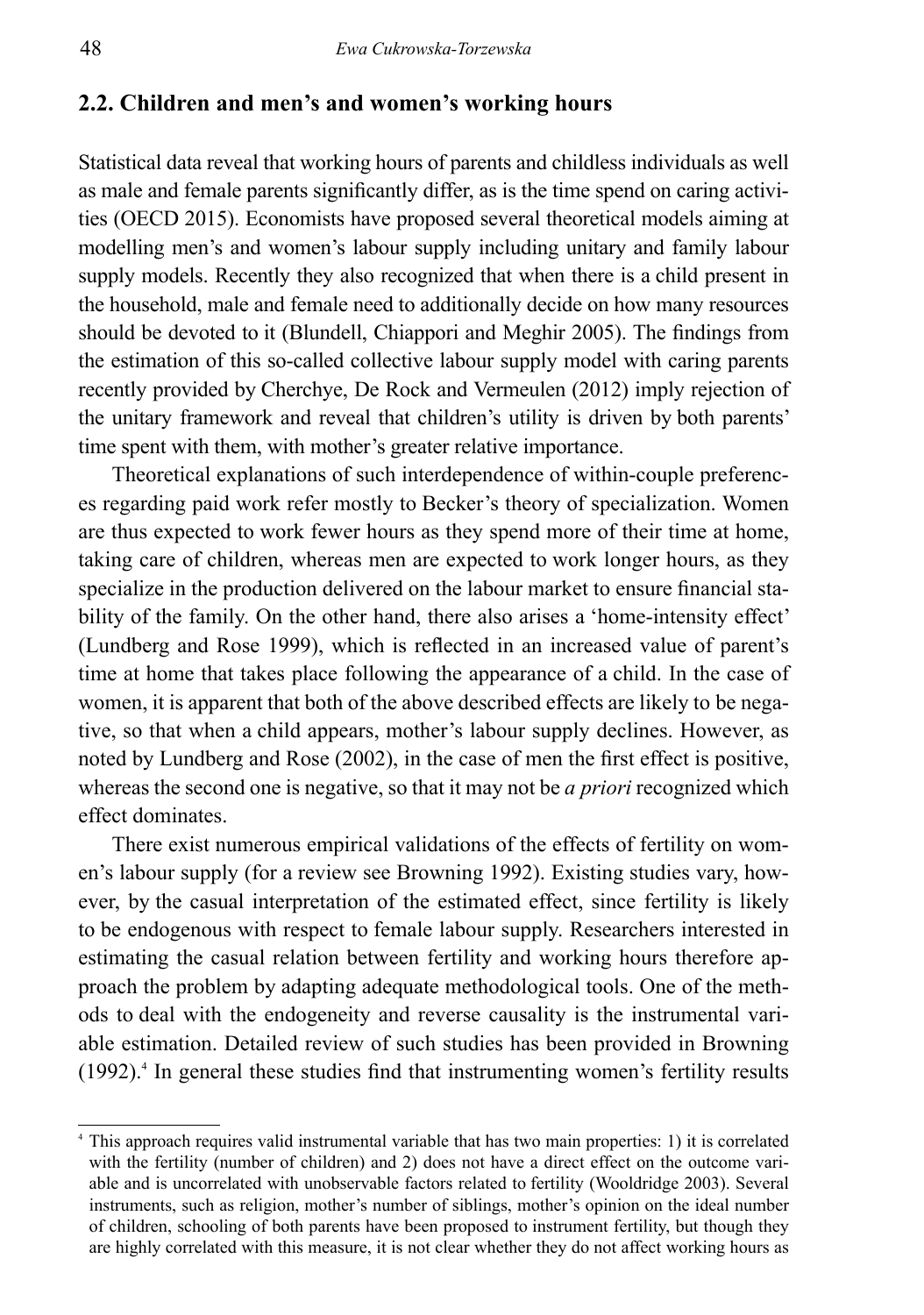in much lower effects than when the endogeneity is not accounted for. The findings of Angrist's and Evans's (1998) influential analysis confirm, however, that even then children lead to a decline in women's probability of working, number of hours worked and labour income.<sup>5</sup> They also document that for men there is no significant impact of children on their average hours worked and labour income.

Apart from instrumental variable estimation, some research also adopts panel data models – such as first difference and fixed effects models – which allow for controlling unobserved time invariant factors that are correlated with the family size (number of children) and number of hours worked. Similarly to unobserved factors that could be important for wages, these factors may include individual value of the family or a commitment to children. For example, Lundberg (1998) fits first differenced equations to model male and female labour supply; she finds evidence of interdependence in men's and women's labour supply in the households with young children. Lundberg and Rose (2002) also use fixed effects model to analyse the impact of children on men's and women's working hours. Their findings reveal that while in the case of women the presence of a child leads to fewer hours worked, in the case of men the effect is positive.<sup>6</sup>

#### **3. Data and variables description**

The review of the existing studies on the family gap provided in the previous section suggests that quantitative identification of the gap is not straightforward, as it encompasses a problem of children's endogeneity. Reliable quantification of the family gap thus requires a complex econometric analysis placing relatively high demands on the data.

Moreover, the relation between the labour supply and the family gap implies that the analysis of the labour income inequality should be based on hourly wages rather than on monthly earnings that are usually reported in the case of Polish national datasets. The lack of the analysis of hours worked and hourly wages limits the interpretation of the results, as the negative effect on women's and the positive effect on men's monthly earnings may be a pure indicator of gender differences in working time.

well (Browning 1992). Other instruments that are more likely to fulfil the exogeneity requirement and correlation with fertility include experience (event) of multiple births (Rozenzweig and Wolpin 1980; Bronars and Grogger 1994; Gangahdharan and Rosenbloom 1996; Angrist and Evans 1998) or siblings sex composition (Angrist and Evans 1998) as well as women's experience of miscarriage (Li 2005).

<sup>5</sup> Their findings that relate to women's labour supply are also confirmed by Jacobsen *et al*. (1999).

<sup>6</sup> They also find that the effect is differentiated by the sex of a child. In particular, higher positive response in the average hours worked of men is found in case of a birth of a son than a daughter.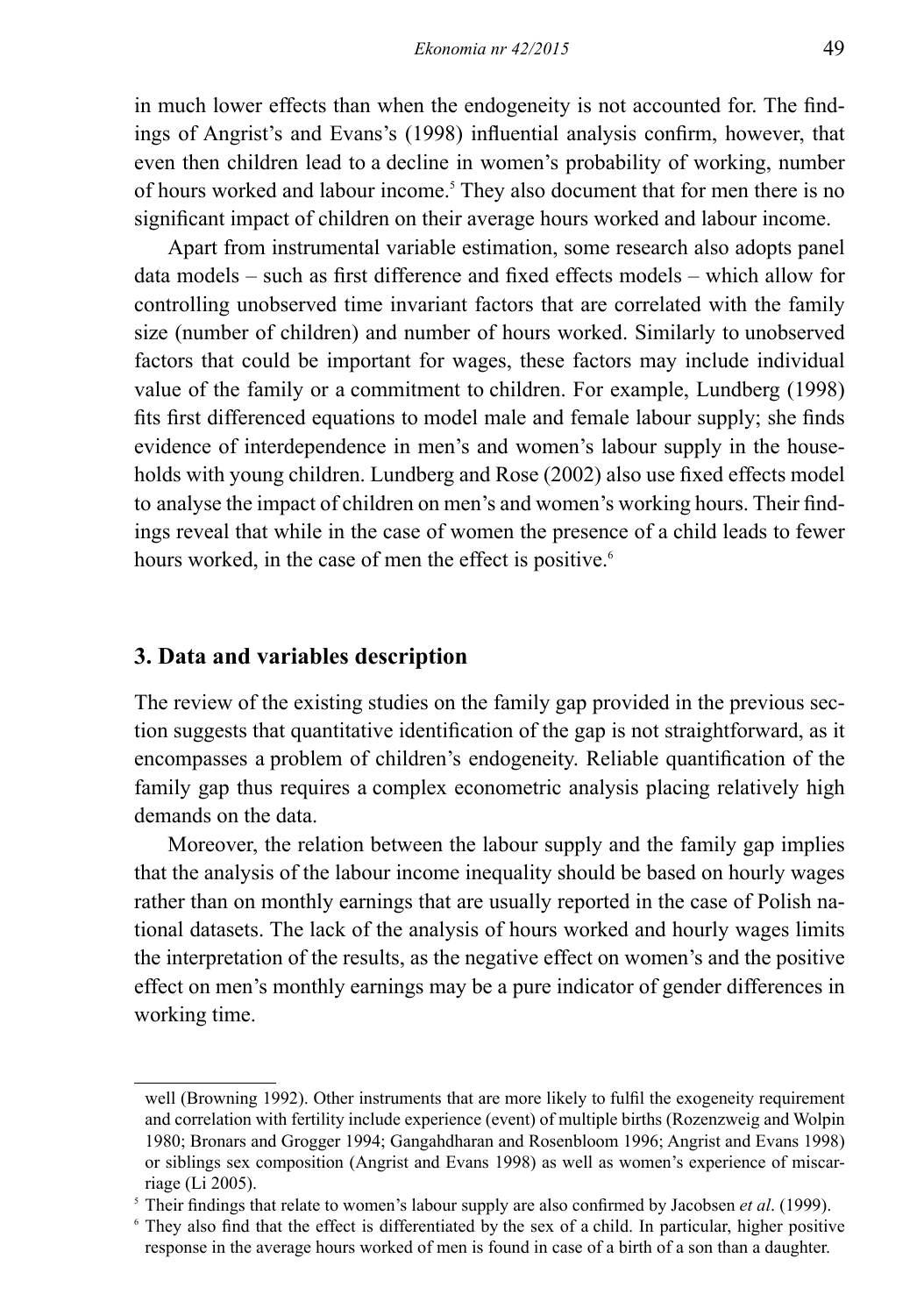For these reasons, the empirical analysis carried out in this paper is based on the data coming from the longitudinal EU SILC database (*European Union Statistics on Income and Living Conditions*). This dataset collects information on several socio-economic dimensions, such as poverty, well-being, social exclusion, housing an income. EU-SILC longitudinal component is a rotating panel, in which individuals are interviewed over 4 years and each year one quarter of the total sample is replaced by new respondents. The dataset covers a broad set of European countries, including Poland, for which the availability of panel data is largely limited. In the case of Poland the available time span covers years 2005−2012.

For the empirical analysis, I restrict the sample to working age population, which consists of individuals who are at least 16 and no older than 60 years old. The upper age bound is further limited to 45 to reflect the fertility period.7 Moreover, I consider only individuals, who are working for a wage but are not self-employed and are not family workers, or are inactive. In addition – referring to within-household allocation and specialization model – I define a subsample of individuals that are living with a partner (either married or cohabiting with the partner). The analysis is thus carried out both for: 1) the sample of part-time and full-time employees aged 16−45, and 2) the sample of part-time and full-time employees aged 16−45 that are living in the same household as the partner.<sup>8</sup>

Primary variables involved in the analysis are parenthood related variables. The status of parenthood is, however, not directly identified in the dataset; it is instead derived from the variables indicating the ID of a mother or a father. Parenthood is thus understood as having a child that is living in the same household and is below 25 years old.<sup>9</sup> To derive the parenthood identifier, I first define a new variable child, which is equal to 1 if a given individual indicates ID of a mother or a father and 0 otherwise. Then, using the IDs of parents, personal IDs and a new variable child, I match parents' IDs with personal IDs and derive variables describing parenthood status and the number of children. To obtain the age of children, I use information on household composition and the age of its members.

Besides parenthood-related variables, the key variables involved in the analysis, are variables measuring labour market outcomes. In the longitudinal EU-SILC

Based on the data, I can only identify children, who are living in the same household as their parents. Children who moved to other household, are not observed anymore in the dataset. Since it is likely that children of older individuals move to other household, the age restriction also aims to reduce the bias stemming from the possible incorrect assignment of parenthood status.

Existing literature mostly focuses on the sample that is not restricted to cohabitating individuals. However, given the theoretical framework presented in Section 2 and in particular specialization theory, the presence of a child should for the most part, affect time allocation of men and women within a given household.

<sup>9</sup> Parents of children with the oldest child aged 26 years or above are dropped from the analysis. The restriction does not affect the sample significantly since the number of parents aged below 45 that have children older than 25 is marginal.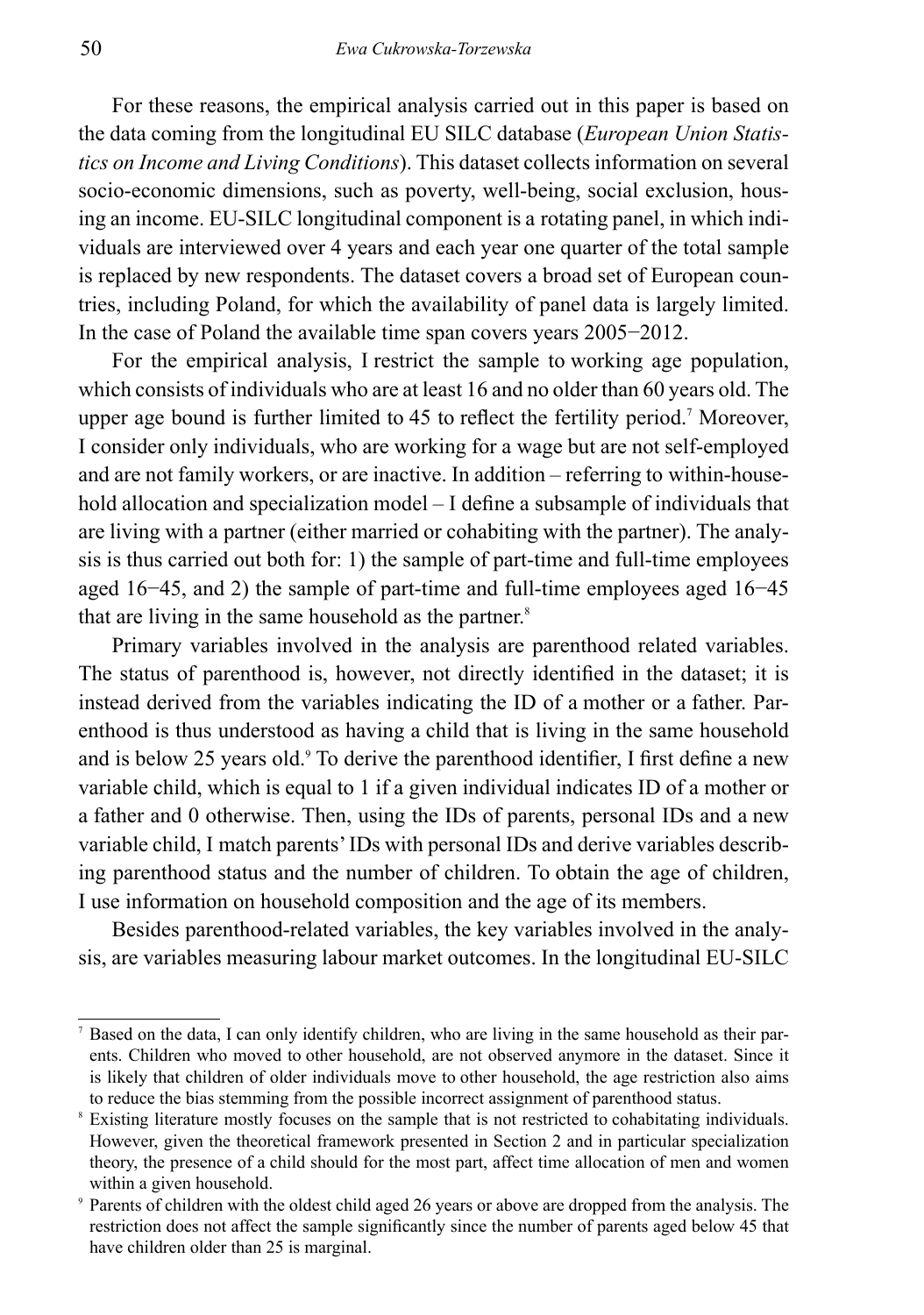there are two measures of labour income: gross and net employee cash or near cash income received during the *income reference period*, which for the Polish data is fixed to 12 month defined as the previous calendar year. There is also information on usual hours worked per week, which are reported for the *current* period. Since the yearly income refers to the previous year and average hours of work refer to the current situation, some assumptions and variable transformations are needed. First, to derive monthly salary for the year preceding the survey, I recalculate yearly salary to monthly measure. To do so, I use the information on the economic activity during each month of the previous year and assign each individual the number of months s/he spent full-time, part-time, self-employed or inactive in the year preceding the survey. Self-employed and individuals, who have switched from/ to self-employment are not considered. Similarly, individuals, who have switched from full-time to part-time (or the other way around) are also dropped from the analysis as for them monthly salary cannot be derived in a straightforward way. For individuals, who during the preceding year have been working – either parttime or full-time – for at least 1 month, monthly salary is defined based on the yearly salary and the number of months spent in employment. Then, the obtained monthly salary is lagged one year, so that it refers to the same time frame as hours worked per week.<sup>10</sup> This means that observations for the last year an individual was interviewed would be dropped, as for them no 'lagged' monthly salary is provided. To increase the number of observations, for these individuals, I extrapolate previous year's monthly salary for the next year (i.e. the last year of observation). The extrapolation is however carried out only for those individuals, who did not change their economic activity (i.e. did not switched from full/part time to part/full time or self-employment). Finally, based on the monthly salary and the average number of hours worked per week, hourly wage is calculated by dividing the obtained monthly salary by the quadruple of the average working time.

The summary statistics on the selected measures used in the empirical analysis are shown in Table 1. The panel sample consists of 25,383 men and 20,731 women observed over the years 2005−2012. Around 59% of men and 66% of women have children. Parents have on average fewer than two children (approx. 1.8). The panel sample consists of individuals, who are either married or single; divorced, separated or widowed individuals are not considered as for these individuals it is not straightforward whether they actually have children since children are living only with one parent.<sup>11</sup> Gender specific summary statistics also show that women in Poland are generally better educated than men. Based on the data, when compared to men, women in Poland tend to receive by approx. 7 percent lower hourly

<sup>&</sup>lt;sup>10</sup> This procedure has been described in detail in Engel and Schaffner (2012).

 $<sup>11</sup>$  Since in Poland the child custody following the divorce is mostly given to mothers, male individu-</sup> als who are divorced and who do have children would be classified as childless individuals.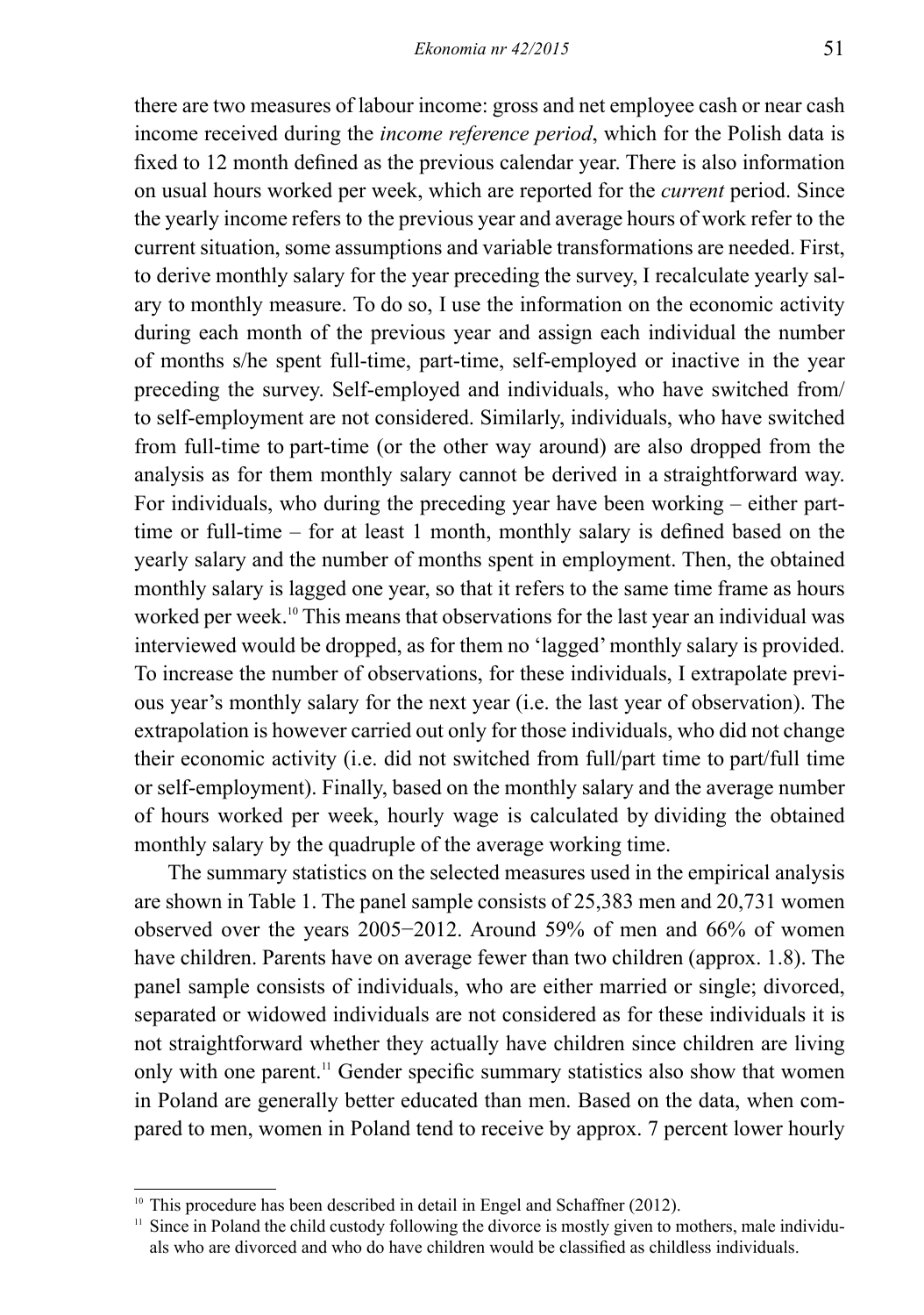wages. But they do work significantly fewer hours: 38.5 hours per week in the case of women against almost 43 hours per week for men. Parents – both male and female – are in general older and have greater labour market experience. The 'raw' family wage gap for women is positive around 9 percent, meaning that on average mothers earn by 9 percent more than childless women. The respective statistic for men is around 26%. Men that have children work, however, approximately 1 hour more than childless men.

|                                           | Mean     |          |                |                 |                |                 |  |  |  |  |
|-------------------------------------------|----------|----------|----------------|-----------------|----------------|-----------------|--|--|--|--|
| <b>Variable</b>                           | Women    | Men      | <b>Mothers</b> | Non-<br>mothers | <b>Fathers</b> | Non-<br>fathers |  |  |  |  |
| Parent                                    | 0.663    | 0.587    |                |                 |                |                 |  |  |  |  |
| Number of children                        | 1.195    | 1.069    | 1.802          |                 | 1.822          |                 |  |  |  |  |
| Married                                   | 0.717    | 0.651    | 0.949          | 0.258           | 0.977          | 0.186           |  |  |  |  |
| Age                                       | 33.897   | 33.244   | 36.541         | 28.644          | 36.535         | 28.558          |  |  |  |  |
| Primary and lower<br>secondary education  | 0.035    | 0.071    | 0.04           | 0.024           | 0.058          | 0.089           |  |  |  |  |
| Upper secondary<br>education              | 0.525    | 0.702    | 0.555          | 0.464           | 0.726          | 0.668           |  |  |  |  |
| Post-secondary non-<br>tertiary education | 0.069    | 0.032    | 0.069          | 0.069           | 0.029          | 0.035           |  |  |  |  |
| Tertiary education                        | 0.371    | 0.196    | 0.336          | 0.443           | 0.187          | 0.208           |  |  |  |  |
| Hours                                     | 38.485   | 42.877   | 38.355         | 38.735          | 43.371         | 42.169          |  |  |  |  |
| Monthly salary                            | 2340.208 | 2849.469 | 2388.219       | 2246.431        | 3199.176       | 2342.549        |  |  |  |  |
| Hourly wage                               | 16.008   | 16.929   | 16.409         | 15.223          | 18.847         | 14.148          |  |  |  |  |
| Log of hourly wage                        | 2.578    | 2.65     | 2.609          | 2.517           | 2.758          | 2.493           |  |  |  |  |
| Experience                                | 10.74    | 11.625   | 13.081         | 6.104           | 15.152         | 6.588           |  |  |  |  |
| Occupation: high<br>skilled               | 0.0354   | 0.0393   | 0.035          | 0.036           | 0.049          | 0.0259          |  |  |  |  |
| Occupation:<br>professionals              | 0.262    | 0.104    | 0.267          | 0.253           | 0.097          | 0.114           |  |  |  |  |
| Occupation: associate<br>professionals    | 0.147    | 0.106    | 0.138          | 0.164           | 0.116          | 0.0919          |  |  |  |  |
| Occupation: services                      | 0.342    | 0.148    | 0.311          | 0.403           | 0.126          | 0.181           |  |  |  |  |
| Occupation:<br>elementary<br>occupations  | 0.214    | 0.602    | 0.248          | 0.145           | 0.613          | 0.588           |  |  |  |  |

**Table 1. Descriptive statistics: individuals aged 16‒45, who are not studying and are not self-employed and are family workers**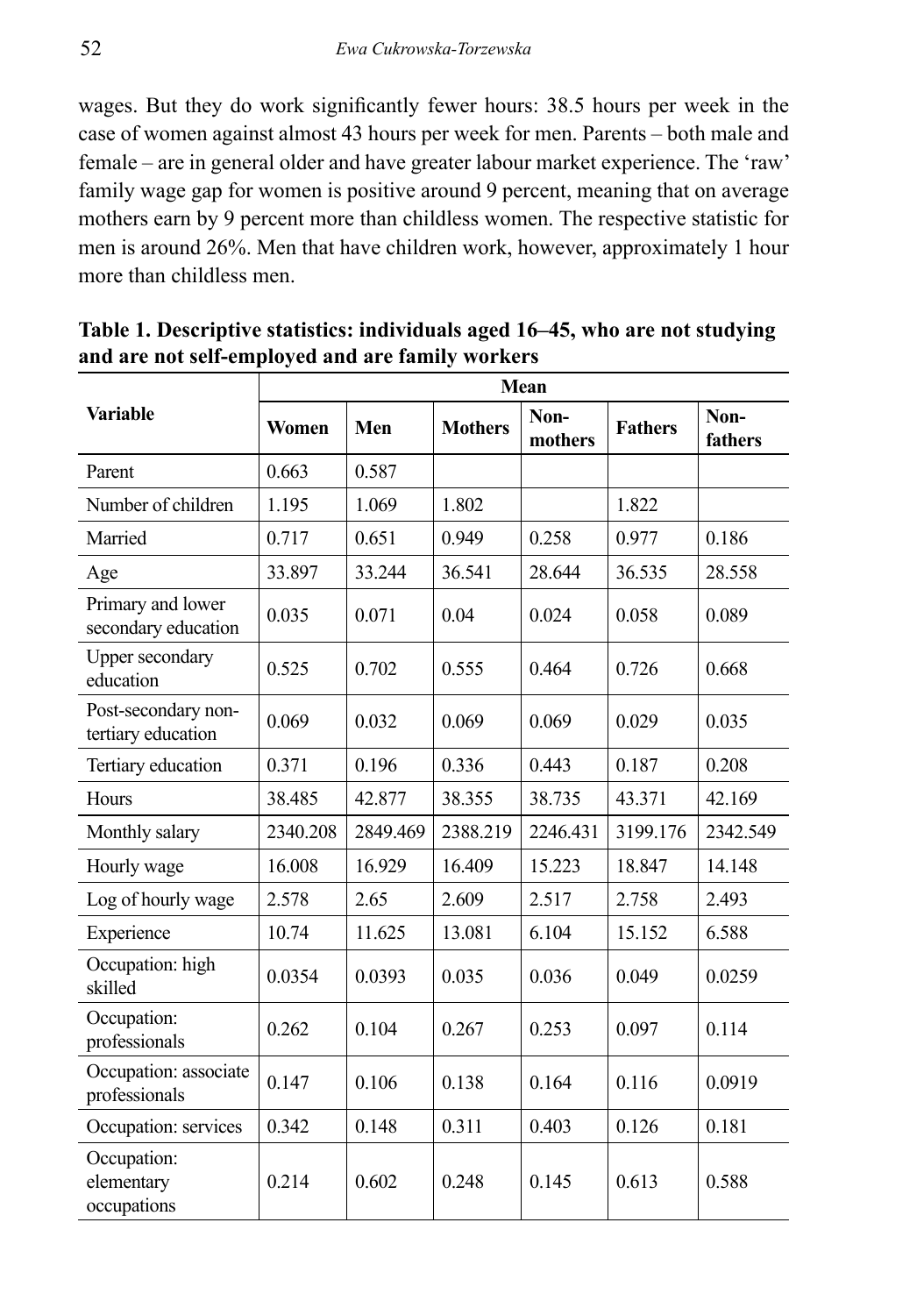| Part-time                                      | 0.092   | 0.032   | 0.085   | 0.105  | 0.019   | 0.051   |
|------------------------------------------------|---------|---------|---------|--------|---------|---------|
| Age of the partner                             | 28.281  | 22.987  | 37.744  | 9.711  | 34.545  | 6.364   |
| Parent in the HH                               | 0.28    | 0.359   | 0.109   | 0.618  | 0.093   | 0.736   |
| Income from<br>financial sources)              | 55.356  | 57.592  | 53.555  | 59.173 | 46.843  | 72.92   |
| Income from benefits<br>and social assistance) | 264.453 | 315.036 | 307.374 | 180.8  | 389.962 | 208.337 |
| N                                              | 20731   | 25383   | 13741   | 6985   | 14899   | 10474   |

Notes: salary and wages are expressed in PLN (constant 2005 prices).

#### **4. Methodology – estimation strategy**

# **4.1. Estimating the family gap in men's and women's wages and working hours**

To account for the children's endogeneity this research applies two estimation methods that were previously used in similar empirical works. These methods include: 2) propensity score matching (PSM) and 2) fixed effects (FE) model.<sup>12</sup>

Although widely used, each of these methods has certain drawbacks. Fixed effect panel data model accounts for the endogeneity by eliminating time invariant unobserved effects that are correlated with parenthood decision (children) and also affect labour market outcomes. The results may be, biased if the timing of the decision regarding parenthood is correlated with labour market outcomes, e.g. when those individuals who are expecting significant reduction in hours worked/wages decide to have children. On the other hand, in the case of the propensity score matching and the estimation of the average treatment effect, individuals are matched and compared based on observable characteristics only, so that there can still arise bias due to the unobserved differences. To eliminate the bias stemming from the endogeneity of children in the most plausible way, this research therefore simultaneously uses propensity score matching and fixed effects model. This means that in the first step individuals are matched using propensity score and in the second step fixed effects model is estimated using the matched sample.

Formally, in the first step of the analysis childless individuals are matched with individuals that have children based on the propensity score estimated using

 $12$  The literature review presented in section 2.1. suggests that other methods that could be used include instrumental variable estimation. However, existing instruments that are available in the dataset and are suitable for the identification of the model, which are defined as the sex composition of the first two children or the twin birth (Angrist and Evans 1992) report the effect conditional on having at least one or two children, which significantly reduces the interpretation of the results.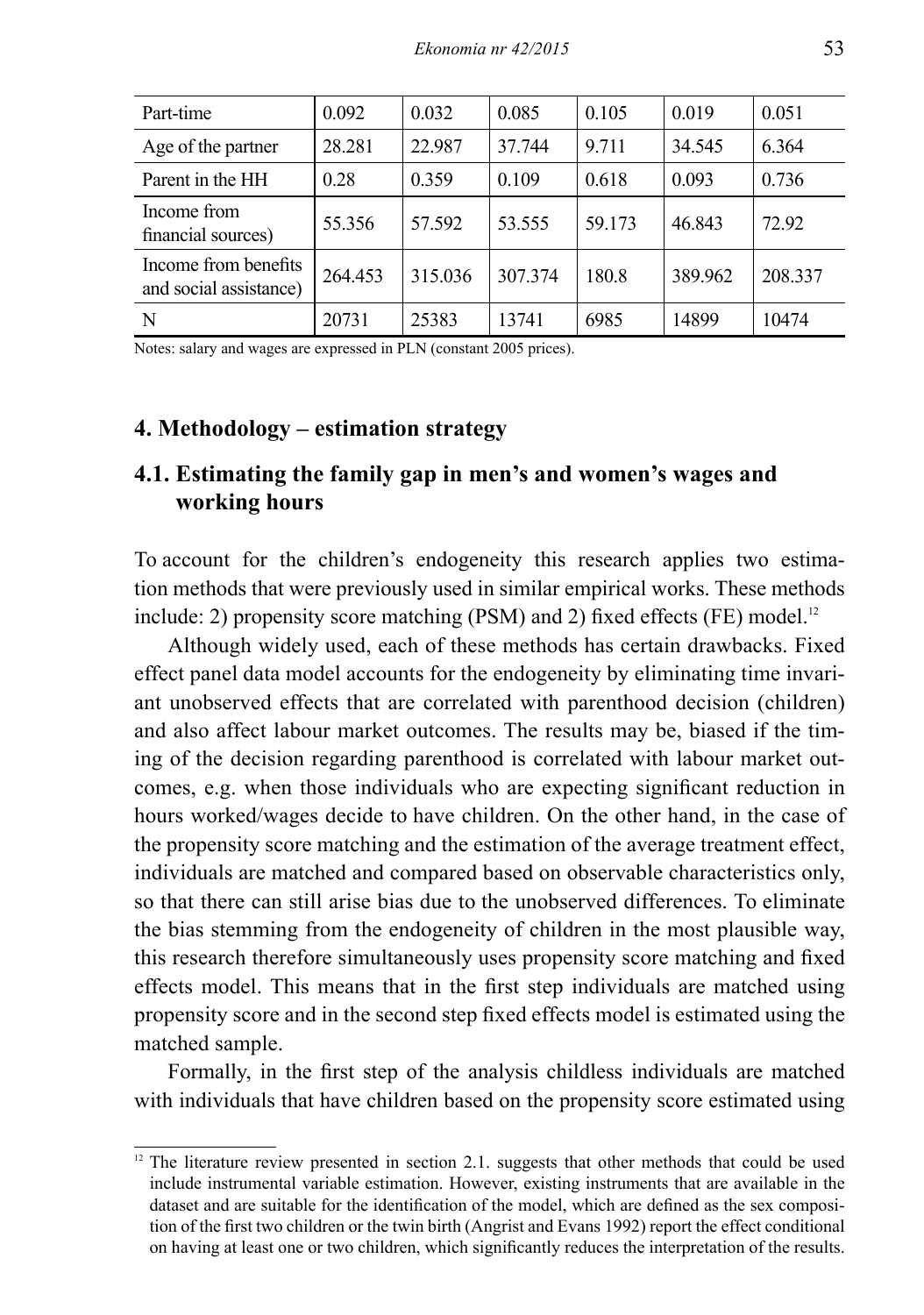a probit model.13 The propensity score thus represents the probability of having at least one child. Following Simonsen and Skipper (2006) independent variables in the probit model include age grouped into dummy variables, level of education, degree of urbanization and region, as well as age of the partner, the presence of a parent in the household and household's non-labour income.<sup>14</sup> The propensity score is estimated separately for men and women. Then, based on the estimated scores, individuals are matched into parent-non-parent pairs. Simple nearest neighbour with replacement is used in the matching procedure and the 'common support' is assured when matching is performed.<sup>15</sup> Since the dataset has a panel structure, to avoid time effects and matching the same individual with a different individual each year, I match individuals based on the characteristics from the first year in which they appear in the sample. Once matched, individuals remain in the sample for all subsequent years they are observed in the dataset. The final sample is constructed by merging the subsamples of parents and their matched childless counterparts.

Matched sample obtained from the propensity score matching is then used for the analysis of parenthood effects on labour income and working time. Since matching is performed for the individuals that appear in the sample for the first time, some individuals change their parenthood status. Similarly, for some individuals total number of children changes. This indicates that fixed effects model can be estimated; it takes the following form:

# Outcome<sub>it,j</sub> =  $\alpha_{1,j} + \alpha_{2,j}$  fertility\_measure<sub>it,j</sub> +  $X_{it,j} \alpha_{kj} + u_{t,j} + v_{i,j} + \varepsilon_{it,j}$ . (1)

As previously, the analysis is performed separately for men and women, that is *j* = {female, male}. Individual fixed effects are represented by  $v_{i,j}$  and  $\varepsilon_{it,j}$  is an error term;  $u_{t,i}$  stands for time effects that are accounted for by inclusion of year fixed effects. The parameter of interest, indicating the family gap is  $a_{2,i}$ . The fertility measure is specified in four ways, that is by the inclusion of:

<sup>&</sup>lt;sup>13</sup> The matching is performed with the use of *psmatch2* command in Stata software (Leuven and Sianesi 2003).

<sup>14</sup> Controls for the level of education consist of four dummy variables indicating: *primary and lower secondary education, upper secondary education, post-secondary non-tertiary education, tertiary education* (first and second stage); the omitted category is no education or incomplete primary education. Urbanization controls stand for dummy variables indicating the degree of urbanization: *densely populated area, intermediate area;* the omitted category is *thinly populated area.* Regions are dummy variable indicating the region of the country that corresponds to NUTS1 units; 5 variable are included: *Eastern Poland, Southern Poland, Northern-Western Poland, Southern-Western Poland and Northern Poland; Central Poland* is the omitted group.

<sup>&</sup>lt;sup>15</sup> The common support ensures that there is a childless individual that is comparable to individuals with children. Technically this means that treated observations, whose propensity score is higher than the maximum or less than the minimum propensity score of the controls are dropped from the sample.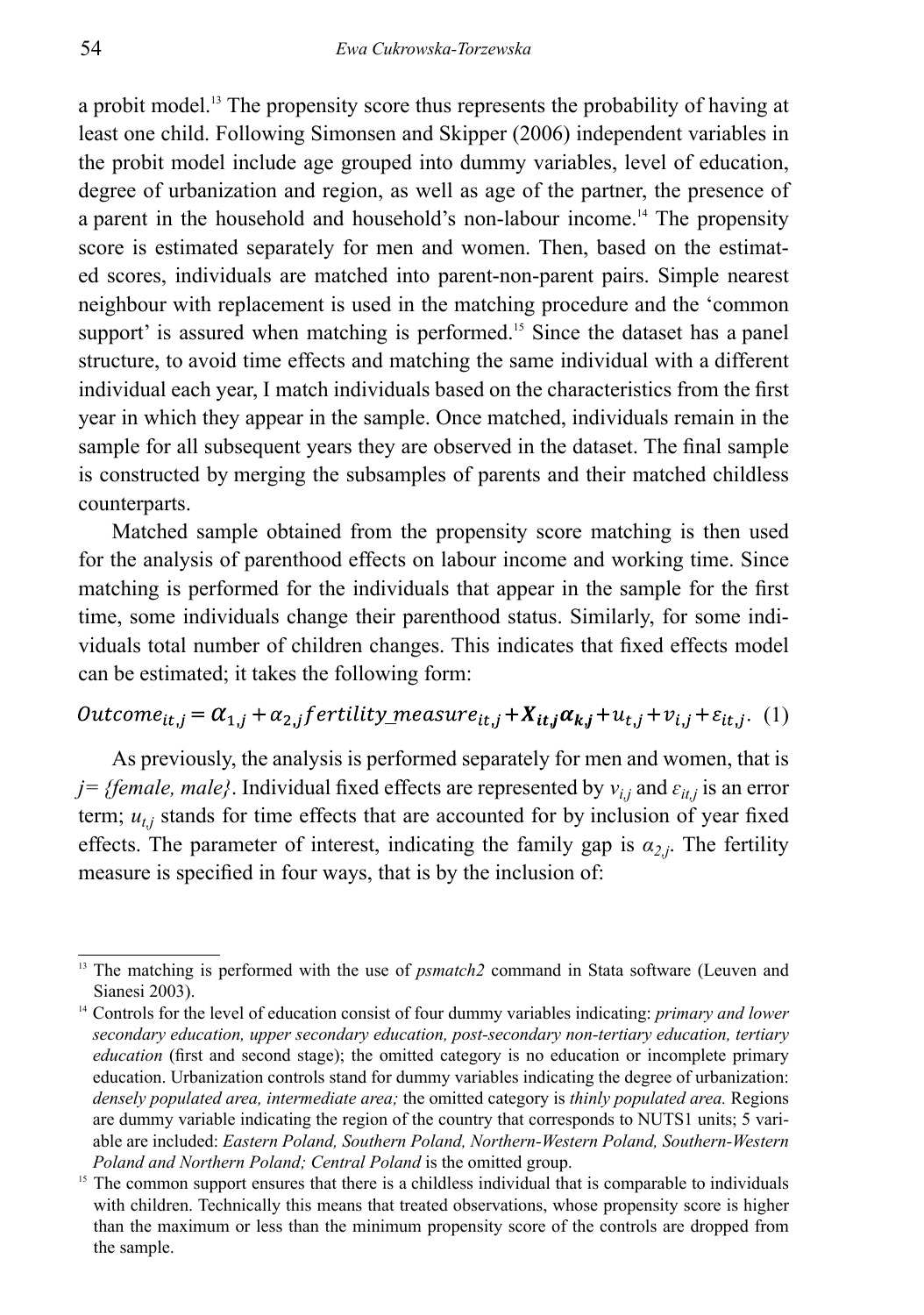- 1) a dummy variable equal to 1 if one has children and 0 otherwise (regardless of the number of children);
- 2) a variable indicating total number of children;
- 3) dummy variables indicating the exact number of children;
- 4) five variables indicating number of children in certain age groups: 0−3 year old (*aged\_0\_3*), 4−6 (*aged\_4\_6*), 7−12 (*aged\_7\_12*), 12−18 (*aged\_12\_18*) and 18 or more (*aged\_18\_plus*).

For the sake of clarity this four different models are labelled *Specification I to IV* respectively. The outcome variables include three main variables: a logarithm of monthly earnings, a logarithm of hourly wages and working hours per week. In line with the theoretical basis reviewed in section 2, in the models, in which the outcome variable is defined as hours worked per week, additional control for partner's working time is included. Since differences in working time may arise due to the nature of a job, controls also include occupations and part-time working schedule.<sup>16</sup> Similarly, in the models, in which the outcome is defined as wage/salary, additional controls for the theoretical explanations regarding the existence of family gap are included. These are: labour market experience measured by the polynomial in years spent in paid job, occupations and part-time working schedule.

I report both results obtained with the use of FE model and the estimates from OLS applied to the matched sample. OLS estimation is expected to lead to biased results as it does not account for unobservable factors that relate to parenthood and labour market outcomes. These results are thus treated with caution and are interpreted as baseline findings.

#### **4.2. Assessing the consequences of labour market selection**

In the analysis of the family wage gap one needs to deal not only with the endogeneity problem, but also with the possible consequences of labour market selection. This is especially important in the case of women, as their decision whether to work is highly related to motherhood status. In particular, if some non-random subsample of mothers drops from employment after having a baby, the obtained effects will uncover the impact of motherhood only for selected sample of working individuals, which cannot be representative for the population. In the existing research, when employment selection is accounted for, it is mainly corrected using

<sup>&</sup>lt;sup>16</sup> The aggregation of occupations is consistent with the approach presented in Whelan *et al.* (2011) and they are grouped into four categories: highly skilled non-manual, lower skilled non-manual, skilled manual, elementary occupation. The group of elementary occupations is left as a reference group.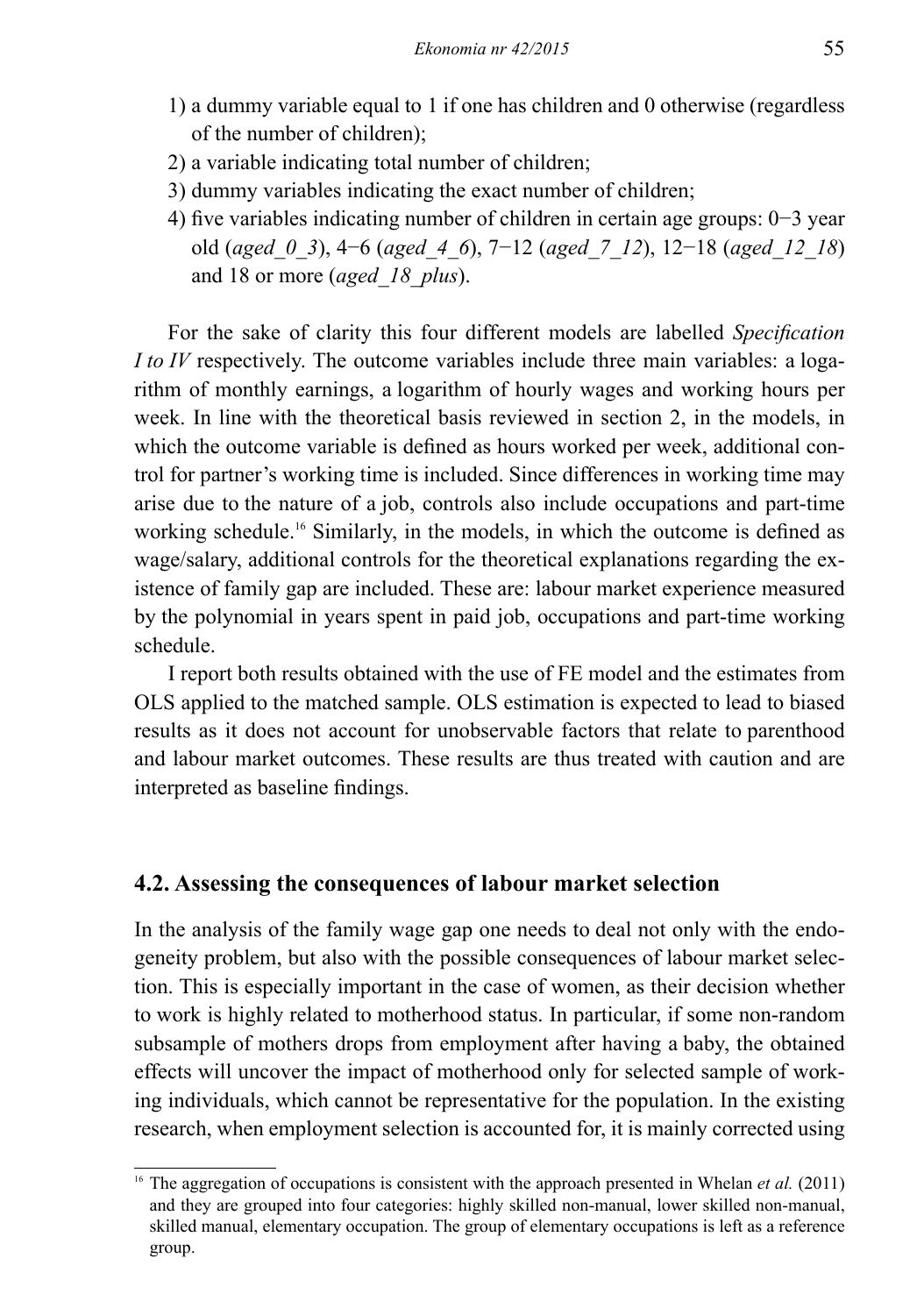Heckman's model (Heckman 1976, 1979). In this case, the estimation of the family gap relies, however, on the linear regression model and ignores unobserved heterogeneity of parents and individuals that do not have children.<sup>17</sup>

To assess the consequences of labour market selection for the estimated cost of parenthood, instead of using Heckman's approach that requires valid exclusion restrictions, I show whether the problem of selection is a cause for concern and if so how it affects estimated effects. In particular, I analyse the relation between wages as well as working time and the decision regarding employment following the childbirth, to find out whether individuals that are observed working afterwards tend to receive higher or lower wages and work longer or shorter hours. The identification relies on the fact that individuals are observed both before and after the change in their parenthood status. Thus, it can be shown how the wage rate/ working hours of individuals that are working before the childbirth relates to their decision regarding returning to work afterwards, leading to a selected sample of working individuals. Such an approach will thus reveal the nature of selection (positive/negative) and show the expected direction of the bias of the estimated gaps. To assess the role of employment selection, I therefore model the probability of working following the childbirth with the use of the probit model of the following form:

$$
working_{ijt} = \beta_0 + \beta_1 outcome_{i,j,t-1} + Y_{itj}\beta_{ki} + \xi_{ijt}
$$
 (2)

where *outcome* denotes key labour market outcomes considered in the previous subsection, i.e. monthly salary, hourly wage and working hours. The coefficient of interest is  $\beta_1$  showing the impact of the above measures on the probability of working following the childbirth. Other control variables denoted by a vector *Y* include standard demographic variables such as age, education, marital status as well as spatial and time effects. As in previous stages of the analysis, both men and women are considered, though employment selection is expected to be of concern especially for women, as it is mostly women that stay at home to take care of a child following its birth.

<sup>17</sup> One distinguishing study with respect to this is the recent analysis by Nizalova, Sliusarenko and Shpak (2015), who apply a combination of fixed effects and Heckman's selection correction.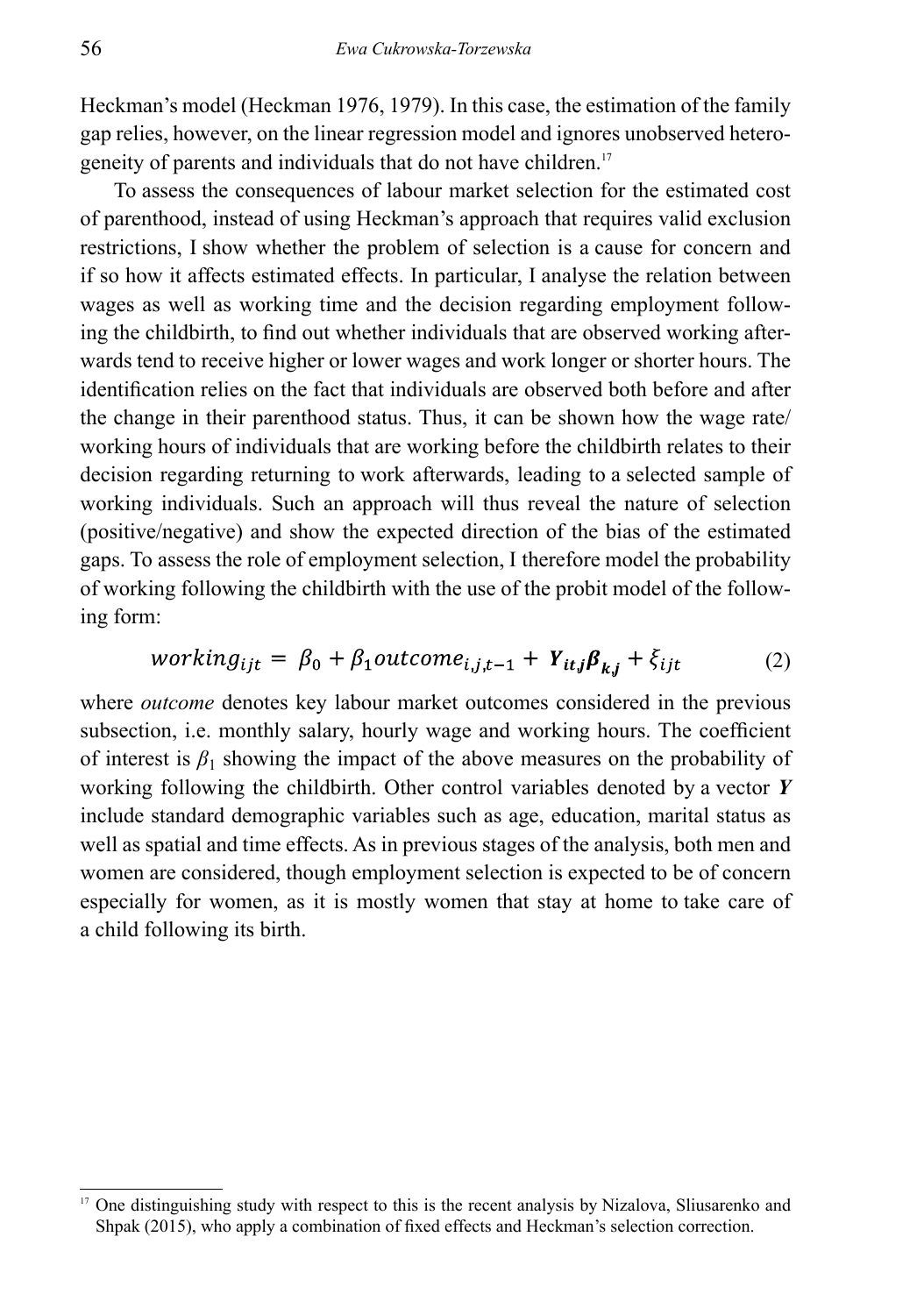### **5. Results**

#### **5.1. Validity of the propensity score matching**

Propensity score matching is performed for all individuals that are not self-employed, are not family workers and are aged 16−45. Out of 32,461 women 17,676 individuals were matched (54% matched). In the case of men, the procedure has resulted in 17,822 matched cases out of 32,079 (56% matched). For the subsample of cohabitating individuals the shares of matched observations are somehow higher: around 69% for women and 88% for men.

The comparison of the subsample of male and female parents and childless individuals proceeding and following their matching with the use of propensity score is presented in Tables A.1 and A.2 in the Appendix. Tables contain group specific (parents/non-parents) means for the variables, based on which individuals were matched, as well as t-test statistics for their comparison between the groups.

Before applying propensity score matching male and female parents and nonparents significantly differ, in particular in terms of marital status, age, age of the partner and the presence of own parent in the household. By definition smaller differences are observed in the subsample of cohabitating individuals. Neverthless for both the samples, t-test statistics for the above variables are very high, showing that the differences in means for parents and non-parents are statistically significant. For the matched sample, the differences in means of the above mentioned variables are significantly reduced, suggesting that the matching procedure has balanced the sample. Despite this reduction, for most variables t-test statistics still do not allow us to reject the null hypothesis of equal means in the groups. The comparison of the mean characteristics before and after the propensity score matching suggests, however, that matching has led to a significant reduction of observable heterogeneity between mothers/fathers and childless females/males.

# **5.2. Family gap in men's and women's earnings**

Following matching the groups of parents and childless individuals with the use of propensity score, I proceed with OLS and FE model estimations. Table 2 reports estimates for monthly earnings; respective estimates for hourly wage are presented in Table 3. Both tables present results using four specifications of fertility measure that apart from the mere fact of having children take into account their total number and age.

When monthly earnings are considered, the estimates from propensity score matching combined with OLS reveal small but mostly insignificant negative impact of children on mother's earnings. The only significant gap of around 3.8 percent is present for mothers of one child. For cohabitating women the effects are slightly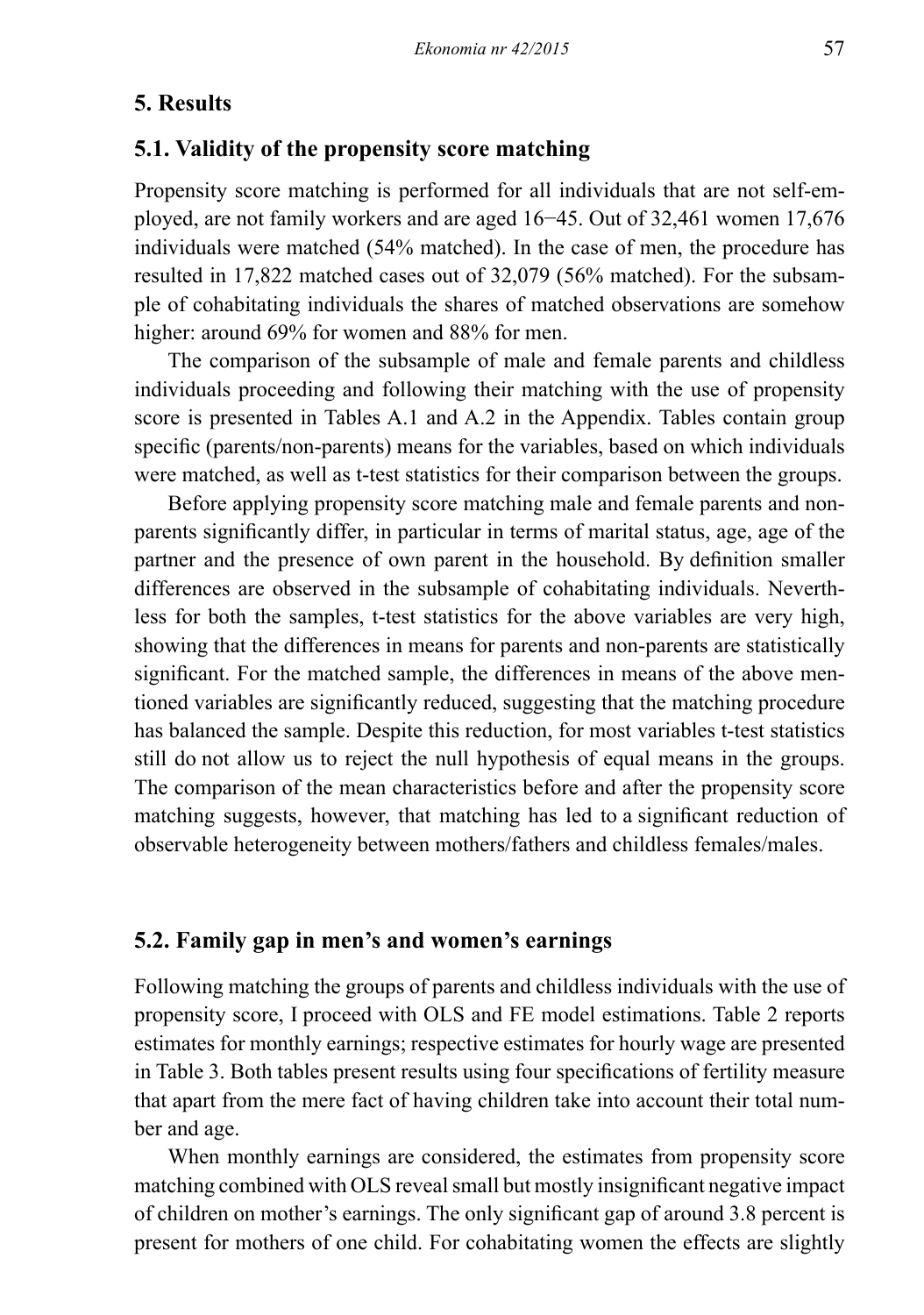lower so that no motherhood penalty may be found. This means that women living with a partner do not experience a salary drop when they have children. In the case of men, OLS provides significant and positive estimates for all models' specifications. The first specification provides an estimate of around 0.06, indicating that fathers earn on average 6 percent higher salary than comparable childless men; similar gap is also present among cohabitating men (6.7 percent). The results also indicate that each child is associated with 1.5 percent (full sample) to 2.4 percent (cohabitating only) increase in men's monthly salary and the premium is received mostly by men, whose children are aged 0−14; for older children no significant relation is found. The premium is however likely to be non-linear in the number of children, as the first child leads to 4−5 percent increase in monthly salary, two or more children to around 7−9 percent.

When fixed effects model is fit to data the findings change substantially. F-test for a joint significance of individual fixed effects implies rejection of the null hypothesis stating that unobserved fixed effects equal to zero. The findings from FE model should be thus viewed as corrected for the omitted fixed effects through the within transformations and should be preferred to OLS estimates that do not correct for them and carry heterogeneity bias. Detailed results for women demonstrate that mothers are paid significantly less than women with no children. The estimated drop in mother's monthly earnings accounts for 12 percent.<sup>18</sup> For cohabitating women the effect is lower and equals to negative 8 percent. Specific results furthermore reveal that the first child reduces mother's salary by approx. 12 percent and two children by approx. 18 percent (specification III). Respective values for cohabitating women are lower and equal to negative 8 and 12 percent respectively. The findings also imply that mostly mothers of very small children – aged 0−3 – are experiencing a salary drop. High negative effects that are found with fixed effects model are consistent with the idea that mothers are endowed with unobserved individual fixed traits that are positively correlated with their earnings, driving their average earnings up. On the other hand, the results for men show that the fatherhood premium in the form of greater remuneration partially results from unobserved differences between fathers and childless men as well as differences in their labour market characteristics (work experience, occupation and working scheme). In particular, when fixed effects model that accounts for job characteristics is used, inequality in earnings due to fatherhood is entirely reduced. For some model's specifications the estimates turn out to be even negative and statistically valid, meaning that compared to other equal childless men fathers are disadvantaged and receive lower monthly income from the paid work.

 $18$  The finding is similar to the one presented by Cukrowska-Torzewska (2015).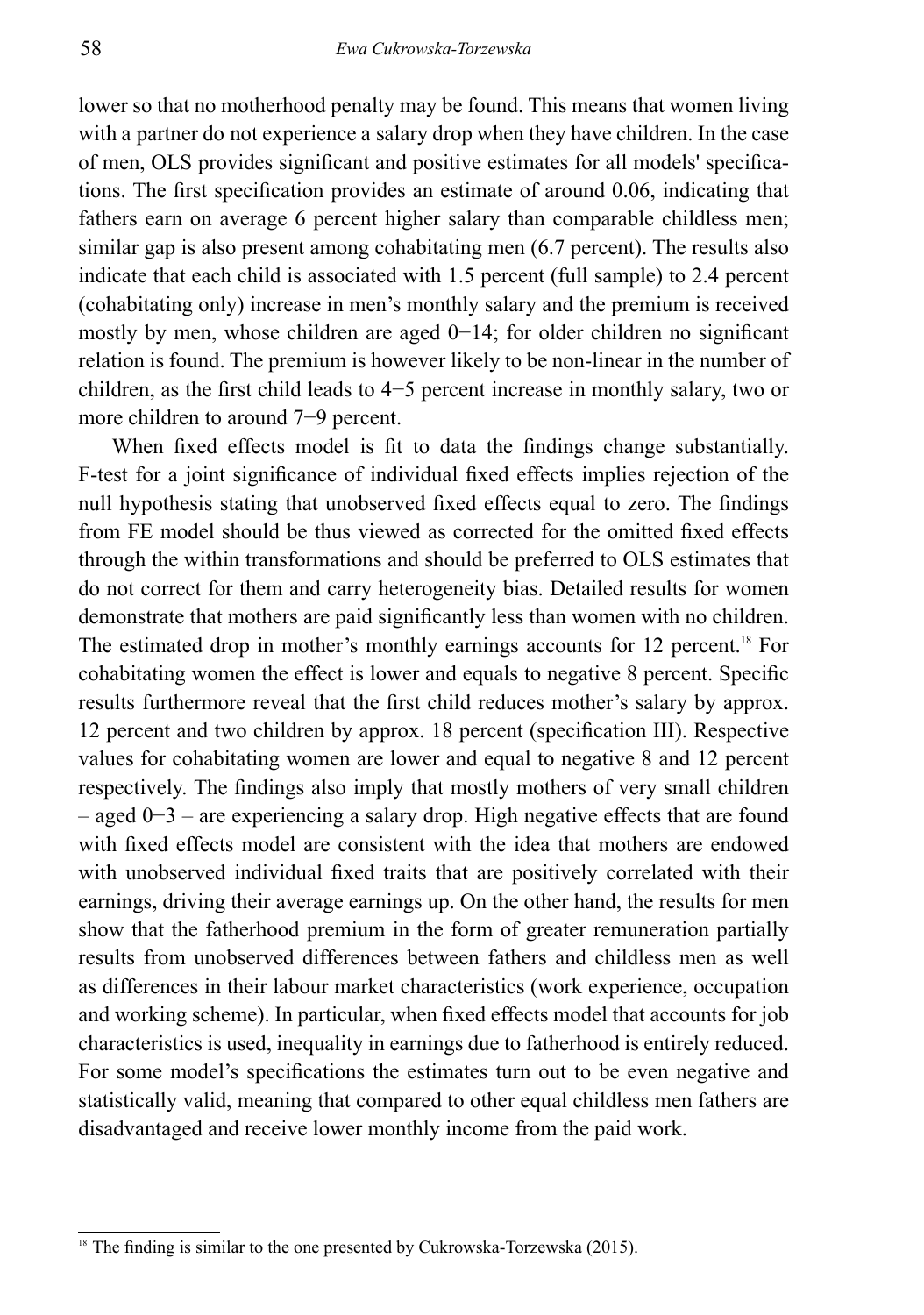|                | <b>Sample</b>                 |            | Panel A: Full sample |            |                       |            | <b>Panel B: Cohabitating only</b> |            |                       |  |
|----------------|-------------------------------|------------|----------------------|------------|-----------------------|------------|-----------------------------------|------------|-----------------------|--|
|                | <b>Gender</b>                 |            | Women                | Men        |                       |            | Women                             |            | Men                   |  |
|                | <b>Model</b><br>specification | <b>OLS</b> | FE                   | <b>OLS</b> | FE                    | <b>OLS</b> | FE                                | <b>OLS</b> | FE                    |  |
| $\overline{I}$ | Parent                        | $-0.032$   | $-0.124**$           | $0.058***$ | $-0.023$              | $-0.001$   | $-0.081$ *                        | $0.067***$ | $-0.023$              |  |
|                |                               | (0.020)    | (0.048)              | (0.021)    | (0.019)               | (0.022)    | (0.044)                           | (0.021)    | (0.021)               |  |
| $R^{\wedge}2$  |                               | 0.404      | 0.038                | 0.281      | 0.036                 | 0.398      | 0.037                             | 0.284      | 0.035                 |  |
| $I\!I$         | # children                    | 0.004      | $-0.047*$            | $0.015**$  | $-0.018*$             | 0.011      | $-0.029$                          | $0.024***$ | $-0.021$ <sup>*</sup> |  |
|                |                               | (0.008)    | (0.026)              | (0.007)    | (0.011)               | (0.008)    | (0.023)                           | (0.008)    | (0.011)               |  |
| $R^{\wedge}2$  |                               | 0.404      | 0.037                | 0.281      | 0.037                 | 0.399      | 0.037                             | 0.284      | 0.036                 |  |
|                | 1 child                       | $-0.038*$  | $-0.121**$           | $0.044**$  | $-0.024$              | $-0.008$   | $-0.078*$                         | $0.052**$  | $-0.023$              |  |
|                |                               | (0.021)    | (0.048)              | (0.021)    | (0.019)               | (0.022)    | (0.044)                           | (0.021)    | (0.021)               |  |
| III            | 2 children                    | $-0.032$   | $-0.181***$          | $0.073***$ | $-0.048*$             | 0.001      | $-0.123**$                        | $0.081***$ | $-0.052$ *            |  |
|                |                               | (0.022)    | (0.067)              | (0.023)    | (0.025)               | (0.023)    | (0.056)                           | (0.023)    | (0.027)               |  |
|                | 3 or more                     | 0.014      | $-0.101$             | $0.068**$  | $-0.066*$             | 0.039      | $-0.048$                          | $0.090***$ | $-0.078**$            |  |
|                |                               | (0.030)    | (0.091)              | (0.028)    | (0.036)               | (0.030)    | (0.086)                           | (0.028)    | (0.038)               |  |
| $R^{\wedge}2$  |                               | 0.405      | 0.04                 | 0.282      | 0.037                 | 0.399      | 0.039                             | 0.284      | 0.036                 |  |
|                | # aged $0-3$                  | $-0.025$   | $-0.059*$            | 0.016      | $-0.021$ <sup>*</sup> | $-0.002$   | $-0.039$                          | $0.025$ ** | $-0.024$ *            |  |
|                |                               | (0.017)    | (0.031)              | (0.012)    | (0.012)               | (0.017)    | (0.027)                           | (0.013)    | (0.012)               |  |
|                | # aged $3-6$                  | 0.013      | $-0.018$             | $0.033***$ | $-0.007$              | $0.029**$  | $-0.004$                          | $0.039***$ | $-0.008$              |  |
|                |                               | (0.014)    | (0.031)              | (0.012)    | (0.015)               | (0.015)    | (0.029)                           | (0.013)    | (0.015)               |  |
| $I\bar{V}$     | # aged $6-14$                 | 0.012      | $-0.024$             | 0.012      | $-0.004$              | $0.018*$   | $-0.013$                          | $0.020**$  | $-0.004$              |  |
|                |                               | (0.010)    | (0.027)              | (0.009)    | (0.016)               | (0.010)    | (0.026)                           | (0.009)    | (0.017)               |  |
|                | # $aged$                      | 0.004      | $-0.008$             | $-0.001$   | $-0.025$              | 0.004      | $-0.001$                          | 0.010      | $-0.025$              |  |
|                | $14 - 18$                     | (0.013)    | (0.024)              | (0.012)    | (0.018)               | (0.013)    | (0.023)                           | (0.013)    | (0.019)               |  |
|                | # $aged$                      | $-0.009$   | $-0.020$             | 0.000      | $-0.021$              | $-0.008$   | $-0.011$                          | 0.018      | $-0.016$              |  |
|                | $18 - 25$                     | (0.014)    | (0.021)              | (0.016)    | (0.018)               | (0.014)    | (0.021)                           | (0.017)    | (0.019)               |  |
| $R^{\wedge}2$  |                               | 0.405      | 0.039                | 0.276      | 0.037                 | 0.4        | 0.038                             | 0.279      | 0.036                 |  |
| No.            | Observations                  | 10886      | 10886                | 13 754     | 13 7 54               | 10 366     | 10 366                            | 13 008     | 13 008                |  |

**Table 2. OLS and FE estimates of fertility effects on the logarithm of monthly earnings for the sample of working individuals aged 16−45 (Panel A) and working individuals aged 16−45 that are living with a partner (Panel B)** 

Notes: 1) OLS stands for ordinary least squares, FE stands for fixed effects panel model.

2) Control variables include: for OLS – age, marital status, education, polynomial in labour market experience, four occupation groups, part-time work, time and spatial (degree of urbanization and region) effects; for FE models – marital status, polynomial in labour market experience, fours occupation groups, part-time work and time fixed effects.

3) Robust clustered standard errors in parenthesis; \*\*\*  $p \le 0.01$ , \*\*  $p \le 0.05$ , \*  $p \le 0.1$ .

4) Detailed estimation outputs are available from the author upon request.

When hourly wage instead of monthly earnings is analysed, both men and women are found to experience lower wage inequality caused by parenthood. The estimates are however subject to relatively high standard errors, limiting the reliability and interpretation. For women, OLS combined with PSM reveal marginal wage drop associated with motherhood, which is statistically not different from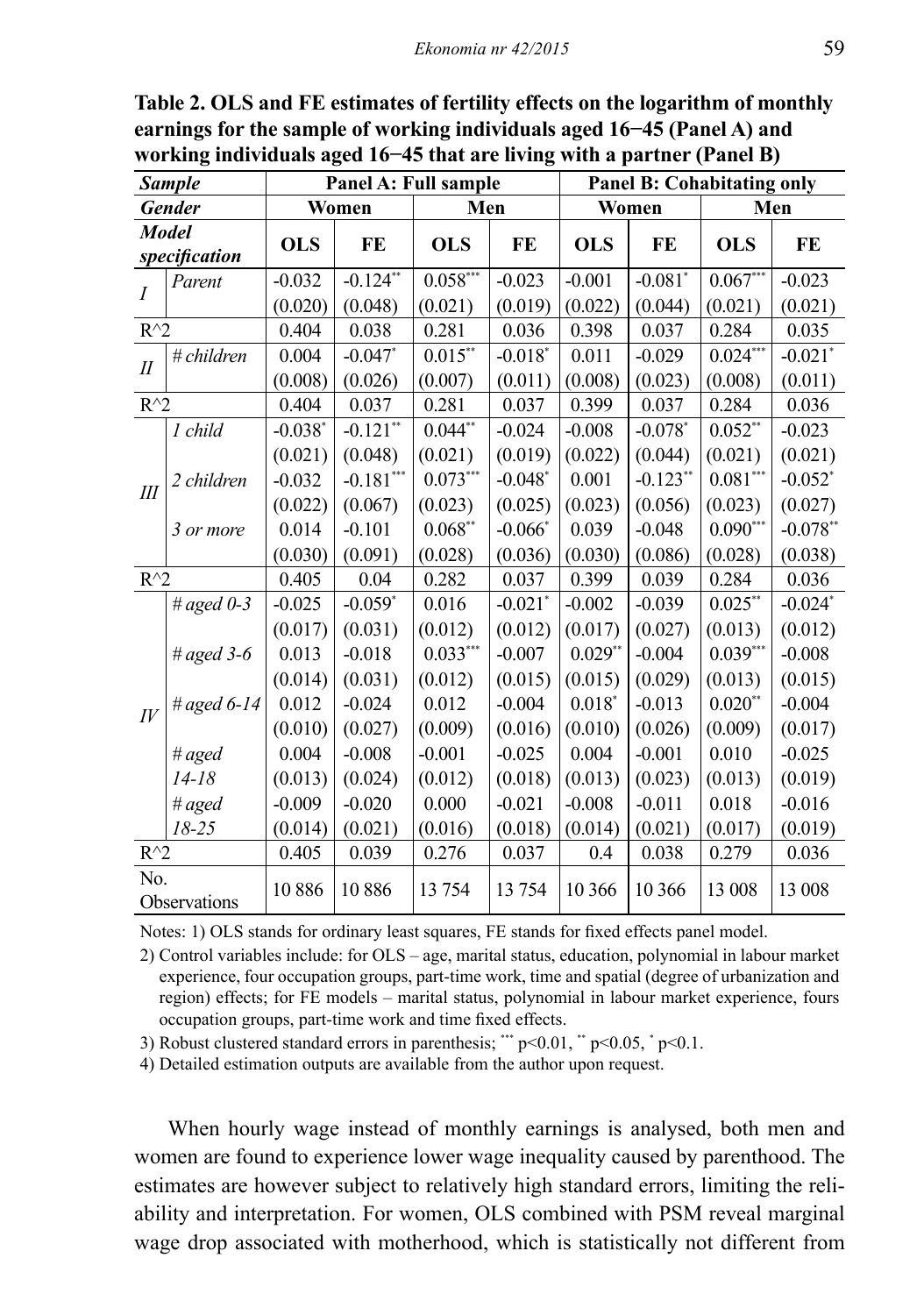zero. On the other hand for men significant fatherhood wage premiums of around 4−5 present are still found.

As previously, when FE combined with PSM is used, the estimated size of the wage gap considerably changes. For women, FE model reveals a wage penalty for motherhood of around 10 percent when job characteristics are controlled for. When compared with monthly earnings, the estimated penalty is around 2 percentage points lower. Relatively high gap in monthly earnings may be thus partially attributed to differences in working time of mothers and childless women. Similarly to previous findings, the greatest gap is found for mothers of two children and very small kids. Estimates for the subsample of cohabitating women are less statistically significant; though as in the case of monthly earnings they reflect lower effects. On the other hand, the results for men reveal that when fixed unobserved factors are controlled for, there is no fatherhood premium in a form of higher wages. Similarly to previous findings, fathers are found to receive even lower hourly wages than childless men (compare Specification III). Among cohabitating men, these unfavourable effects are even stronger.

| <b>Sample</b>          |                      |            | Panel A: Full sample  |            |             | <b>Panel B: Cohabitating only</b> |                       |            |             |  |
|------------------------|----------------------|------------|-----------------------|------------|-------------|-----------------------------------|-----------------------|------------|-------------|--|
| <b>Gender</b>          |                      |            | Women                 |            | Men         | Women                             |                       | Men        |             |  |
| Model<br>specification |                      | <b>OLS</b> | FE                    | <b>OLS</b> | FE          | <b>OLS</b>                        | FE                    | <b>OLS</b> | FE          |  |
|                        | Parent               | $-0.021$   | $-0.102$ <sup>*</sup> | $0.042$ *  | $-0.037$    | 0.010                             | $-0.073$              | $0.056***$ | $-0.037$    |  |
|                        |                      | (0.021)    | (0.054)               | (0.021)    | (0.023)     | (0.023)                           | (0.051)               | (0.021)    | (0.025)     |  |
| $R^{\wedge}2$          |                      | 0.435      | 0.046                 | 0.292      | 0.042       | 0.431                             | 0.048                 | 0.296      | 0.042       |  |
| $I\!I$                 | $\#$ <i>children</i> | 0.002      | $-0.042$              | 0.009      | $-0.024**$  | 0.008                             | $-0.027$              | $0.018**$  | $-0.028**$  |  |
|                        |                      | (0.009)    | (0.029)               | (0.007)    | (0.012)     | (0.009)                           | (0.027)               | (0.008)    | (0.012)     |  |
| $R^{\wedge}2$          |                      | 0.435      | 0.046                 | 0.292      | 0.042       | 0.431                             | 0.048                 | 0.269      | 0.043       |  |
|                        | 1 child              | $-0.024$   | $-0.100*$             | 0.031      | $-0.038*$   | 0.008                             | $-0.070$              | $0.044**$  | $-0.038$    |  |
|                        |                      | (0.022)    | (0.054)               | (0.022)    | (0.023)     | (0.024)                           | (0.051)               | (0.022)    | (0.025)     |  |
| III                    | 2 children           | $-0.025$   | $-0.157$ **           | $0.055$ ** | $-0.065$ ** | 0.008                             | $-0.111$ <sup>*</sup> | $0.068$ ** | $-0.071**$  |  |
|                        |                      | (0.023)    | (0.074)               | (0.023)    | (0.029)     | (0.025)                           | (0.066)               | (0.024)    | (0.030)     |  |
|                        | 3 or more            | 0.016      | $-0.088$              | 0.044      | $-0.088$ ** | 0.039                             | $-0.047$              | $0.068$ ** | $-0.105$ ** |  |
|                        |                      | (0.031)    | (0.104)               | (0.028)    | (0.039)     | (0.031)                           | (0.101)               | (0.029)    | (0.041)     |  |
| $R^{\wedge}2$          |                      | 0.435      | 0.048                 | 0.292      | 0.042       | 0.431                             | 0.049                 | 0.297      | 0.043       |  |

**Table 3. OLS and FE estimates of fertility effects on the logarithm of hourly wages for the sample of working individuals aged 16−45 (Panel A) and working individuals aged 16−45 that are living with a partner (Panel B)**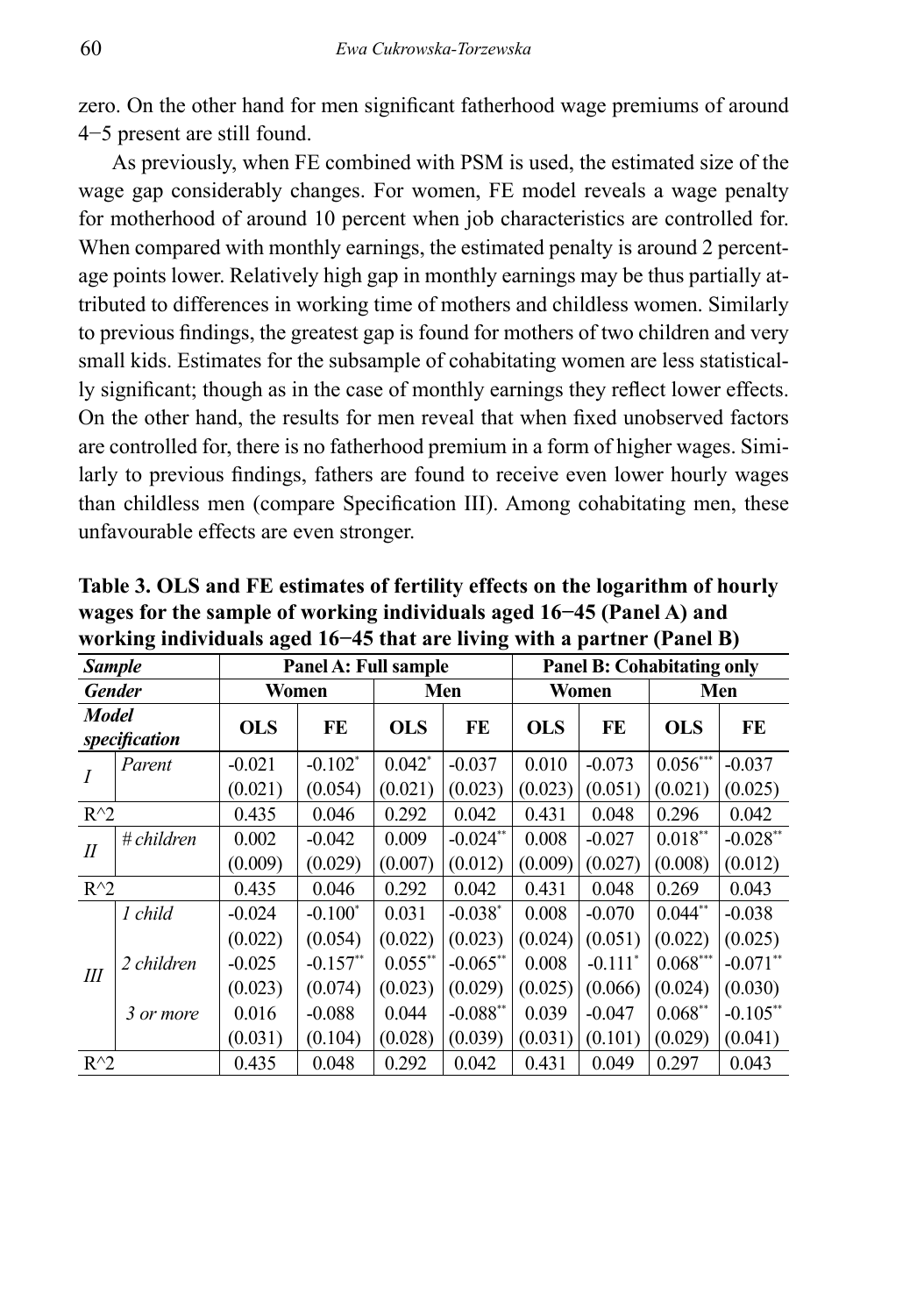|                    | # aged $0-3$        | $-0.009$ | $-0.051$ | 0.006     | $-0.025$ * | 0.015     | $-0.035$ | 0.015      | $-0.030**$ |
|--------------------|---------------------|----------|----------|-----------|------------|-----------|----------|------------|------------|
|                    |                     | (0.018)  | (0.034)  | (0.013)   | (0.013)    | (0.018)   | (0.031)  | (0.013)    | (0.013)    |
|                    | # aged $3-6$        | 0.008    | $-0.026$ | $0.029**$ | $-0.015$   | 0.022     | $-0.018$ | $0.035$ ** | $-0.020$   |
|                    |                     | (0.015)  | (0.035)  | (0.013)   | (0.016)    | (0.015)   | (0.033)  | (0.013)    | (0.016)    |
| $I\hspace{-.1em}V$ | # aged $6-14$       | 0.015    | $-0.025$ | 0.009     | $-0.014$   | $0.018^*$ | $-0.017$ | $0.017^*$  | $-0.017$   |
|                    |                     | (0.010)  | (0.031)  | (0.009)   | (0.017)    | (0.010)   | (0.030)  | (0.010)    | (0.018)    |
|                    | # aged              | $-0.005$ | $-0.011$ | $-0.001$  | $-0.030$   | $-0.005$  | $-0.005$ | 0.009      | $-0.030$   |
|                    | $14 - 18$           | (0.013)  | (0.027)  | (0.012)   | (0.019)    | (0.013)   | (0.027)  | (0.013)    | (0.020)    |
|                    | # $aged$            | $-0.021$ | $-0.023$ | $-0.003$  | $-0.031$   | $-0.022$  | $-0.013$ | 0.015      | $-0.025$   |
|                    | $18 - 25$           | (0.014)  | (0.023)  | (0.016)   | (0.019)    | (0.014)   | (0.023)  | (0.017)    | (0.020)    |
| $R^{\wedge}2$      |                     | 0.436    | 0.046    | 0.293     | 0.043      | 0.432     | 0.048    | 0.297      | 0.043      |
| N <sub>0</sub>     |                     | 10886    | 10886    | 13 750    | 13 750     | 10 366    | 10 366   | 13 004     | 13 004     |
|                    | <b>Observations</b> |          |          |           |            |           |          |            |            |

Notes: As in Table 2. Robust clustered standard errors in parenthesis; \*\*\* p<0.01, \*\* p<0.05,  $*$  p<0.1.

### **5.3. Family gap in men's and women's working hours**

The estimation outputs for the outcome variable defined as the usual hours worked per week are provided in Table 4. As in the previous subsections, the results are reported both for OLS and FE as well as for four specifications of the fertility measure.

OLS estimation results report a decline in women's weekly time spent at work of around 0.5 hour that may be attributed to motherhood. The results obtained from III model's specification moreover show that there is little difference in the size of the effects for mothers of one or more children. It is also mostly mothers of very small children – aged  $0-3$  – who spent fewer hours at work (estimate of 0.6 hour per week). On the contrary, in the case of men OLS estimation outputs reveal positive significant effects. In particular, controlling for partner's working time and job characteristics fatherhood as such leads to 0.7 hour longer working time per week (specification I). Second model specification also shows that the more children the father has, the longer hours he is working. This finding is confirmed by the coefficients from the specification III, which shows that fathers of one child work on average by 0.6 hour longer, fathers of two children by 0.8 hour, and fathers of three and more children longer by more than 1 hour per week longer than childless men. At the same time, the children's age is not found to differentiate the way children affect men's working time. Similar estimates – though carrying greater standard errors – are also found for the subsample of cohabitating individuals.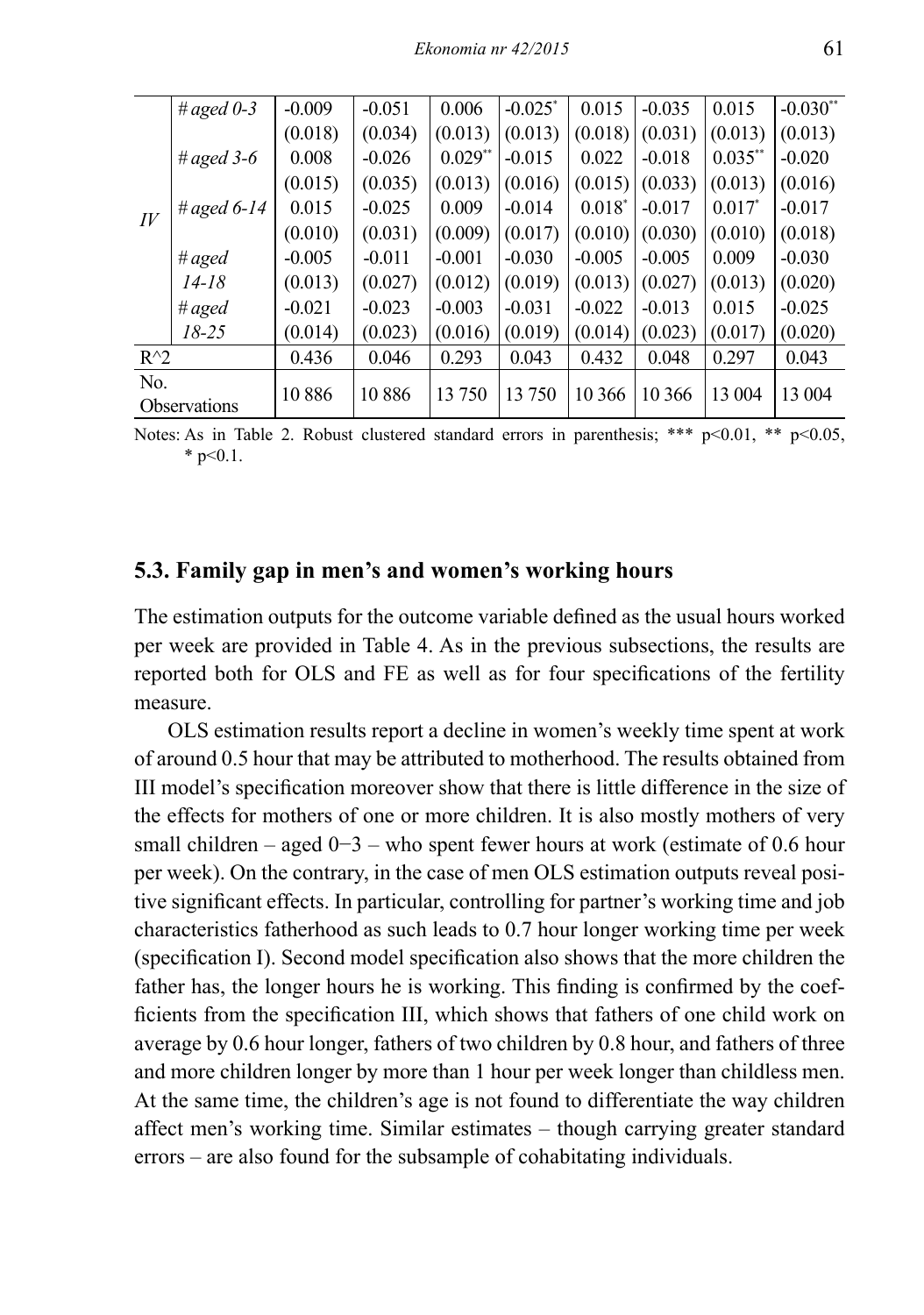| <b>Sample</b>      |               |                  |                     | Panel A: Full sample |                  |                       |                     | <b>Panel B: Cohabitating only</b> |                  |
|--------------------|---------------|------------------|---------------------|----------------------|------------------|-----------------------|---------------------|-----------------------------------|------------------|
| <b>Gender</b>      |               | Women            |                     | Men                  |                  | Women                 |                     | Men                               |                  |
| <b>Model</b>       | specification | <b>OLS</b>       | FE                  | <b>OLS</b>           | FE               | <b>OLS</b>            | FE                  | <b>OLS</b>                        | FE               |
| $\overline{I}$     | Parent        | $-0.493*$        | $-0.667$<br>(0.543) | $0.754**$<br>(0.294) | 0.777<br>(0.554) | $-0.537$ *<br>(0.304) | $-0.266$<br>(0.456) | $0.580*$<br>(0.298)               | 0.847            |
| $R^{\wedge}2$      |               | (0.281)<br>0.343 | 0.177               | 0.117                | 0.054            | 0.342                 | 0.177               | 0.113                             | (0.543)<br>0.051 |
| $I\!I$             | # children    | $-0.020$         | $-0.215$            | $0.233**$            | 0.375            | 0.026                 | $-0.115$            | $0.266$ **                        | $0.442*$         |
|                    |               | (0.109)          | (0.247)             | (0.094)              | (0.248)          | (0.110)               | (0.243)             | (0.105)                           | (0.252)          |
| $R^{\wedge}2$      |               | 0.343            | 0.177               | 0.117                | 0.054            | 0.342                 | 0.177               | 0.113                             | 0.051            |
|                    | 1 child       | $-0.565$ *       | $-0.494$            | $0.632**$            | 0.774            | $-0.643**$            | $-0.253$            | 0.441                             | 0.841            |
|                    |               | (0.295)          | (0.646)             | (0.305)              | (0.553)          | (0.320)               | (0.516)             | (0.309)                           | (0.542)          |
| $I\!I\!I$          | 2 children    | $-0.423$         | $-0.517$            | $0.826***$           | 1.020            | $-0.468$              | $-0.255$            | $0.642**$                         | $1.156*$         |
|                    |               | (0.306)          | (0.739)             | (0.316)              | (0.647)          | (0.326)               | (0.649)             | (0.320)                           | (0.639)          |
|                    | 3 or more     | $-0.319$         | $-0.453$            | $1.092***$           | $1.410*$         | $-0.252$              | $-0.151$            | $1.072***$                        | $1.682**$        |
|                    |               | (0.395)          | (0.923)             | (0.391)              | (0.810)          | (0.407)               | (0.852)             | (0.409)                           | (0.809)          |
| $R^{\wedge}2$      |               | 0.343            | 0.156               | 0.117                | 0.054            | 0.342                 | 0.163               | 0.114                             | 0.051            |
|                    | # aged $0-3$  | $-0.645***$      | $-0.388$            | $0.332*$             | 0.318            | $-0.648***$           | $-0.267$            | $0.357*$                          | 0.402            |
|                    |               | (0.227)          | (0.274)             | (0.191)              | (0.256)          | (0.237)               | (0.271)             | (0.201)                           | (0.258)          |
|                    | # aged $3-6$  | 0.063            | 0.074               | 0.135                | $0.488*$         | 0.122                 | 0.258               | 0.188                             | $0.610**$        |
|                    |               | (0.198)          | (0.304)             | (0.175)              | (0.288)          | (0.206)               | (0.299)             | (0.184)                           | (0.296)          |
| $I\hspace{-.1em}V$ | # $aged$      | $-0.147$         | $-0.157$            | $0.309**$            | 0.468            | $-0.091$              | $-0.068$            | $0.360***$                        | $0.549*$         |
|                    | $6 - 14$      | (0.129)          | (0.299)             | (0.125)              | (0.314)          | (0.130)               | (0.294)             | (0.136)                           | (0.327)          |
|                    | # $aged$      | 0.271            | 0.031               | $0.385**$            | 0.305            | 0.291                 | 0.081               | $0.473**$                         | 0.272            |
|                    | $14 - 18$     | (0.185)          | (0.295)             | (0.189)              | (0.369)          | (0.185)               | (0.290)             | (0.206)                           | (0.396)          |
|                    | # $aged$      | $0.310*$         | 0.130               | $0.404*$             | 0.547            | $0.378**$             | 0.117               | 0.407                             | 0.474            |
|                    | $18 - 25$     | (0.187)          | (0.273)             | (0.225)              | (0.404)          | (0.188)               | (0.267)             | (0.249)                           | (0.440)          |
| $R^{\wedge}2$      |               | 0.344            | 0.177               | 0.115                | 0.053            | 0.343                 | 0.178               | 0.112                             | 0.051            |
| No.                | Observations  | 10914            | 10914               | 13 803               | 13 803           | 10 392                | 10 392              | 13 060                            | 13 060           |

**Table 4. OLS and FE estimates of fertility effects on the hours worked per week for the sample of working individuals aged 16−45 (Panel A) and working individuals aged 16−45 that are living with a partner (Panel B)**

Notes: 1) OLS stands for ordinary least squares, FE stands for fixed effects panel model.

2) Control variables include: for OLS – age, marital status, dummies for education, partner's working hours, polynomial in labour market experience, four occupation groups, part-time work, time and spatial (degree of urbanization and region) effects; for FE models - marital status, polynomial in labour market experience, four occupation groups, part-time work and time fixed effects.

3) Robust clustered standard errors in parenthesis; \*\*\*  $p \le 0.01$ , \*\*  $p \le 0.05$ , \*  $p \le 0.1$ .

4) Detailed estimation outputs are presented in Tables A.3. and A.4 in the Appendix.

Once fixed effects model is used, the size of the estimated effects is only marginally affected. Similarly to previous findings, the results from F-test for a joint significance of individual fixed effect lead to the rejection of the null hypothesis, suggesting that FE models should be preferred to OLS estimates that do not account for unobserved heterogeneity. For most model's specifications the signifi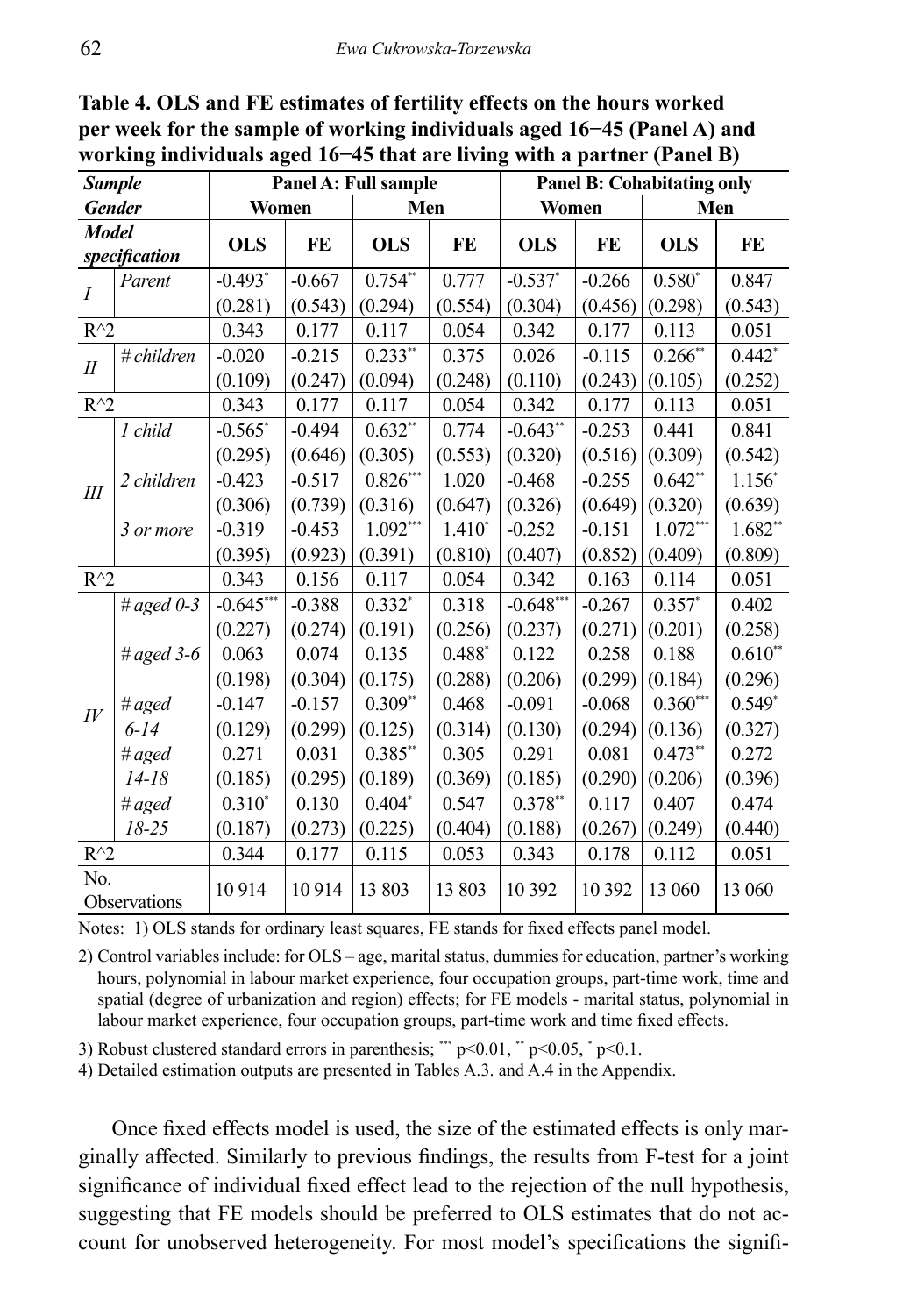cance level of the estimates is however substantially reduced, limiting the interpretation of the results. Importantly, the positive and significant impact of children on men's working time is still present for the sample of men living with a partner in the same household.

Tables A.3 and A.4 in the Appendix moreover present detailed estimation outputs, which also report estimated coefficients on partner's working time. Based on the reviewed theory we would expect to see a negative relation, meaning that there is an interdependence in men's and women's working time. Such relation is, however, only found for OLS estimation in the male sample. When FE model is used, man's working hours are not found to be significantly affected by the amount of time his partner spends working. By contrast, in the case of women, the estimated coefficients on the variable measuring partner's working time demonstrate a positive relation. This finding suggest that women are more likely to work longer once their partner is also staying at work for a longer time.

#### **5.4. The role of labour market selection**

Table 5 reports the estimated coefficients on the key labour market outcomes obtained from the probit model of the probability of remaining working following the appearance of a child. The reported coefficients reflect the way labour income and working time relate to the decision regarding employment after having a baby.

The estimates for women demonstrate that women, who earn higher wages/ get higher salary are more likely to stay at the labour market following the pregnancy. This finding thus shows that sample of working mothers is selected and the estimated motherhood effects are likely to be upward-biased. As a result, the 'population' effect of motherhood on wages/salary is likely to be lower than the effects estimated based on the sample of working women. On the other hand, the estimated coefficient related to usual hours of work is insignificant, meaning that mothers do not choose to return to work in reference to the amount of time they spent working.

For men the probit coefficients on key labour market outcomes are subject to high errors showing that there is no significant relation and men who become fathers do not select to employment in connection to earnings and working time. Among the subsample of men living with partner, the coefficient on earnings remains however positive and significant. This result suggests that among cohabitating men the probability of being working after the appearance of a child is greater if they get paid more.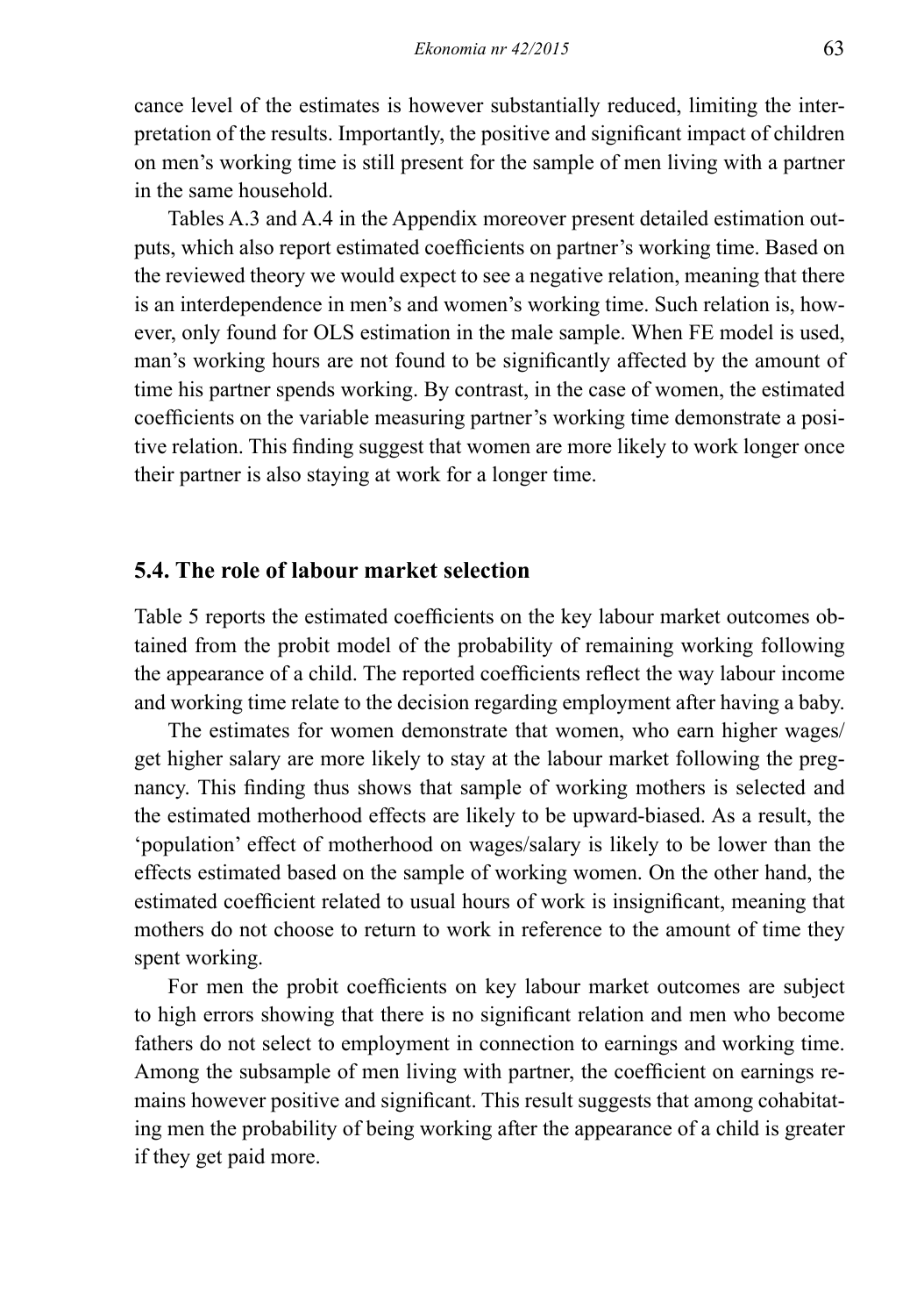|                           | Panel A: Full sample |          |            | <b>Panel B: Cohabitating only</b> |
|---------------------------|----------------------|----------|------------|-----------------------------------|
| Independent variable      | Women                | Men      | Women      | Men                               |
| Wage before the child     | $0.572***$           | $-0.021$ | $0.763***$ | 0.400                             |
|                           | (0.185)              | (0.209)  | (0.179)    | (0.274)                           |
|                           | 0.215                | 0.123    | 0.220      | 0.180                             |
| Earnings before the child | $0.486**$            | 0.344    | $0.559***$ | $0.672**$                         |
|                           | (0.168)              | (0.300)  | (0.174)    | (0.324)                           |
|                           | 0.214                | 0.121    | 0.197      | 0.208                             |
| Hours before the child    | $-0.002$             | 0.024    | 0.005      | 0.017                             |
|                           | (0.012)              | (0.024)  | (0.014)    | (0.022)                           |
|                           | 0.188                | 0.121    | 0.161      | 0.150                             |
| No. Observations          | 304                  | 338      | 256        | 356                               |

**Table 5. Estimated coefficients on lagged key labour market outcomes from the employment probits; sample of matched individuals, who are changing their parenthood status**

Notes: Probit models control for age, marital status, dummies for education, time and spatial (degree of urbanization and region) effects. Robust standard errors in parenthesis; \*\*\*  $p$  <0.01, \*\*  $p$  <0.05, \* p<0.1.

# **6. Discussion**

Simple comparison of mean earnings of mothers and childless women led to the conclusion that on average mothers in Poland earn more than childless women. The estimation results however reveal that this positive motherhood gap stems from differences in mother's and childless women's characteristics, particularly age and labour market experience, as mothers are, on average, older and more experienced than women without children. Once these factors are accounted for in a linear regression, there is no statistically significant difference in mother's and childless women's monthly salary and hourly wages. However, significant and negative relation is present once we compare childless women and mothers that are 'equal' in terms of the above characteristics and eliminate unobserved individual fixed traits, which is done by FE model. The analysis thus shows that women in Poland are indeed penalized for motherhood and receive lower earnings and lower hourly wages. These adverse effects of motherhood are present both among all women as well as among women that are living with a man in the same household; for the latter sample the impact is only marginally less severe.

The results that relate to women's employment selection moreover reveal that the more the woman earns, the more likely it is that she returns to work after an event of a childbirth. The observed sample of working mothers may be thus subject to a positive selection, so that the true 'population' effect is likely to be even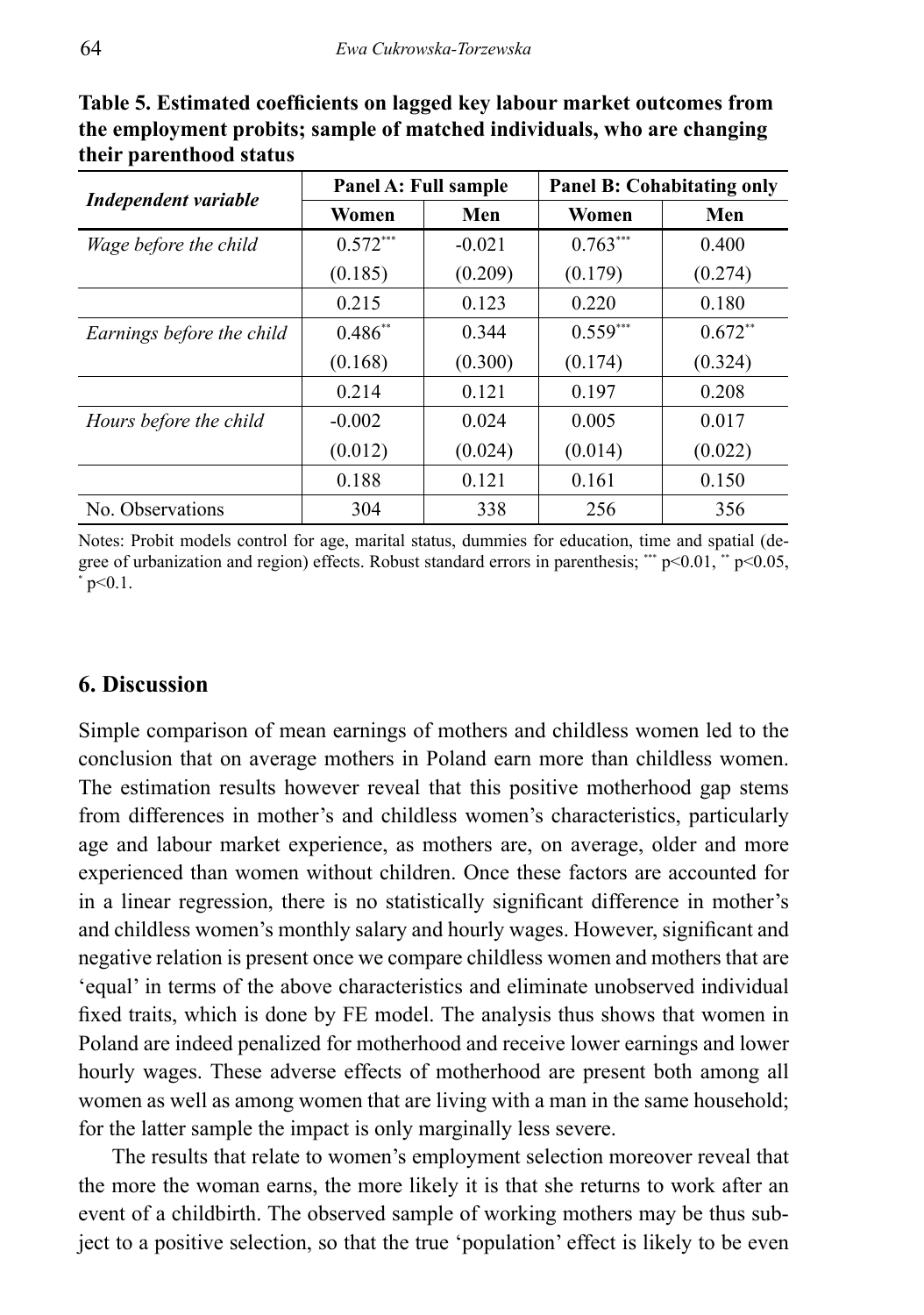stronger. Women in Poland therefore face high cost of motherhood, which may not be explained by their lower labour market experience, occupational allocation or shorter working hours. At the same time, mothers and non-mothers are not found to work significantly different number of hours, which would explain some of the positive gap in their mean remuneration. However, once again this 'raw' difference stems from demographic and job characteristics' differences. Once these are controlled for, mothers are found to work by approximately 0.5 hour per week less than childless women.

Similarly, fathers in Poland get paid more than childless men. This positive and high 'fatherhood premium' is however only partially attributed to father's and non-father's differences in key determinants of earnings, such as age, education and labour market experience. When these determinants are controlled for, we still observe a positive gap in men's earnings and wages that arises due to fatherhood. Similarly to women, childless men and men that have children and are also found to differ substantially in terms of unobserved factors, which are important for wages. In consequence, when this heterogeneity is eliminated with the use of FE model, there is no significant wage premium associated with fatherhood. Instead, some of the model's specifications result in negative estimates of the fatherhood gap, especially among cohabitating men. Surprisingly, the results obtained from probit models aiming at capturing the role of labour market selection, suggest that cohabitating men with children may be subject to positive employment selection, with a consequence of positive bias of the estimated effects. Finally, contrary to women, men that have children work more than childless men, even when they have comparable labour market attributes, such as experience and occupations. Given these and opposed to the evidence reported by the existing literature/empirical research, men in Poland do not 'benefit' from fatherhood and do not significantly differ from childless men in terms of wages, though they work slightly longer time.

The results presented in this paper bring some new insights on the dramatically low fertility level in Poland. In particular, the results show that parenthood in Poland is costly, as it leads to a substantial decline in women's remuneration and working time and does not significantly (and positively) affect men's earnings. Compared to estimates reported in existing studies the estimated motherhood wage gap is indeed high and much higher than the one found for the US or Western European countries (for a review see Nizalova, Sliusarenko, Shpak 2105, comparative analysis is included in Davies and Pierre 2005).

The analysis provides also some evidence regarding specialization of men and women in the 'labour' and 'home' productions. First, the results confirm that gender specialization attributed to childrearing is partially arising when it comes to working time, as mothers work less and fathers more than childless individuals. The estimates, however, show that despite father's longer working time, they do not receive a monetary premium in a form of greater monthly remuneration. On the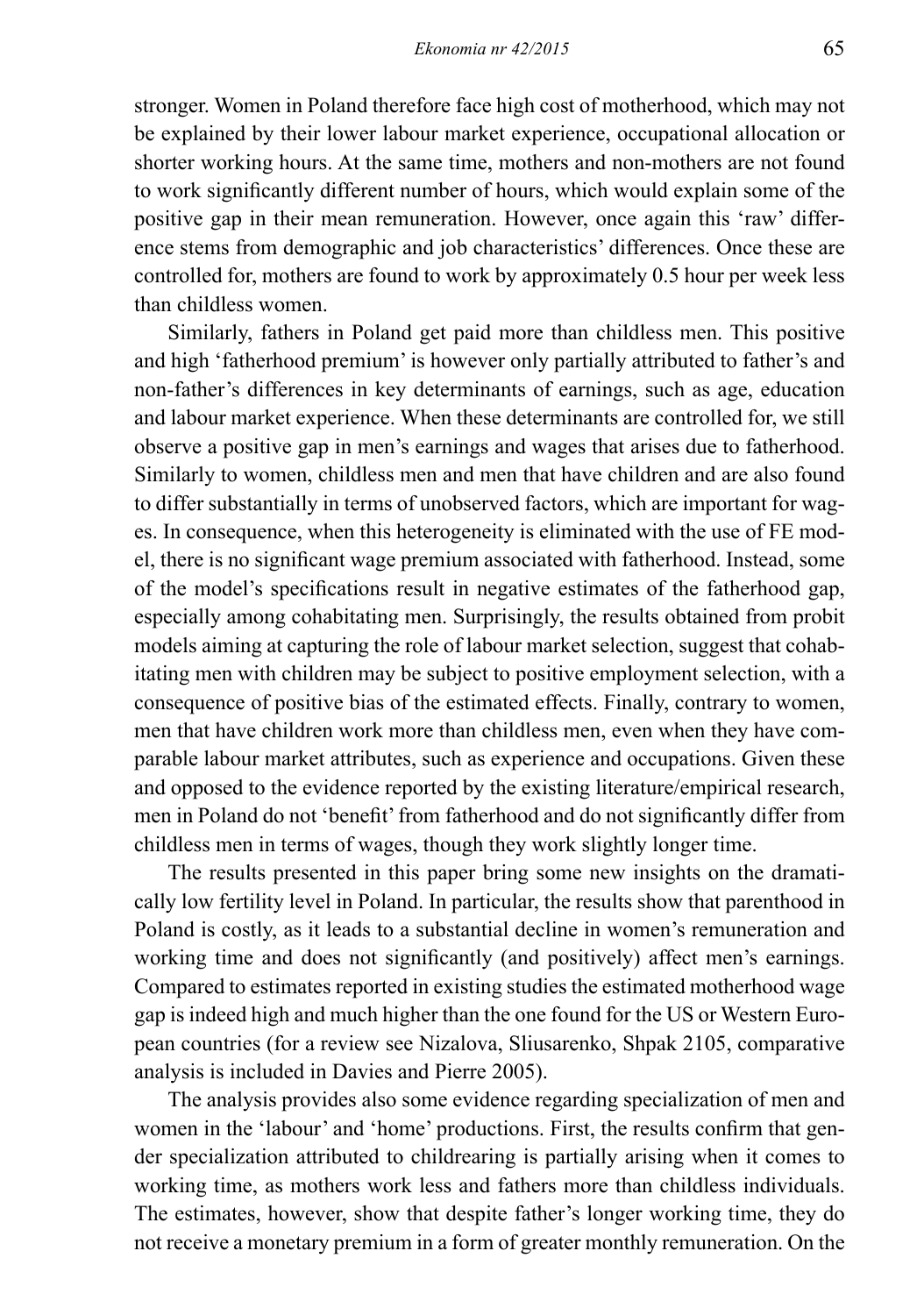other hand, mothers are paid less than childless women even when hourly wages are considered.

### **7. Concluding remarks**

This paper provides estimates of the cost of parenthood for men and women in Poland. To account for children's endogeneity, it uses propensity score matching along with OLS and FE model. The results confirm that similarly to other countries, the motherhood penalty in monthly earnings as well as hourly wages is also observed in Poland. They do not, however, prove the existence of a positive fatherhood wage premium for men, which has been found for the US or other European countries. Given these results and dramatically low fertility statistics occurring in Poland, it may be thus hypothesized that working women in Poland postpone motherhood as they bear relatively high labour costs associated with having children, which are not compensated by men's higher earnings. Further research would be needed to assess the relation between economic cost of parenthood and changes in fertility level. Future directions of such research could particularly concentrate on the investigation of the family gap from the cohort perspective.

When interpreting the results provided in this paper, it is necessary to point at their limitations. Most importantly, it has to be noted that the models used in this paper – although widely applied in similar empirical research – do not account for the potential problem of reverse causality. Possible solution would include instrumental variable estimation. The use of the instruments proposed by other authors is however largely constrained either by the data availability or limited generalization of the final results.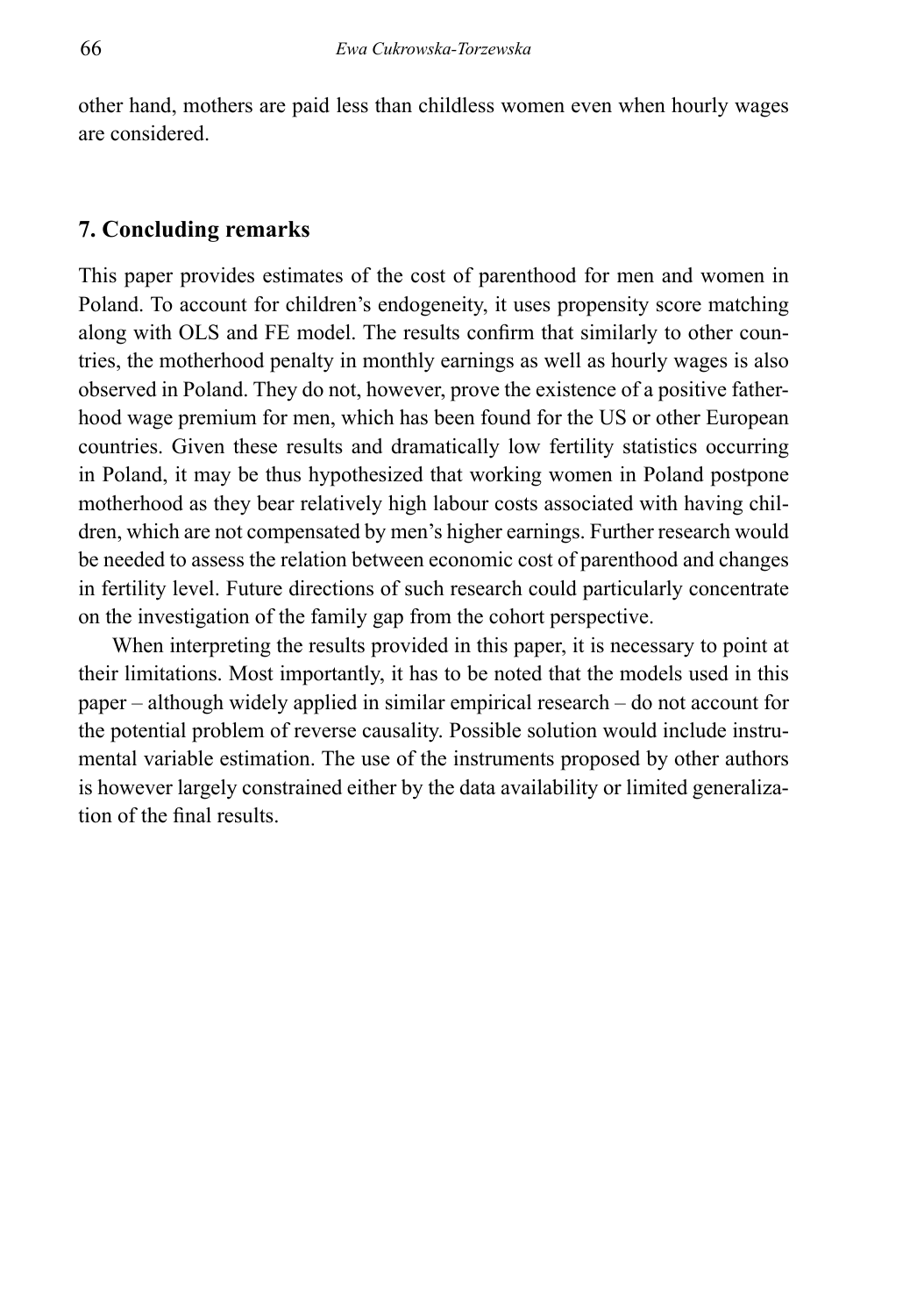# **References**

- Anderson, Deborah J., Melissa Binder and Kate Krause. 2003. "The Motherhood Wage Penalty Revisited: Experience, Heterogeneity, Work Effort, and Work Schedule Flexibility." *Industrial and Labour Relations Review* 56(2): 273−294.
- Angrist, Joshua D. and William N. Evans. 1998. "Children and Their Parents' Labour Supply: Evidence from Exogenous Variation in Family Size." *American Economic Review* 88(3): 450−477.
- Apps, Patricia F. and Ray Rees. 1997. "Collective Labour Supply and Household Production." *Journal of Political Economy* 105(1): 178−90.
- Baranowska-Rataj, Anna and Anna Matysiak. 2014. *Does the European countryspecific context alter the fatherhood premium?* Working Papers Institute of Statistics and Demography Warsaw School of Economics, No. 44.
- Becker Gary S. 1985. "Human Capital, Effort, and the Sexual Division of Labour." *Journal of Labour Economics* 3: S33−S58.
- Blundell, Richard, Pierre-Andre Chiappori and Costas Meghir. 2005. "Collective Labour Supply with Children." *Journal of Political Economy* 113(6): 1277−1306.
- Bronars, Stephen G. and Jeff Grossberg. 1994. "The Economic Consequences of Unwed Motherhood: Using Twins as Natural Experiment." *American Economic Review* 84(5): 1141−1156.
- Browning, Martin. 1992. "Children and Household Economic Behavior." *Journal of Economic Literature* 30(3): 1434−1475.
- Budig Michelle J. and Paula England. 2001. "The Wage Penalty for Motherhood." *American Sociological Review* 66: 204−225.
- Cherchye Laurens, Bram De Rock and Frederic Vermeulen. 2010. "Married with Children: A Collective Labour Supply Model with Detailed Time Use and Intrahousehold Expenditure Information", IZA DP No. 5190.
- Cukrowska-Torzewska, Ewa. 2015. "How much does it cost to rear children in Poland", European Journal of Women's Studies, forthcoming.
- Dalmia, Sonia and Paul Sicilian. 2008. "Kids Cause Specialization: Evidence for *Becker's Household Division of Labour Hypothesis*." *International Advances in Economic Research* 14 (4): 448−459.
- Davies Rhys and Gaëlle Pierre. 2005. "The Family Gap in Pay in Europe: A Cross-Country Study." *Labour Economics* 12: 469−486.
- Engel Melissa and Sandra Schaffner. 2012. *How to Use the EU-SILC Panel to Analyse Monthly and Hourly Wages*. Ruhr Economic Papers #390, http:// www.rwi-essen.de/media/content/pages/publikationen/ruhr-economic-papers/ REP 12 390.pdf (accessed 30.11.2015).
- Gangadharan, Jaisri, Joshua Rosenbloom, Joyce Jacobson and James Wishart Pearre. 1996. *The Effects of Child-bearing on Married Women's Labor Supply and Earnings: Using Twin Births as a Natural Experiment*. National Bureau of Economic Research (Cambridge, MA) Working Paper No. 5647.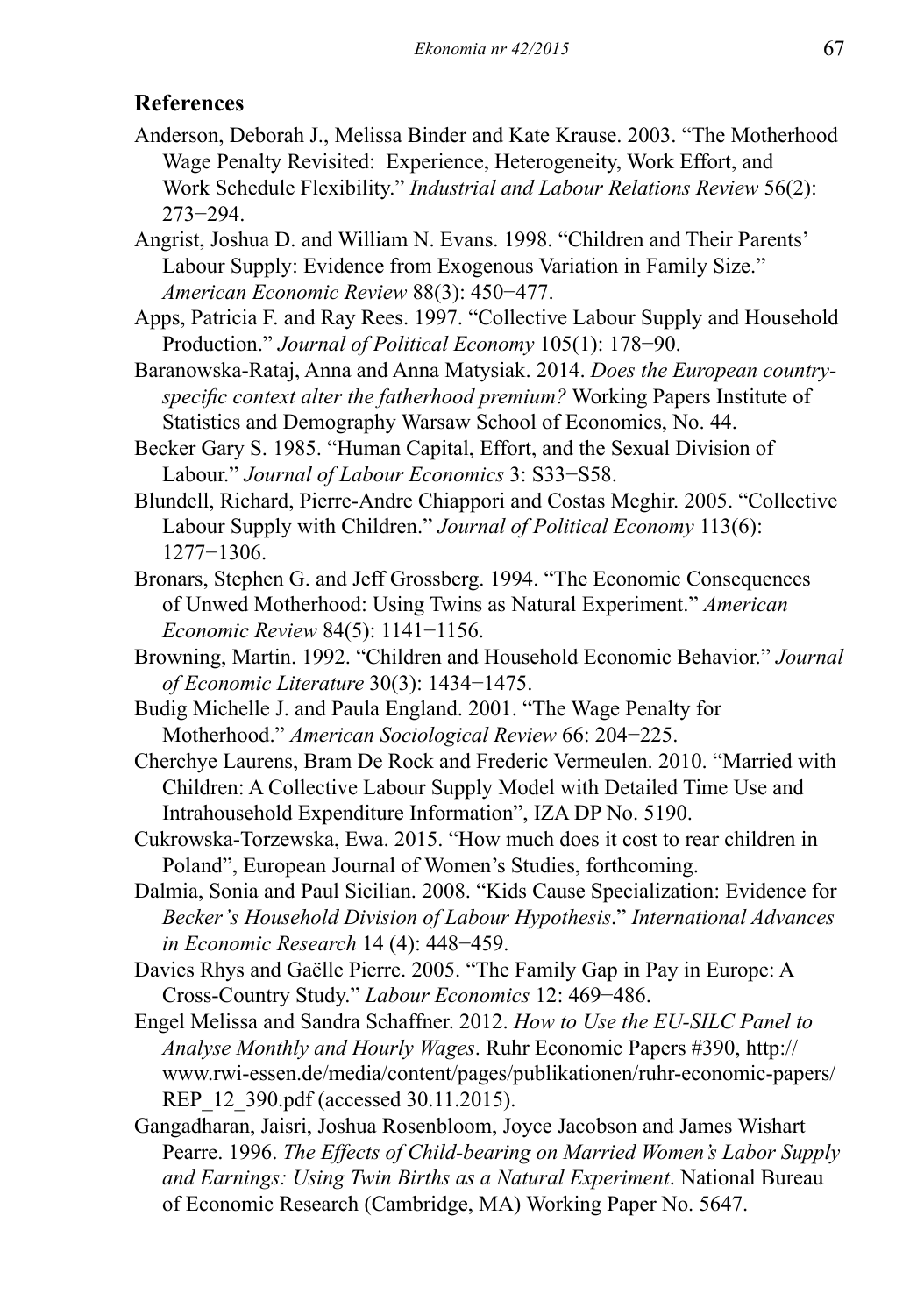- Gangl, Markus and Andrea Ziefle. 2009. "Motherhood, Labour Force Behavior, and Women"s Careers: An Empirical Assessment of the Wage Penalty for Motherhood in Britain, Germany and the United States." *Demography* 46: 341−94.
- Glauber, Rebecca. 2008. "Gender and Race in Families and at Work: The Fatherhood Wage Premium." *Gender & Society* 22(1): 8−30.
- Heckman James J. 1976. "The Common Structure of Statistical Models of Truncation, Sample Selection and Limited Dependent Variables and a Simple Estimator for Such Models." *Annals of Economic and Social Measurement* 5: 475–492.
- Heckman James J. 1979. "Sample selection bias as a specification error." *Econometrica* 47(1): 153−161.
- Jacobsen, Joyce P., James Wishart Pearce III, and Joshua L. Rosenbloom. 1999. "The Effects of Childbearing on Married Women's Labor Supply and Earnings: Using Twin Births as a Natural Experiment." *The Journal of Human Resources* 34(3): 449−474.
- Karbownik, Krzysztof and Michał Myck. 2012. *For Some Mothers More Than Others: How Children Matter for Labour Market Outcomes When Both Fertility and Female Employment Are Low*. IZA Discussion Papers 6933, Institute for the Study of Labour (IZA).
- Killewald, Alexandra. 2013. "A Reconsideration of the Fatherhood Premium: Marriage, Residence, Biology, and the Wages of Fathers." *American Sociological Review* 78:96-116.
- Killewald, Alexandra and Margaret Gough. 2013. "Does Specialization Explain Marriage and Parenthood Penalties and Premiums?" *American Sociological Review* 78:477−502.
- Kim, Jungho and Arstein Aassve, 2006. *Fertility and its Consequence on Family Labour Supply*. IZA Discussion Papers 2162, Institute for the Study of Labour (IZA), http://ftp.iza.org/dp2162.pdf (accessed 30.11.2015).
- Korenman Sanders and David Neumark. 1992. "Marriage, motherhood and wages." *The Journal of Human Resources* 27: 233−255.
- Leuven Edwin and Barbara Sianesi. 2003. "PSMATCH2: Stata module to perform full Mahalanobis and propensity score matching, common support graphing, and covariate imbalance testing". Statistical Software Components.
- Li, X. 2005. "Impact of childrearing on women's labour market outcomes: Using new data and methods." Unpublished, PhD draft, New Haven, CT: Yale University.
- Lundberg Shelly, 2008. "Gender and Household Decisionmaking." In: *Frontiers in Gender Economics*, ed. Francesca Bettio and Alina Vershchagina, 116−134. New York: Routledge.
- Lundberg, Shelly and Elaina Rose. 2000. "Parenthood and the earnings of married men and women." *Labour Economics* 7(6): 689−710.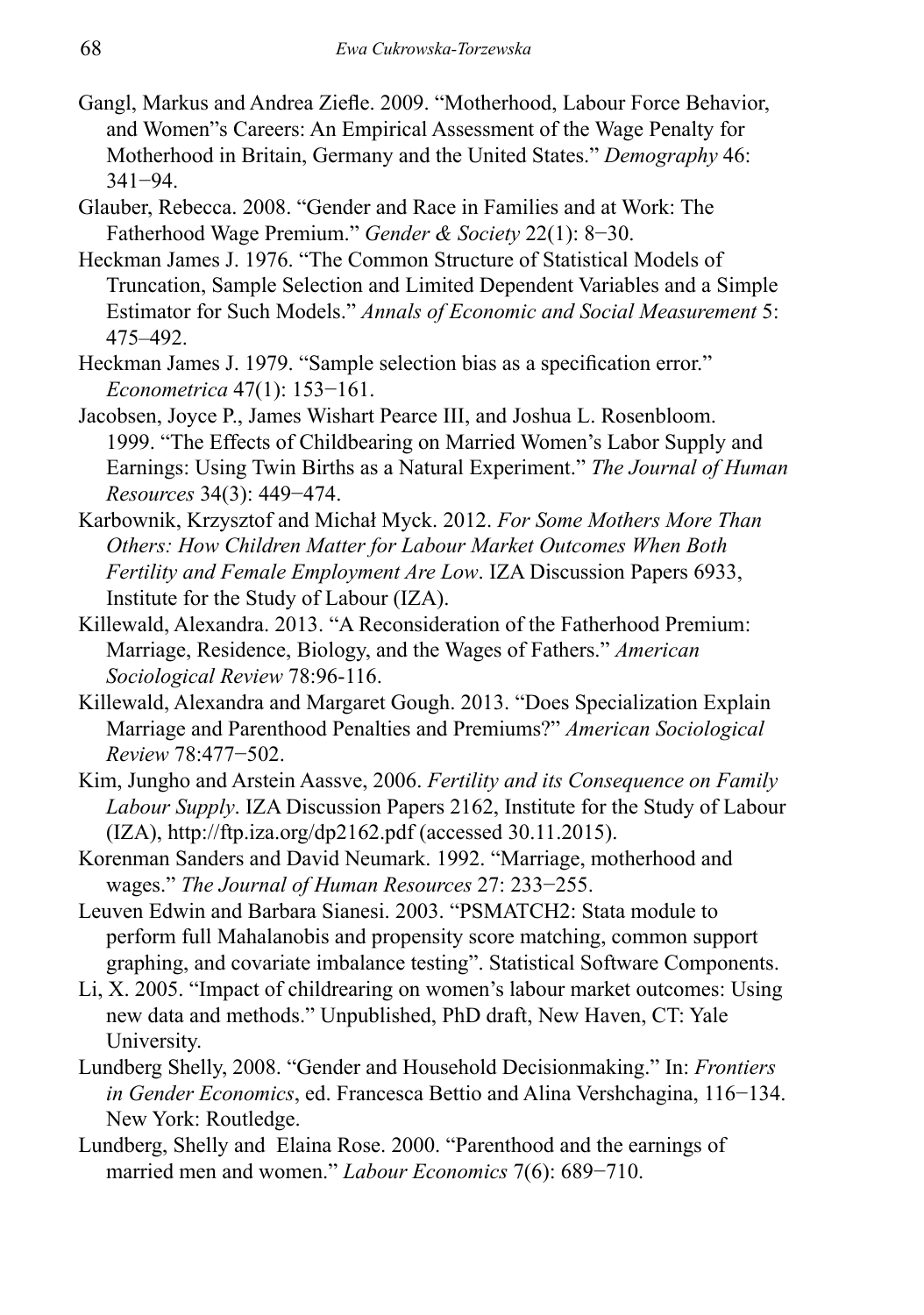- Lundberg, Shelly and Elaina Rose. 2002. "The Effects of Sons and Daughters on Men's Labour Supply and Wages." *The Review of Economics and Statistics* 84(2): 251−268.
- Lundberg, Shelly and Elaina Rose. 1998. *The Determinants of Specialization within Marriage*. Working Papers 0048, University of Washington, Department of Economics.
- Nizalova, Olena Y, Tamara Sliusarenko T. and Solomiya Shpak. 2015. "The Motherhood Wage Penalty in Times of Transition." *Journal of Comparative Economics*, doi:10.1016/j.jce.2015.10.009
- Nielsen Helena Skyt, Marianne Simonsen and Mette Verner. 2004. "Does the gap in family-friendly policies drive the family gap?" *Scandinavian Journal of Economics* 106: 721–744.
- Petersen, Trond, Andrew Penner and Geir Høgsnes. 2007. *From Motherhood Penalties to Fatherhood Premia: The New Challenge for Family Policy*. Institute for Research on Labour and Employment UC Berkeley Working Paper Series.
- Rosenzweig, Mark R. and Kenneth I. Wolpin. 1980. "Testing the Quantity-Quality Fertility Model: The Use of Twins as a Natural Experiment." *Econometrica* 48(1): 227−240.
- Simonsen, Marianne and Lars Skipper. 2006. "The costs of motherhood: an analysis using matching estimators." *Journal of Applied Econometrics* 21(7): 919−934.
- Waldfogel, Jane. 1997. "The Effect of Children on Women's Wages", *American Sociological Review* 62(2):209−217.
- Waldfogel, Jane. 1998. "The Family Gap for Young Women in the United States and Britain: Can Maternity Leave Make a Difference?" *Journal of Labour Economics* 16(3): 505−545.
- Wooldridge, Jeffrey M. 2003. *Introductory Econometrics: A Modern Approach*. Mason, OH: South-Western.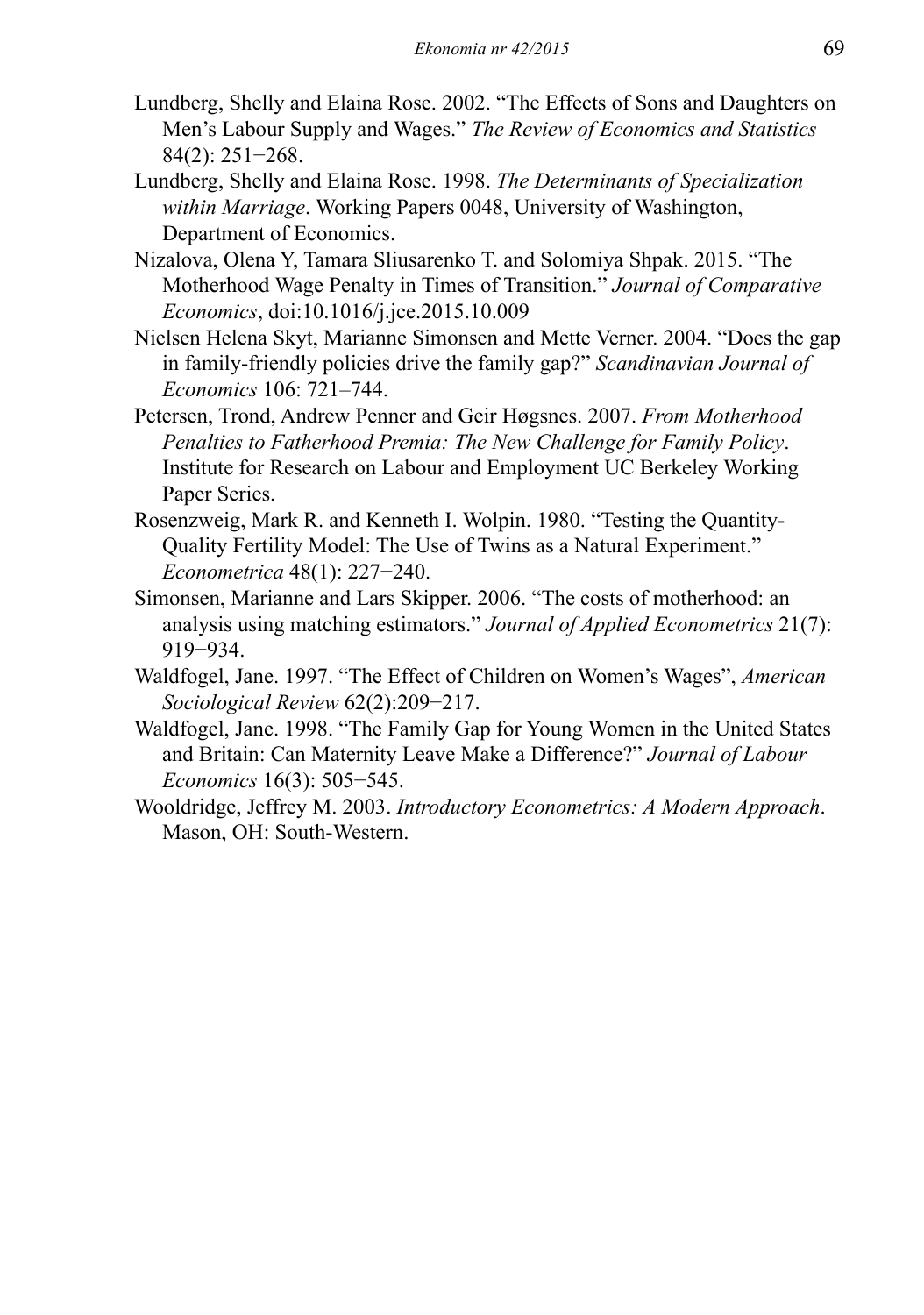# **Appendix**

| Table A.1. Comparison of full sample of fathers and childless men and        |
|------------------------------------------------------------------------------|
| groups of fathers and childless men matched with the use of propensity score |
| matching                                                                     |

|                                                       | <b>Full sample</b> |                   |                  |               |                |                   |           |               |  |  |
|-------------------------------------------------------|--------------------|-------------------|------------------|---------------|----------------|-------------------|-----------|---------------|--|--|
| <b>Variable</b>                                       |                    |                   | <b>Unmatched</b> |               | <b>Matched</b> |                   |           |               |  |  |
|                                                       | Parent<br>(1)      | Child-<br>less(2) | $(1)-(2)$        | <b>T-test</b> | Parent<br>(1)  | Child-<br>less(2) | $(1)-(2)$ | <b>T-test</b> |  |  |
| Married                                               | 0.975              | 0.145             | 0.831            | 277.98        | 0.960          | 0.835             | 0.125     | 21.29         |  |  |
| Age                                                   | 36.631             | 28.638            | 7.993            | 119.74        | 37.263         | 34.147            | 3.116     | 19.41         |  |  |
| Primary and<br>lower secondary<br>education           | 0.066              | 0.153             | $-0.086$         | $-25.18$      | 0.058          | 0.067             | $-0.009$  | $-1.31$       |  |  |
| <b>Upper secondary</b><br>education                   | 0.735              | 0.658             | 0.077            | 15.05         | 0.740          | 0.619             | 0.121     | 9.88          |  |  |
| Post-secondary<br>non-tertiary<br>education           | 0.028              | 0.030             | $-0.003$         | $-1.38$       | 0.029          | 0.031             | $-0.002$  | $-0.42$       |  |  |
| Tertiary education                                    | 0.171              | 0.159             | 0.012            | 2.88          | 0.173          | 0.284             | $-0.111$  | $-10.38$      |  |  |
| Urbanization:<br>densely populated                    | 0.355              | 0.328             | 0.027            | 5.07          | 0.363          | 0.466             | $-0.103$  | $-7.82$       |  |  |
| Urbanization:<br>intermediate area                    | 0.156              | 0.155             | 0.001            | 0.21          | 0.156          | 0.138             | 0.019     | 1.9           |  |  |
| Urbanization:<br>thinly populated                     | 0.489              | 0.517             | $-0.028$         | $-4.96$       | 0.481          | 0.397             | 0.084     | 6.18          |  |  |
| <b>Central Poland</b>                                 | 0.197              | 0.209             | $-0.012$         | $-2.75$       | 0.197          | 0.214             | $-0.017$  | $-1.55$       |  |  |
| Southern Poland                                       | 0.194              | 0.180             | 0.014            | 3.15          | 0.198          | 0.212             | $-0.015$  | $-1.34$       |  |  |
| <b>Eastern Poland</b>                                 | 0.201              | 0.194             | 0.007            | 1.65          | 0.201          | 0.191             | 0.009     | 0.87          |  |  |
| Northern-Western<br>Poland                            | 0.155              | 0.155             | $\theta$         | $-0.10$       | 0.150          | 0.148             | 0.001     | 0.13          |  |  |
| Southern-Western<br>Poland                            | 0.097              | 0.100             | $-0.002$         | $-0.73$       | 0.097          | 0.085             | 0.012     | 1.47          |  |  |
| Northern Poland                                       | 0.157              | 0.163             | $-0.006$         | $-1.45$       | 0.158          | 0.149             | 0.009     | 0.89          |  |  |
| Age of the partner                                    | 34.607             | 4.931             | 29.676           | 295.30        | 35.105         | 30.691            | 4.414     | 24.05         |  |  |
| Parent in the HH                                      | 0.094              | 0.779             | $-0.685$         | $-172.39$     | 0.087          | 0.121             | $-0.034$  | $-4.36$       |  |  |
| Log(income from<br>financial sources)                 | 0.216              | 0.192             | 0.024            | 1.89          | 0.226          | 0.261             | $-0.035$  | $-1.07$       |  |  |
| log(income from<br>benefits and social<br>assistance) | 3.172              | 1.680             | 1.491            | 43.75         | 2.976          | 1.363             | 1.613     | 18.78         |  |  |
| N (not weighted)                                      | 16810              | 15269             |                  |               | 16353          | 1469              |           |               |  |  |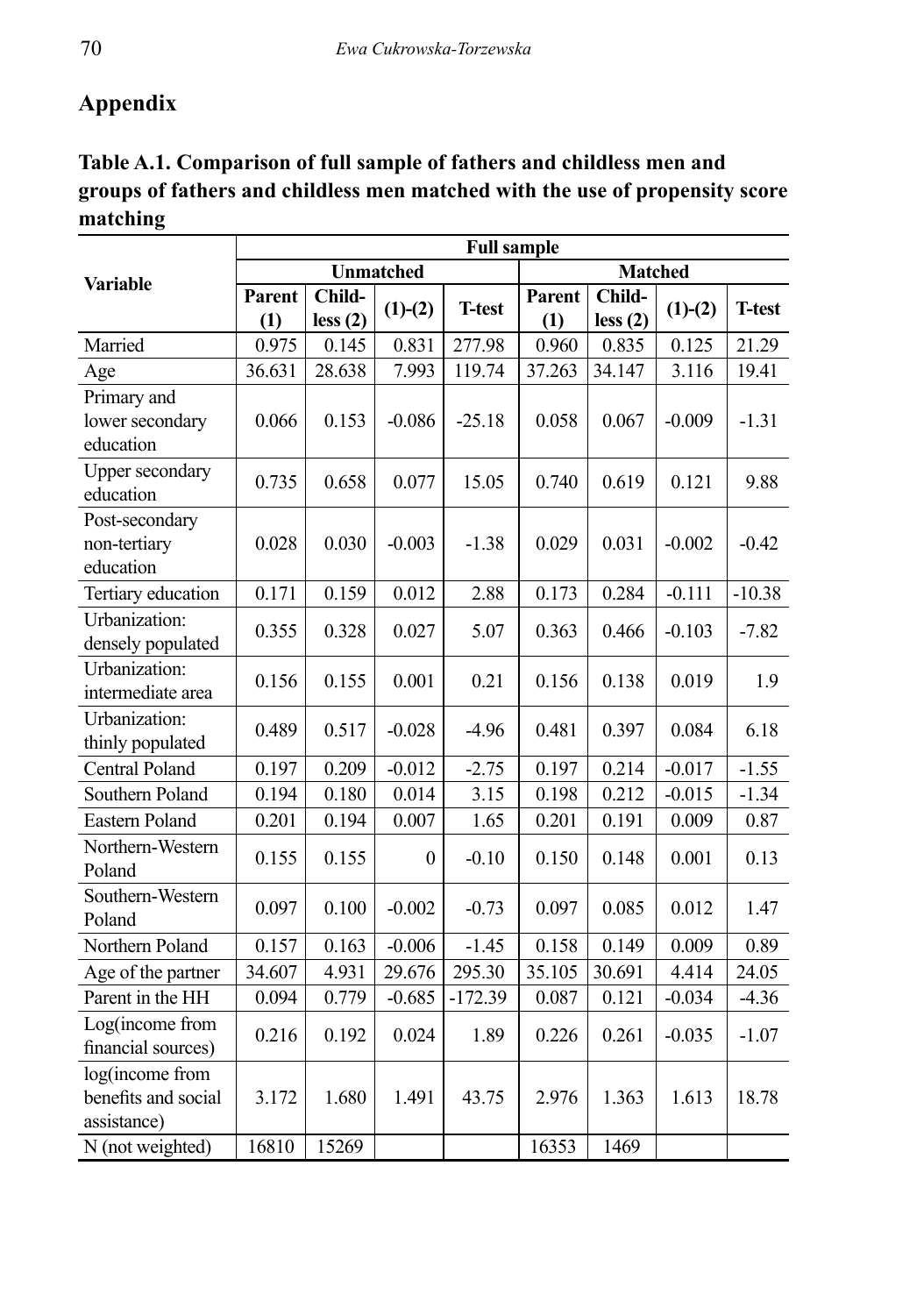|                                                       |               |                   | <b>Cohabitating only</b> |               |                |                |           |               |  |
|-------------------------------------------------------|---------------|-------------------|--------------------------|---------------|----------------|----------------|-----------|---------------|--|
| <b>Variable</b>                                       |               |                   | <b>Unmatched</b>         |               | <b>Matched</b> |                |           |               |  |
|                                                       | Parent<br>(1) | Child-<br>less(2) | $(1)-(2)$                | <b>T-test</b> | Parent         | Child-<br>less | $(1)-(2)$ | <b>T-test</b> |  |
| Married                                               | 0.977         | 0.798             | 0.178                    | 40.82         | 0.961          | 0.862          | 0.099     | 17.03         |  |
| Age                                                   | 36.664        | 31.537            | 5.127                    | 42.14         | 36.982         | 34.041         | 2.941     | 18.15         |  |
| Primary and<br>lower secondary<br>education           | 0.066         | 0.044             | 0.022                    | 4.11          | 0.053          | 0.063          | $-0.010$  | $-1.59$       |  |
| <b>Upper secondary</b><br>education                   | 0.735         | 0.593             | 0.142                    | 14.60         | 0.735          | 0.624          | 0.111     | 8.88          |  |
| Post-secondary<br>non-tertiary<br>education           | 0.028         | 0.035             | $-0.007$                 | $-1.80$       | 0.029          | 0.025          | 0.004     | 0.77          |  |
| Tertiary education                                    | 0.171         | 0.328             | $-0.157$                 | $-18.56$      | 0.184          | 0.288          | $-0.104$  | $-9.46$       |  |
| Urbanization:<br>densely populated                    | 0.355         | 0.504             | $-0.149$                 | $-14.22$      | 0.380          | 0.489          | $-0.109$  | $-8.15$       |  |
| Urbanization:<br>intermediate area                    | 0.156         | 0.128             | 0.028                    | 3.57          | 0.152          | 0.128          | 0.024     | 2.39          |  |
| Urbanization:<br>thinly populated                     | 0.489         | 0.368             | 0.121                    | 11.18         | 0.468          | 0.383          | 0.086     | 6.25          |  |
| Central Poland                                        | 0.197         | 0.236             | $-0.039$                 | $-4.49$       | 0.198          | 0.232          | $-0.034$  | $-3.11$       |  |
| Southern Poland                                       | 0.194         | 0.187             | 0.006                    | 0.72          | 0.202          | 0.200          | 0.001     | 0.13          |  |
| Eastern Poland                                        | 0.201         | 0.195             | 0.006                    | 0.69          | 0.202          | 0.198          | 0.003     | 0.30          |  |
| Northern-Western<br>Poland                            | 0.155         | 0.144             | 0.011                    | 1.41          | 0.146          | 0.146          | 0.000     | 0.02          |  |
| Southern-Western<br>Poland                            | 0.097         | 0.088             | 0.009                    | 1.37          | 0.097          | 0.072          | 0.024     | 3.03          |  |
| Northern Poland                                       | 0.157         | 0.150             | 0.007                    | 0.90          | 0.156          | 0.151          | 0.005     | 0.48          |  |
| Age of the partner                                    | 34.666        | 29.712            | 4.954                    | 37.91         | 34.969         | 31.487         | 3.482     | 19.42         |  |
| Parent in the HH                                      | 0.093         | 0.142             | $-0.048$                 | $-7.47$       | 0.086          | 0.092          | $-0.006$  | $-0.83$       |  |
| Log(income from<br>financial sources)                 | 0.217         | 0.328             | $-0.111$                 | $-4.24$       | 0.236          | 0.276          | $-0.040$  | $-1.17$       |  |
| Log(income from<br>benefits and social<br>assistance) | 3.177         | 1.015             | 2.162                    | 31.80         | 2.776          | 1.263          | 1.513     | 17.69         |  |
| N (not weighted)                                      | 16694         | 2434              |                          |               | 15301          | 1442           |           |               |  |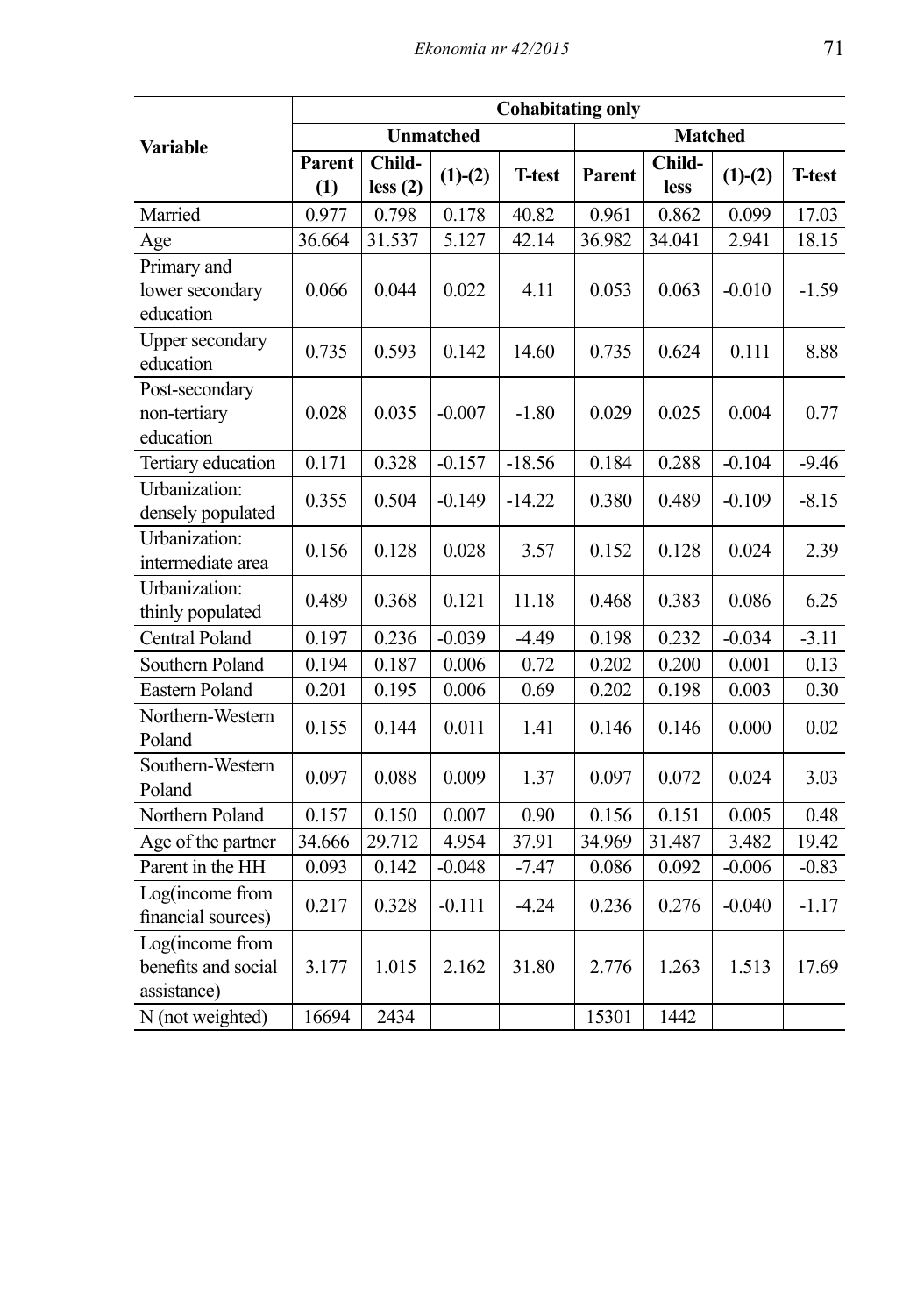**Table A.2. Comparison of full sample of mothers and childless women and groups of mothers and childless women matched with the use of propensity score matching**

|                                                       | <b>Full sample</b> |                   |                  |               |               |                   |           |               |  |  |
|-------------------------------------------------------|--------------------|-------------------|------------------|---------------|---------------|-------------------|-----------|---------------|--|--|
| <b>Variable</b>                                       |                    |                   | <b>Unmatched</b> |               |               | <b>Matched</b>    |           |               |  |  |
|                                                       | Parent<br>(1)      | Child-<br>less(2) | $(1)-(2)$        | <b>T-test</b> | Parent<br>(1) | Child-<br>less(2) | $(1)-(2)$ | <b>T-test</b> |  |  |
| Married                                               | 0.932              | 0.241             | 0.691            | 180.98        | 0.911         | 0.698             | 0.213     | 28.90         |  |  |
| Age                                                   | 35.389             | 28.331            | 7.058            | 93.73         | 35.589        | 33.149            | 2.440     | 15.63         |  |  |
| Primary and lower<br>secondary education              | 0.079              | 0.068             | 0.010            | 3.19          | 0.044         | 0.049             | $-0.005$  | $-0.90$       |  |  |
| Upper secondary<br>education                          | 0.616              | 0.501             | 0.115            | 19.22         | 0.566         | 0.512             | 0.055     | 4.56          |  |  |
| Post-secondary non-<br>tertiary education             | 0.062              | 0.064             | $-0.002$         | $-0.55$       | 0.068         | 0.049             | 0.019     | 3.10          |  |  |
| Tertiary education                                    | 0.243              | 0.366             | $-0.123$         | $-22.78$      | 0.322         | 0.391             | $-0.069$  | $-6.06$       |  |  |
| Urbanization:<br>densely populated                    | 0.357              | 0.388             | $-0.031$         | $-5.24$       | 0.389         | 0.432             | $-0.043$  | $-3.65$       |  |  |
| Urbanization:<br>intermediate area                    | 0.155              | 0.156             | $-0.001$         | $-0.2$        | 0.167         | 0.138             | 0.029     | 3.29          |  |  |
| Urbanization: thinly<br>populated                     | 0.488              | 0.456             | 0.032            | 5.2           | 0.443         | 0.430             | 0.013     | 1.14          |  |  |
| <b>Central Poland</b>                                 | 0.189              | 0.229             | $-0.04$          | $-8.18$       | 0.204         | 0.203             | 0.001     | 0.09          |  |  |
| Southern Poland                                       | 0.200              | 0.189             | 0.011            | 2.28          | 0.206         | 0.188             | 0.018     | 1.83          |  |  |
| Eastern Poland                                        | 0.188              | 0.189             | $\mathbf{0}$     | $-0.05$       | 0.201         | 0.188             | 0.013     | 1.38          |  |  |
| Northern-Western<br>Poland                            | 0.165              | 0.150             | 0.015            | 3.38          | 0.153         | 0.159             | $-0.006$  | $-0.69$       |  |  |
| Southern-Western<br>Poland                            | 0.099              | 0.097             | 0.002            | 0.67          | 0.091         | 0.110             | $-0.019$  | $-2.72$       |  |  |
| Northern Poland                                       | 0.158              | 0.147             | 0.012            | 2.63          | 0.146         | 0.152             | $-0.007$  | $-0.80$       |  |  |
| Age of the partner                                    | 36.562             | 9.084             | 27.478           | 184.97        | 36.128        | 28.442            | 7.686     | 27.02         |  |  |
| Parent in the HH                                      | 0.128              | 0.658             | $-0.529$         | $-114.20$     | 0.126         | 0.229             | $-0.104$  | $-12.68$      |  |  |
| Log(income from<br>financial sources)                 | 0.206              | 0.224             | $-0.019$         | $-1.32$       | 0.260         | 0.320             | $-0.060$  | $-1.92$       |  |  |
| Log(income from<br>benefits and social<br>assistance) | 3.247              | 1.448             | 1.798            | 47.52         | 2.312         | 1.295             | 1.017     | 13.85         |  |  |
| N (not weighted)                                      | 22834              | 9627              |                  |               | 15694         | 1982              |           |               |  |  |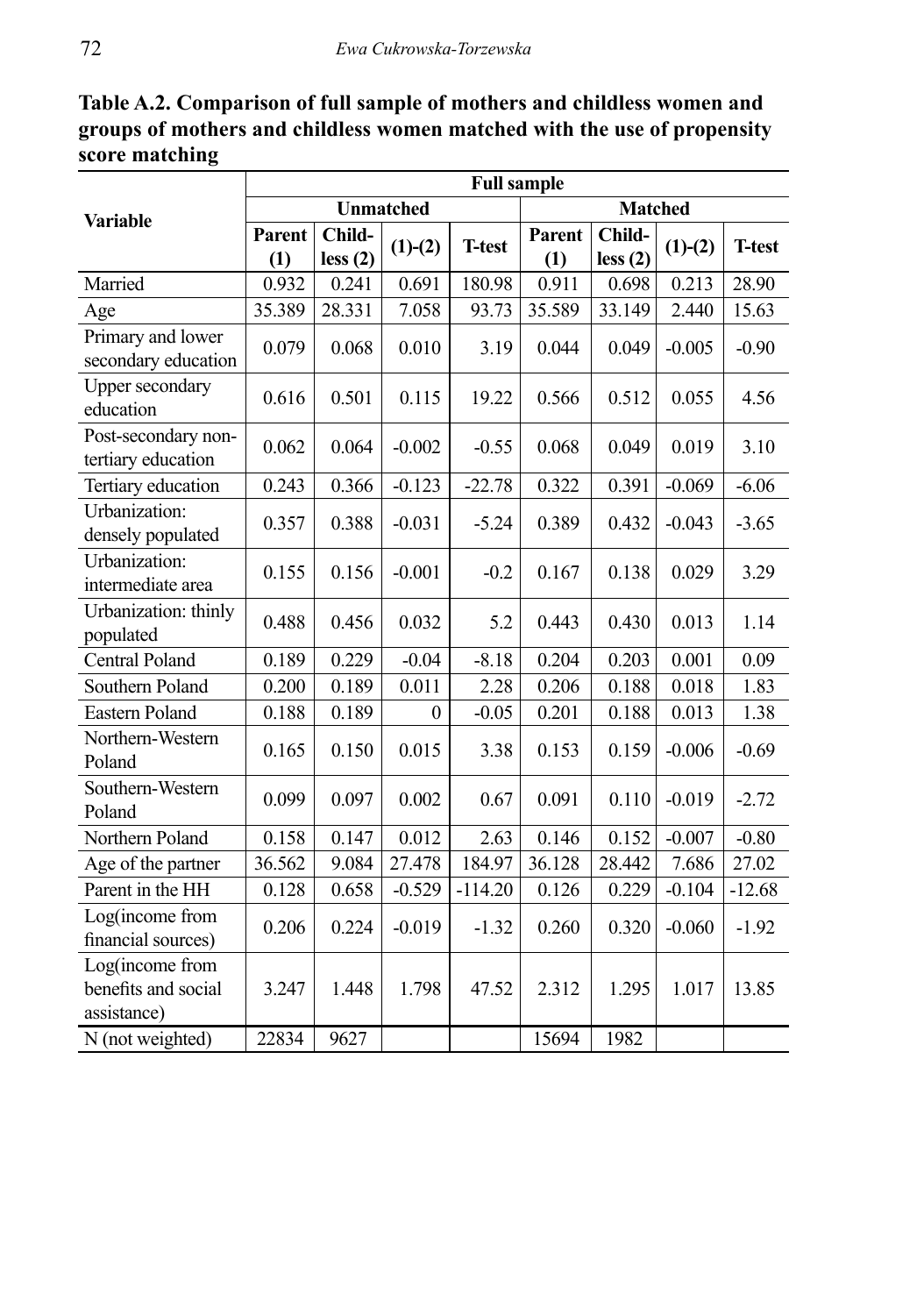|                                                       | <b>Cohabitating only</b> |                   |                  |               |        |                |           |                |  |  |
|-------------------------------------------------------|--------------------------|-------------------|------------------|---------------|--------|----------------|-----------|----------------|--|--|
| <b>Variable</b>                                       |                          |                   | <b>Unmatched</b> |               |        | <b>Matched</b> |           |                |  |  |
|                                                       | Parent<br>(1)            | Child-<br>less(2) | $(1)-(2)$        | <b>T-test</b> | Parent | Child-<br>less | $(1)-(2)$ | <b>T</b> -test |  |  |
| Married                                               | 0.977                    | 0.829             | 0.148            | 37.87         | 0.959  | 0.890          | 0.069     | 12.02          |  |  |
| Age                                                   | 35.667                   | 30.407            | 5.26             | 41.26         | 35.861 | 33.701         | 2.160     | 12.34          |  |  |
| Primary and lower<br>secondary education              | 0.073                    | 0.034             | 0.038            | 7.24          | 0.037  | 0.036          | 0.000     | 0.07           |  |  |
| <b>Upper secondary</b><br>education                   | 0.617                    | 0.456             | 0.161            | 15.77         | 0.572  | 0.507          | 0.065     | 4.82           |  |  |
| Post-secondary non-<br>tertiary education             | 0.062                    | 0.042             | 0.020            | 4.06          | 0.065  | 0.041          | 0.024     | 3.62           |  |  |
| Tertiary education                                    | 0.248                    | 0.468             | $-0.22$          | $-23.85$      | 0.326  | 0.415          | $-0.089$  | $-6.96$        |  |  |
| Urbanization:<br>densely populated                    | 0.354                    | 0.481             | $-0.127$         | $-12.6$       | 0.392  | 0.422          | $-0.030$  | $-2.24$        |  |  |
| Urbanization:<br>intermediate area                    | 0.159                    | 0.136             | 0.023            | 3.05          | 0.166  | 0.147          | 0.019     | 1.92           |  |  |
| Urbanization: thinly<br>populated                     | 0.487                    | 0.383             | 0.104            | 9.93          | 0.441  | 0.431          | 0.010     | 0.77           |  |  |
| Central Poland                                        | 0.191                    | 0.224             | $-0.033$         | $-3.97$       | 0.205  | 0.209          | $-0.004$  | $-0.40$        |  |  |
| Southern Poland                                       | 0.205                    | 0.196             | 0.008            | $\mathbf{1}$  | 0.209  | 0.194          | 0.014     | 1.32           |  |  |
| Eastern Poland                                        | 0.191                    | 0.201             | $-0.010$         | $-1.20$       | 0.202  | 0.197          | 0.006     | 0.51           |  |  |
| Northern-Western<br>Poland                            | 0.160                    | 0.14              | 0.020            | 2.64          | 0.150  | 0.158          | $-0.009$  | $-0.92$        |  |  |
| Southern-Western<br>Poland                            | 0.096                    | 0.095             | 0.001            | 0.19          | 0.091  | 0.095          | $-0.004$  | $-0.55$        |  |  |
| Northern Poland                                       | 0.157                    | 0.144             | 0.013            | 1.71          | 0.143  | 0.146          | $-0.002$  | $-0.26$        |  |  |
| Age of the partner                                    | 38.408                   | 33.068            | 5.340            | 37.08         | 38.097 | 35.995         | 2.102     | 9.78           |  |  |
| Parent in the HH                                      | 0.094                    | 0.144             | $-0.049$         | $-7.84$       | 0.095  | 0.103          | $-0.008$  | $-0.99$        |  |  |
| Log(income from<br>financial sources)                 | 0.215                    | 0.341             | $-0.127$         | $-4.98$       | 0.265  | 0.317          | $-0.052$  | $-1.47$        |  |  |
| Log(income from<br>benefits and social<br>assistance) | 3.102                    | 0.782             | 2.319            | 35.25         | 2.164  | 0.830          | 1.334     | 16.59          |  |  |
| N (not weighted)                                      | 21312                    | 2540              |                  |               | 14954  | 1508           |           |                |  |  |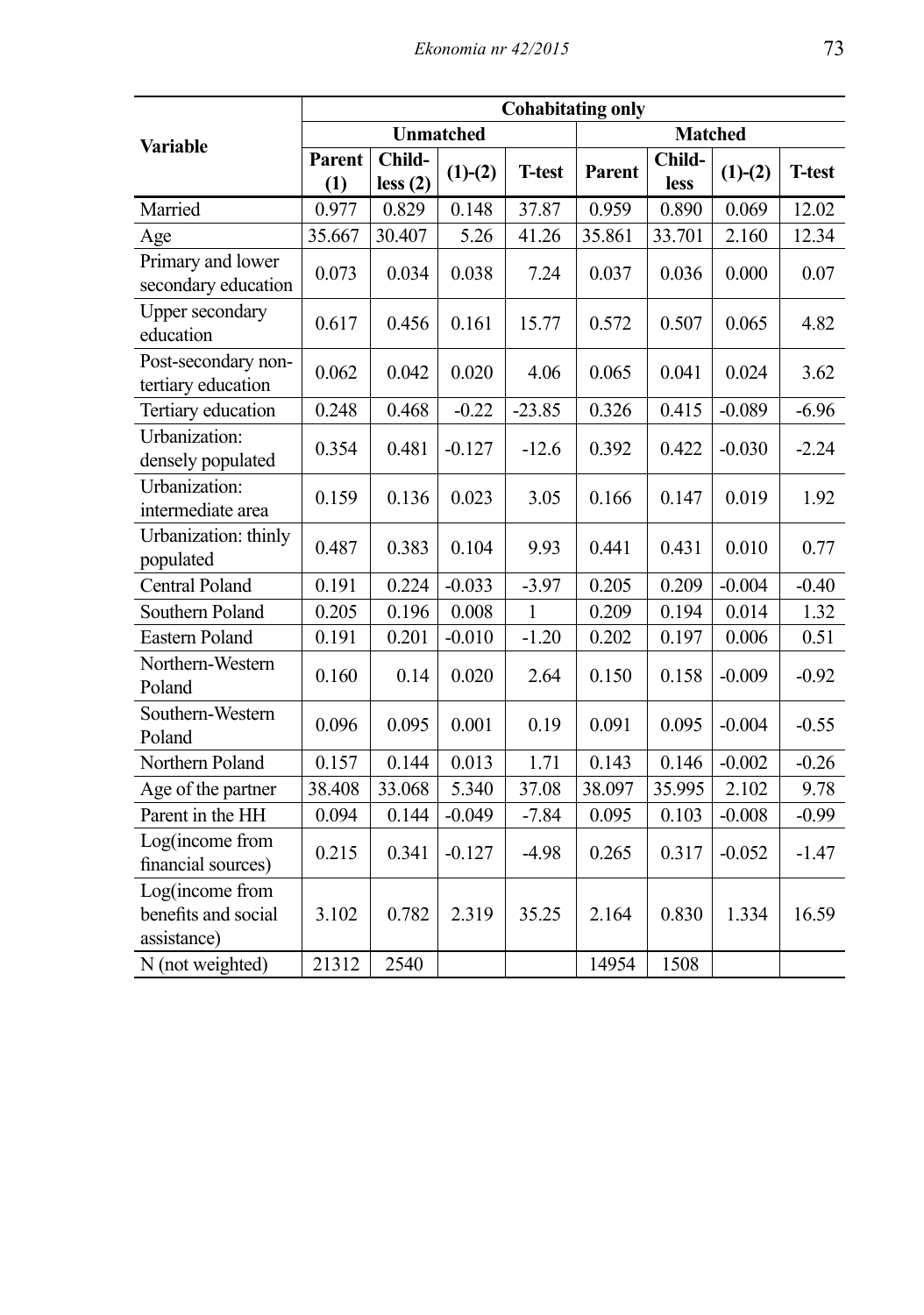|                               | Panel A: Full sample  |              |              |             |              |              |              |                       |  |
|-------------------------------|-----------------------|--------------|--------------|-------------|--------------|--------------|--------------|-----------------------|--|
| <b>Gender</b>                 |                       | Women        |              |             |              | Men          |              |                       |  |
| Specifi-<br>cation            | $\mathbf{I}$          | (II)         | (III)        | (IV)        | $\mathbf{I}$ | (II)         | (III)        | (IV)                  |  |
| Married                       | $-0.643$ <sup>*</sup> | $-0.746$ *   | $-0.675$     | $-0.702$ ** | $-0.193$     | $-0.148$     | $-0.217$     | $-0.340$              |  |
|                               | (0.349)               | (0.349)      | (0.350)      | (0.348)     | (0.491)      | (0.492)      | (0.491)      | (0.541)               |  |
| Age                           | $-0.099***$           | $-0.102$ **  | $-0.102$ *** | $-0.139***$ | $-0.089***$  | $-0.097***$  | $-0.097$     | $-0.118$ <sup>*</sup> |  |
|                               | (0.015)               | (0.016)      | (0.016)      | (0.019)     | (0.015)      | (0.016)      | (0.016)      | (0.021)               |  |
| Educa-<br>tion 1              | 0.235                 | 0.281        | 0.242        | 0.304       | $-0.463$     | $-0.388$     | $-0.411$     | $-0.343$              |  |
|                               | (0.439)               | (0.438)      | (0.439)      | (0.437)     | (0.403)      | (0.406)      | (0.405)      | (0.432)               |  |
| Educa-<br>tion 2              | $-0.059$              | $-0.026$     | $-0.043$     | 0.042       | $-0.938$     | $-0.840$     | $-0.864$     | $-0.886$              |  |
|                               | (0.510)               | (0.509)      | (0.509)      | (0.507)     | (0.613)      | (0.614)      | (0.615)      | (0.634)               |  |
| Educa-<br>tion 3              | $-4.208***$           | $-4.155***$  | $-4.196***$  | $-4.043***$ | $-1.895***$  | $-1.838***$  | $-1.842***$  | $-1.856***$           |  |
|                               | (0.483)               | (0.482)      | (0.482)      | (0.483)     | (0.480)      | (0.483)      | (0.482)      | (0.512)               |  |
| Part<br>time                  | $-15.631***$          | $-15.641***$ | $-15.639***$ | $-15.618**$ | $-15.708***$ | $-15.720***$ | $-15.722$ ** | $-15.224$ *           |  |
|                               | (0.349)               | (0.348)      | (0.349)      | (0.347)     | (0.819)      | (0.820)      | (0.820)      | (0.869)               |  |
| Occu-<br>pation 1             | $-0.652**$            | $-0.645$ **  | $-0.641$ **  | $-0.587**$  | $-1.916***$  | $-1.884***$  | $-1.901***$  | $-1.804***$           |  |
|                               | (0.258)               | (0.258)      | (0.258)      | (0.256)     | (0.401)      | (0.400)      | (0.401)      | (0.417)               |  |
| Occu-<br>pation 2             | $1.254***$            | $1.257***$   | $1.267***$   | $1.265***$  | $-1.497***$  | $-1.488***$  | $-1.492***$  | $-1.499***$           |  |
|                               | (0.251)               | (0.251)      | (0.251)      | (0.249)     | (0.407)      | (0.407)      | (0.407)      | (0.425)               |  |
| Occu-<br>pation 3             | $1.661***$            | $1.656***$   | $1.669***$   | $1.633***$  | $-0.161$     | $-0.153$     | $-0.163$     | $-0.054$              |  |
|                               | (0.283)               | (0.282)      | (0.283)      | (0.279)     | (0.368)      | (0.368)      | (0.369)      | (0.385)               |  |
| Work-<br>ing time<br>- spouse | $0.012**$             | $0.012**$    | $0.012***$   | $0.012***$  | $-0.010**$   | $-0.009**$   | $-0.009**$   | $-0.010**$            |  |
|                               | (0.005)               | (0.005)      | (0.005)      | (0.005)     | (0.004)      | (0.004)      | (0.004)      | (0.005)               |  |
| Con-<br>stant                 | 45.444***             | 45.220***    | 45.574***    | 46.405***   | 49.690***    | $50.143***$  | 49.923***    | 50.512**              |  |
|                               | (0.764)               | (0.751)      | (0.773)      | (0.817)     | (0.843)      | (0.843)      | (0.856)      | (0.996)               |  |
| $\overline{\text{N}}$         | 10914                 | 10914        | 10914        | 10972       | 13 803       | 13 803       | 13 803       | 12 4 43               |  |
| $R^{\wedge}2$                 | 0.343                 | 0.343        | 0.343        | 0.344       | 0.117        | 0.117        | 0.117        | 0.115                 |  |
|                               |                       |              |              |             |              |              |              |                       |  |

**Table A.3. Full estimation output for OLS estimates on the hours worked per week for the sample of working individuals aged 16−45 (Panel A) and working individuals aged 16−45 that are living with a partner (Panel B) Panel A: Full sample**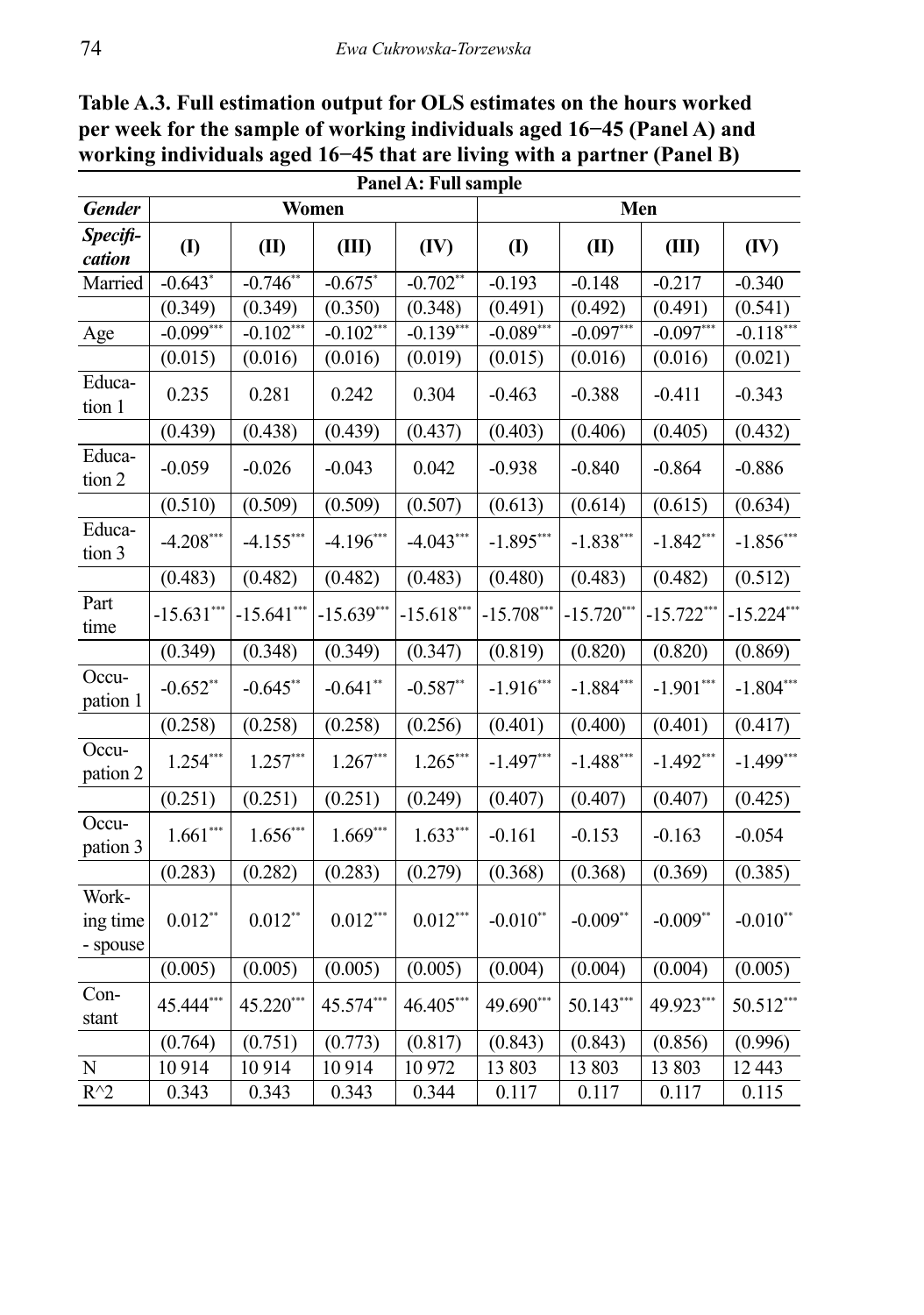| <b>Panel B: Cohabitating only</b> |              |              |               |              |              |              |              |              |
|-----------------------------------|--------------|--------------|---------------|--------------|--------------|--------------|--------------|--------------|
| <b>Gender</b>                     | Men<br>Women |              |               |              |              |              |              |              |
| Specifi-<br>cation                | (1)          | (II)         | (III)         | (IV)         | $\mathbf{I}$ | (II)         | (III)        | (IV)         |
| Married                           | $-1.403***$  | $-1.501***$  | $-1.427***$   | $-1.441***$  | $-0.656$     | $-0.653$     | $-0.673$     | $-0.766$     |
|                                   | (0.533)      | (0.533)      | (0.534)       | (0.530)      | (0.505)      | (0.503)      | (0.504)      | (0.528)      |
| Age                               | $-0.100***$  | $-0.106***$  | $-0.105***$   | $-0.145***$  | $-0.086***$  | $-0.096***$  | $-0.096***$  | $-0.120$ **  |
|                                   | (0.016)      | (0.016)      | (0.016)       | (0.020)      | (0.016)      | (0.017)      | (0.017)      | (0.022)      |
| Educa-<br>tion 1                  | 0.315        | 0.349        | 0.331         | 0.396        | $-0.524$     | $-0.438$     | $-0.459$     | $-0.401$     |
|                                   | (0.452)      | (0.451)      | (0.451)       | (0.450)      | (0.436)      | (0.439)      | (0.438)      | (0.466)      |
| Educa-<br>tion 2                  | 0.110        | 0.128        | 0.140         | 0.219        | $-0.928$     | $-0.812$     | $-0.835$     | $-0.859$     |
|                                   | (0.533)      | (0.532)      | (0.532)       | (0.531)      | (0.655)      | (0.655)      | (0.656)      | (0.677)      |
| Educa-<br>tion 3                  | $-4.198***$  | $-4.153***$  | $-4.177***$   | $-4.012***$  | $-2.053***$  | $-1.971***$  | $-1.986$ **  | $-1.980***$  |
|                                   | (0.493)      | (0.492)      | (0.492)       | (0.494)      | (0.508)      | (0.511)      | (0.510)      | (0.540)      |
| Part<br>time                      | $-15.434***$ | $-15.450***$ | $-15.446$ *** | $-15.424***$ | $-15.633***$ | $-15.641***$ | $-15.643***$ | $-15.099***$ |
|                                   | (0.371)      | (0.371)      | (0.372)       | (0.370)      | (0.831)      | (0.830)      | (0.832)      | (0.874)      |
| Occu-<br>pation 1                 | $-0.751***$  | $-0.733***$  | $-0.732***$   | $-0.665$ **  | $-1.978***$  | $-1.964***$  | $-1.964***$  | $-1.908***$  |
|                                   | (0.264)      | (0.265)      | (0.265)       | (0.263)      | (0.433)      | (0.433)      | (0.433)      | (0.447)      |
| Occu-<br>pation 2                 | $1.322***$   | $1.338***$   | $1.341***$    | $1.369***$   | $-1.456***$  | $-1.455***$  | $-1.451***$  | $-1.510***$  |
|                                   | (0.258)      | (0.258)      | (0.259)       | (0.258)      | (0.439)      | (0.439)      | (0.439)      | (0.455)      |
| Occu-<br>pation 3                 | $1.512***$   | $1.514***$   | $1.520***$    | $1.494***$   | $-0.305$     | $-0.311$     | $-0.312$     | $-0.245$     |
|                                   | (0.288)      | (0.287)      | (0.288)       | (0.283)      | (0.401)      | (0.401)      | (0.402)      | (0.416)      |
| Work-<br>ing time<br>- spouse     | $0.010^{**}$ | $0.010**$    | $0.010**$     | $0.010**$    | $-0.010**$   | $-0.009*$    | $-0.009*$    | $-0.008$     |
|                                   | (0.005)      | (0.005)      | (0.005)       | (0.005)      | (0.005)      | (0.005)      | (0.005)      | (0.005)      |
| Con-<br>stant                     | 46.416***    | 46.155***    | 46.593***     | 47.362***    | 50.313***    | 50.663***    | 50.576***    | 51.042**     |
|                                   | (0.938)      | (0.913)      | (0.944)       | (0.984)      | (0.879)      | (0.882)      | (0.890)      | (1.022)      |
| $\overline{\mathbf{N}}$           | 10 392       | 10 3 9 2     | 10 392        | 10451        | 13 060       | 13 060       | 13 060       | 11796        |
| $R^2$                             | 0.342        | 0.342        | 0.342         | 0.343        | 0.113        | 0.113        | 0.114        | 0.112        |

Notes: 1) Models' specifications in terms of fertility measures as in Table 4: (I) parenthood dummy; (II) total number of children; (III) three dummy variables indicating the exact number of children (one child, two children, three or more children); (IV) five variables indicating number of children in the certain age group: 0-3 years old, 4-6 years old, 7-12 years old, 12-18 years old and 18 or more. 2) Controls for the level of education include: Education 1 − upper secondary education, Education 2 − post-secondary non-tertiary education, Education 3 − tertiary education (first and second stage); Controls for the occupation include: Occupation 1 − highly skilled non-manual, Occupation 2 − lower skilled non-manual, Occupation 3 − skilled manual, elementary occupation. 3) Urbanization, region and year fixed effects included in the regressions. 4) Robust clustered standard errors in parenthesis; \*\*\* p<0.01, \*\* p<0.05, \* p<0.1.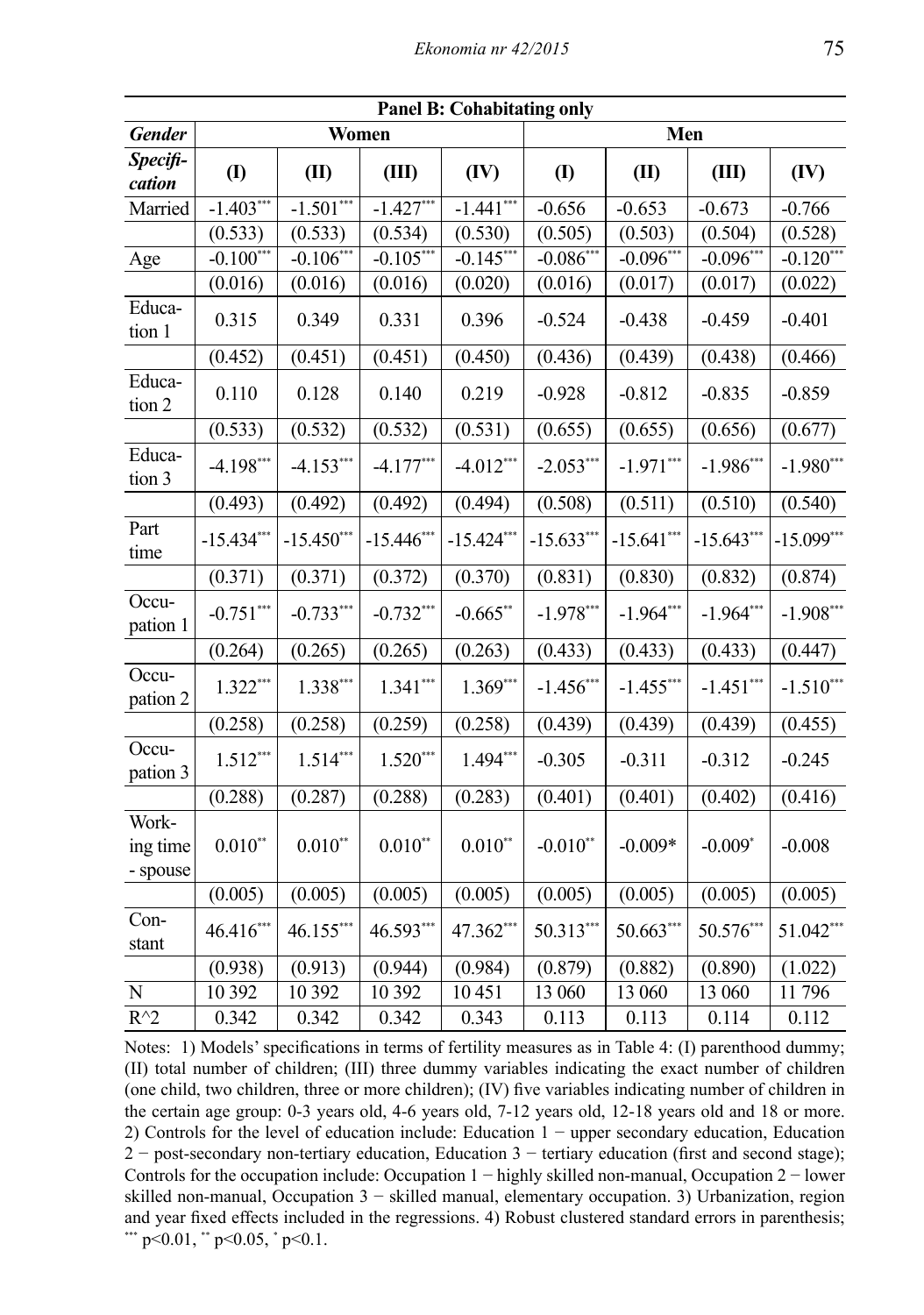| Panel A: Full sample             |                             |              |              |                                   |              |              |              |              |  |
|----------------------------------|-----------------------------|--------------|--------------|-----------------------------------|--------------|--------------|--------------|--------------|--|
| <b>Gender</b>                    | Women                       |              |              |                                   | Men          |              |              |              |  |
| Specifi-<br>cation               | $\left( \mathbf{I} \right)$ | (II)         | (III)        | (IV)                              | $\mathbf{I}$ | (II)         | (III)        | (IV)         |  |
| Married                          | $-1.110*$                   | $-1.113*$    | $-1.402$     | $-1.096*$                         | $-0.408$     | $-0.407$     | $-0.447$     | $-0.408$     |  |
|                                  | (0.596)                     | (0.597)      | (1.151)      | (0.595)                           | (0.896)      | (0.903)      | (0.897)      | (0.903)      |  |
| Part<br>time                     | $-11.893***$                | $-11.889***$ | $-11.084***$ | $-11.875***$                      | $-12.204***$ | $-12.192***$ | $-12.197***$ | $-12.127***$ |  |
|                                  | (0.659)                     | (0.658)      | (0.779)      | (0.657)                           | (1.400)      | (1.401)      | (1.401)      | (1.410)      |  |
| Occu-<br>pation 1                | 0.512                       | 0.504        | $-0.547$     | 0.480                             | $-1.454$     | $-1.451$     | $-1.456$     | $-1.452$     |  |
|                                  | (0.692)                     | (0.692)      | (0.816)      | (0.691)                           | (0.930)      | (0.931)      | (0.930)      | (0.933)      |  |
| Occu-<br>pation 2                | $1.112*$                    | $1.106*$     | 0.252        | $1.096*$                          | $-0.253$     | $-0.258$     | $-0.256$     | $-0.272$     |  |
|                                  | (0.658)                     | (0.658)      | (0.762)      | (0.656)                           | (0.840)      | (0.841)      | (0.839)      | (0.843)      |  |
| Occu-<br>pation 3                | 0.984                       | 0.995        | 0.463        | 0.997                             | 0.057        | 0.069        | 0.061        | 0.063        |  |
|                                  | (0.714)                     | (0.717)      | (0.804)      | (0.718)                           | (0.695)      | (0.697)      | (0.695)      | (0.701)      |  |
| Work-<br>ing<br>time -<br>spouse | $0.015***$                  | $0.015***$   | $0.026***$   | $0.014***$                        | 0.003        | 0.004        | 0.004        | 0.004        |  |
|                                  | (0.006)                     | (0.006)      | (0.008)      | (0.006)                           | (0.005)      | (0.005)      | (0.005)      | (0.005)      |  |
| Con-<br>stant                    | 39.184***                   | 38.936***    | 39.485***    | 38.778***                         | 44.369***    | 44.447***    | 44.224***    | 44.399***    |  |
|                                  | (0.961)                     | (0.903)      | (1.505)      | (0.902)                           | (1.240)      | (1.169)      | (1.251)      | (1.166)      |  |
| N                                | 10914                       | 10914        | 8288         | 10 972                            | 13 803       | 13 803       | 13803        | 13818        |  |
| $R^{\wedge}2$                    | 0.177                       | 0.177        | 0.156        | 0.177                             | 0.054        | 0.054        | 0.054        | 0.053        |  |
|                                  |                             |              |              | <b>Panel B: Cohabitating only</b> |              |              |              |              |  |
| <b>Gender</b>                    | Women                       |              |              |                                   | Men          |              |              |              |  |

**Table A.4. Full estimation output for FE estimates on the hours worked per week for the sample of working individuals aged 16−45 (Panel A) and working individuals aged 16−45 that are living with a partner (Panel B)**